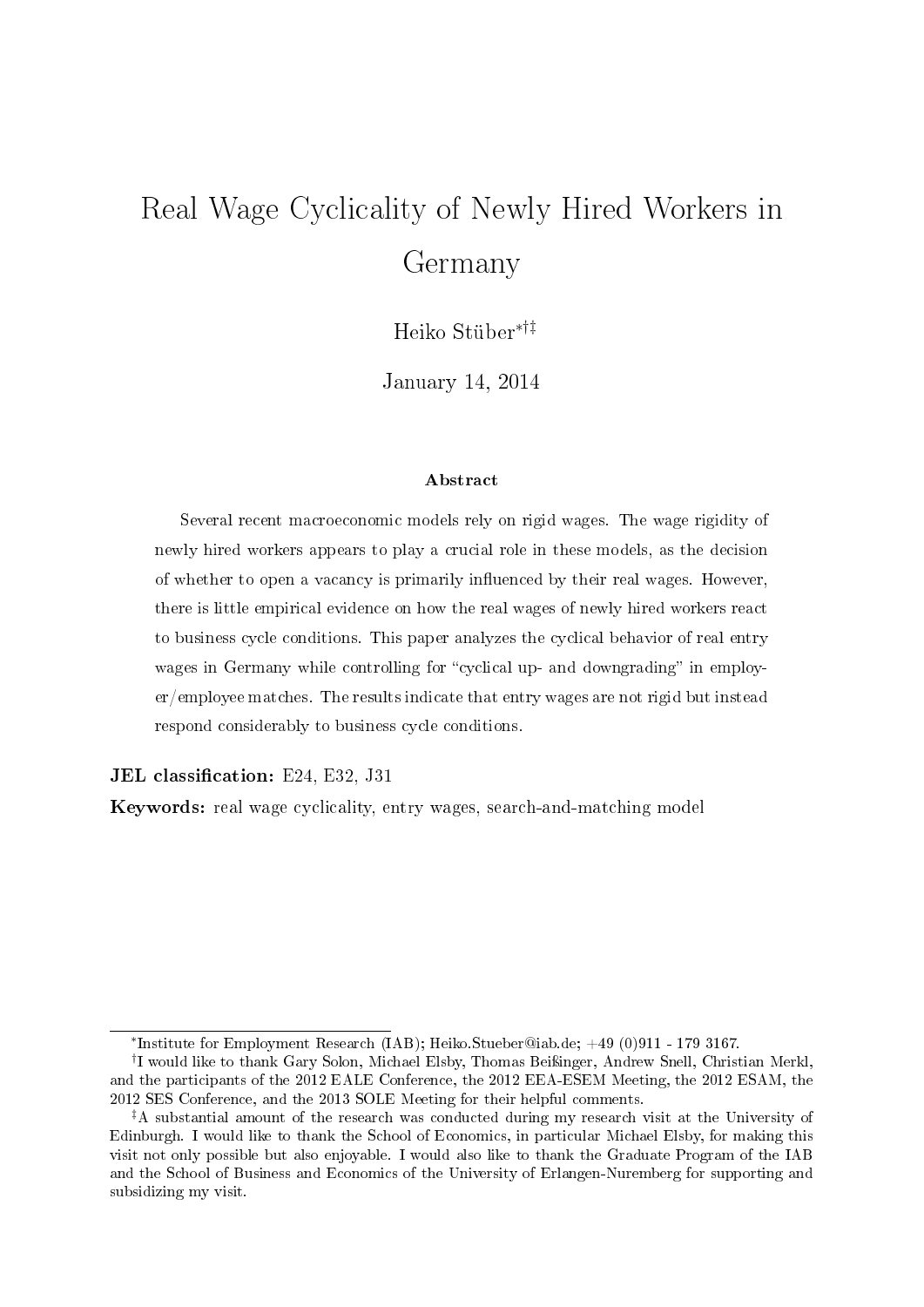## 1 Introduction

Based on recent microeconometric evidence on wage cyclicality, some authors argue that the canonical Mortensen-Pissarides search-and-matching model [\(Mortensen and Pis](#page-22-0)[sarides,](#page-22-0) [1994\)](#page-22-0) is unable to explain the cyclical volatility of unemployment (see, e.g., [Shimer,](#page-22-1) [2005;](#page-21-0) [Hall,](#page-21-0) 2005; [Veracierto,](#page-23-0) [2008\)](#page-23-0). One method of solving this so-called "Shimer-Puzzle" is suggested by [Shimer](#page-22-1) [\(2005,](#page-22-1) p. 45): "An alternative wage determination mechanism that generates more rigid wages in new jobs, measured in present value terms, will amplify the effect of productivity shocks on the [.. vacancy-unemployment] ratio, helping to reconcile the evidence and theory." Shimer's (2004, 2005) suggestion that real wage rigidity is one method of generating more variability of unemployment in the search-andmatching model has been widely shared (see, e.g., [Hall,](#page-21-0) [2005;](#page-21-0) [Hall and Milgrom,](#page-21-1) [2008;](#page-21-1) [Kennan,](#page-21-2) [2010\)](#page-21-2).<sup>[1](#page-1-0)</sup>

The recent literature argues that the real wage rigidity of newly hired workers in particular should play a crucial role, as the decision of whether to open a vacancy is primarily influenced by their real wages (see, e.g., [Pissarides,](#page-22-2) [2009;](#page-22-2) [Haefke et al.,](#page-21-3) [2012\)](#page-21-3). [Pissarides](#page-22-2) [\(2009\)](#page-22-2) argues that even if the wages of incumbent workers are rigid, the wages of newly hired employees could be highly procyclical and that the "Shimer-Puzzle" would remain with sufficiently procyclical entry wages. [Haefke et al.](#page-21-3)  $(2012)$  demonstrate that the wages of entrants exiting non-employment in the USA respond one-to-one to changes in labor productivity. However, the wages of incumbents react only slightly to changes in productivity.

However, the recent literature also challenges the notion of introducing real wage rigidity into search-and-matching models to generate realistic unemployment volatility. For instance, [Pissarides](#page-22-2) [\(2009,](#page-22-2) p. 1341) dismisses theories based on cyclically rigid wages because hiring wages are empirically procyclical: I conclude that a good explanation of the unemployment volatility puzzle needs to be consistent with the observed proportionality [...] between wages in new matches and labor productivity. Models that imply nontrivial departures from unit elasticity between wages in new matches and productivity go against a large body of evidence." He bases his dismissal on microeconomic studies reporting that

<span id="page-1-0"></span><sup>&</sup>lt;sup>1</sup>The existence of the "Shimer-Puzzle" in Germany is shown, e.g., by [Gartner et al.](#page-21-4) [\(2012\)](#page-21-4). [Gartner](#page-21-4) [et al.](#page-21-4) [\(2012,](#page-21-4) p. 106) reveal that average labor market flows in Germany are much smaller than in the USA and demonstrate that the "standard deviations of unemployment, vacancies, the job-finding rate and the separation rate are larger in Germany than in the United States, both in absolute terms and relative to productivity.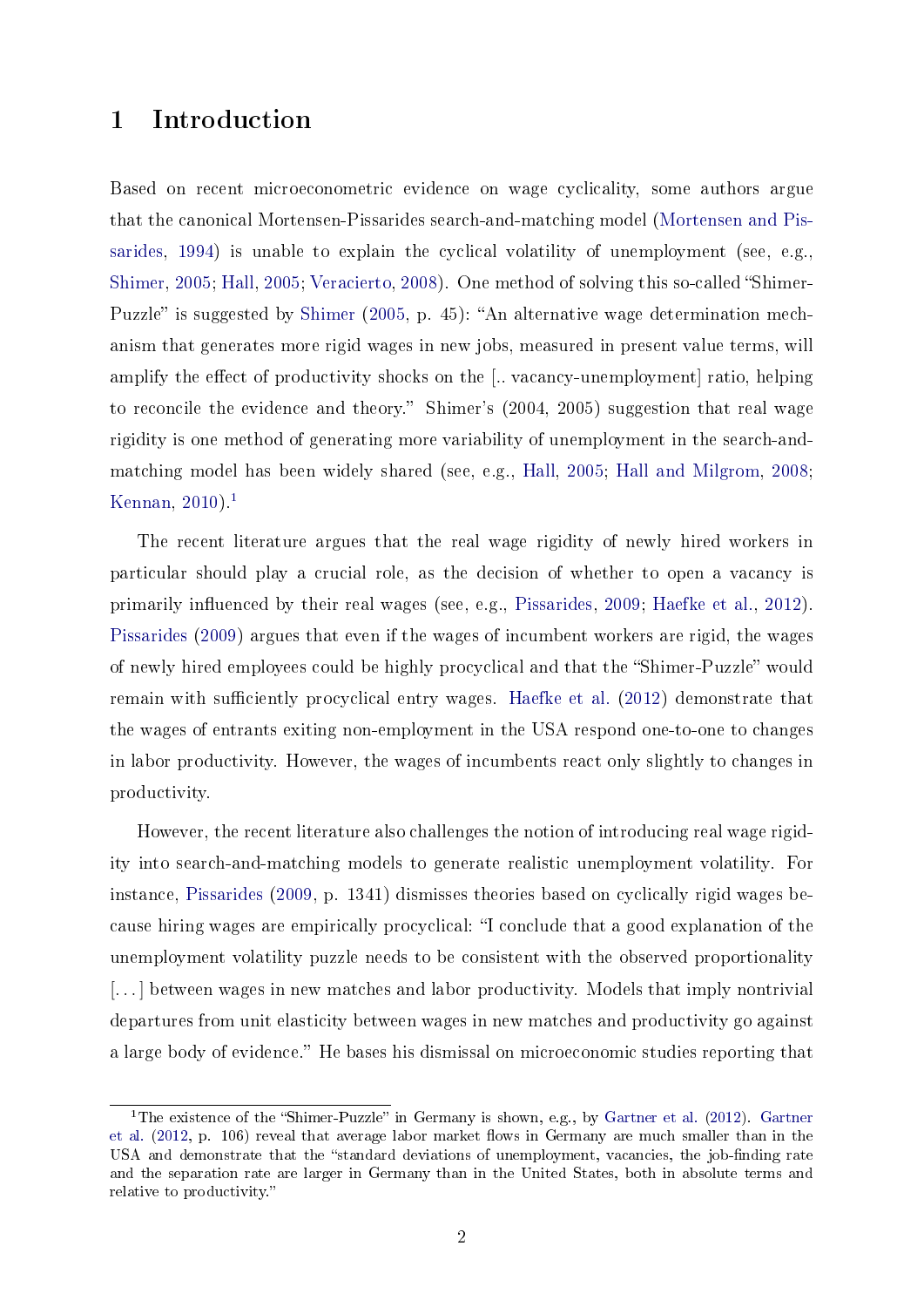the real wage cyclicality for job movers is larger than that for incumbent workers (e.g., [Bils,](#page-20-0) [1985;](#page-20-0) [Shin,](#page-22-3) [1994;](#page-22-3) [Devereux and Hart,](#page-20-1) [2006;](#page-20-1) [Shin and Solon,](#page-22-4) [2007\)](#page-22-4).[2](#page-2-0)

However, there is an explanation for why the empirical evidence to which [Pissarides](#page-22-2)  $(2009)$  refers does not preclude acyclical wage setting by firms. [Gertler and Trigari](#page-21-5)  $(2009)$ argue that workers may switch between high- and low-wage jobs over the business cycle, whereas the wages of newly hired workers may be rigid or tied to the wages of incumbent workers within the same firm. Previous research has generally ignored the "cyclical upgrading" of workers to better employment opportunities in booms (i.e., from low- to high-wage jobs) and "cyclical downgrading" to worse employment opportunities in recessions.[3](#page-2-1) Failure to control for the employer/employee match could lead to the conclusion that wages are procyclical over the business cycle when in fact the procyclical movements of wages actually result from job changes. Therefore, an empirical assessment of recent theories of the rigidity of entry wages requires an approach that identifies cyclical variation in hiring wages within employer/employee matches.

Thus far, to the best of my knowledge, there are only two studies on Portugal that control for cyclical up- and downgrading in employer/employee matches: [Carneiro et al.](#page-20-2) [\(2012\)](#page-20-2) and [Martins et al.](#page-22-5) [\(2012\)](#page-22-5). Carneiro et al.'s (2012) endogenous variable is the individual real wage. In their regressions, they control for worker characteristics and simultaneously for linearly separable worker, firm, and job fixed effects. Martins et al.'s  $(2012)$  endogenous variable is a slightly aggregated wage: they use the "typical" real wage of entry jobs, e.g., the modal real wage paid to entrants in a particular job at a particular firm. They define jobs within firms and use firm-job fixed effects instead of controlling for firm and job fixed effects separably.

Against the backdrop of these recent developments, this paper provides empirical evidence on the real wage cyclicality of newly hired workers in Germany. I use two-stage regressions to estimate how changes in the unemployment rate affect the wages of newly hired workers. In the regressions, I control for cyclical up- and downgrading in employ $er/emplovee$  matches through the use of firm-job fixed effects. For the empirical analysis, I

<span id="page-2-0"></span><sup>&</sup>lt;sup>2</sup>[Hagedorn and Manovskii](#page-21-6) [\(2013,](#page-21-6) p. 773) provide an explanation for this finding: "workers can sample from a larger pool of job offers in a boom than in a recession, and workers with lower quality of the current match benefit more from the expansion of the pool of offers in a boom." They include the match quality in regressions (using labor market tightness—measured as the ratio of aggregate stock of vacancies to the unemployment rate—as a proxy) to control for unobserved idiosyncratic productivity. Controlling for the match quality, [Hagedorn and Manovskii](#page-21-6) [\(2013,](#page-21-6) p. 773) demonstrate that wages of job stayers and switchers exhibit similar volatility".

<span id="page-2-1"></span> $3Cyclical up- and downgrading has long been discussed and documented—the literature goes back$ at least to [Reynolds](#page-22-6) [\(1951,](#page-22-6) chapter 5). Recent analyses include, e.g., [Devereux](#page-20-3) [\(2004\)](#page-20-3); [Bjelland et al.](#page-20-4) [\(2011\)](#page-20-4), and [Hart and Roberts](#page-21-7) [\(2011\)](#page-21-7).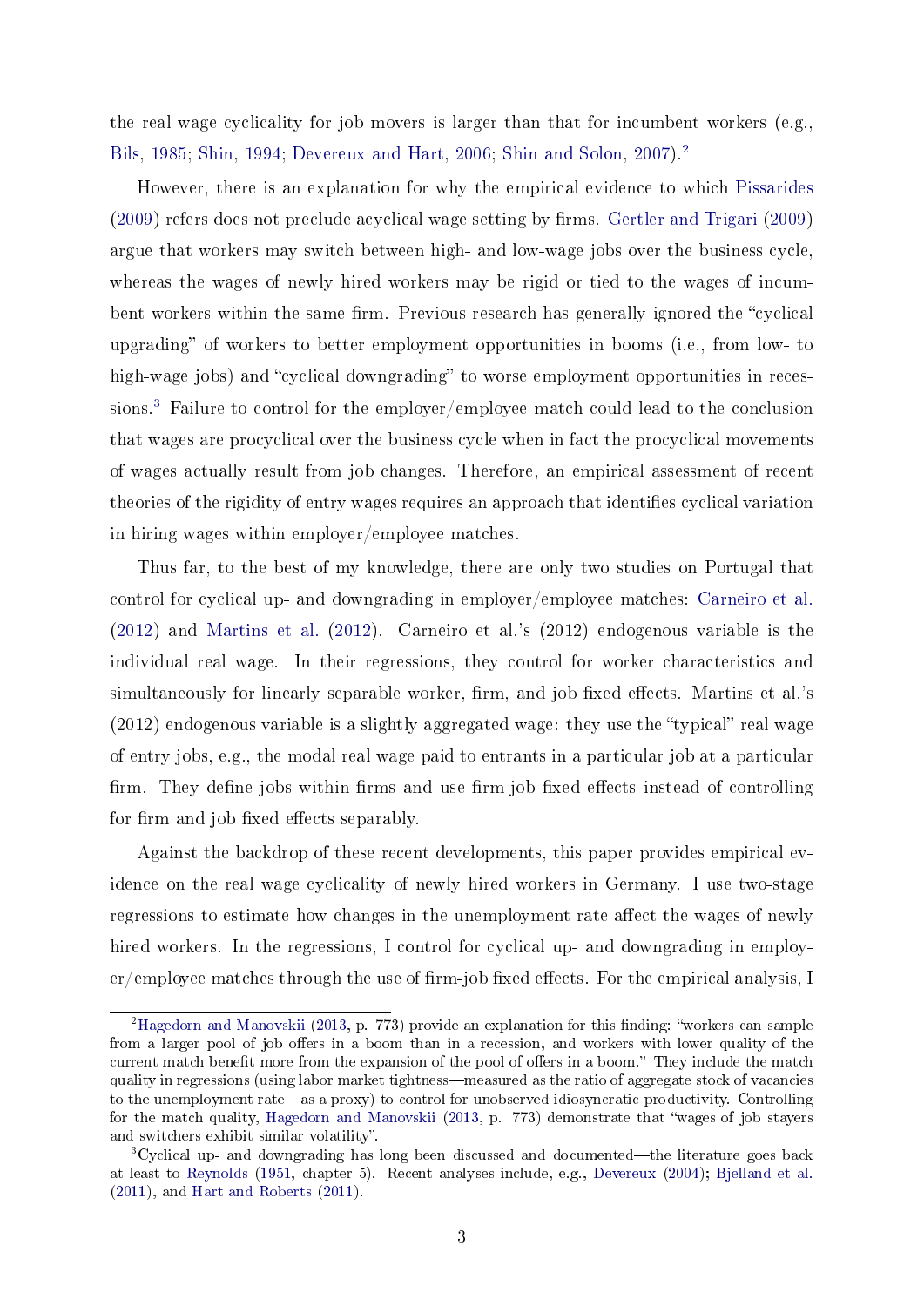apply three statistical models—focusing on two different endogenous variables—to a large administrative, longitudinally matched employer-employee dataset for Germany over the 19772009 period. I focus on the typical real wage of newly hired workers following Martins et al.'s (2012) methodology and focus on the job entrants' individual real wage following Carneiro et al.'s (2012) methodology.

The paper's contribution to the literature is threefold. First, I present the first empirical evidence for a large economy, namely, Germany, on the cyclicality of real entry-wages while controlling for cyclical up- and downgrading in employer/employee matches. In light of the magnitude of the entry-wage cyclicality that I find for Germany, it appears that the notion of introducing wage rigidity into the Mortensen-Pissarides model—to amplify the volatility of unemployment to a realistic level—is not supported by the empirical evidence. Second, I argue that estimates obtained using typical real wages (cf. [Martins et al.,](#page-22-5) [2012\)](#page-22-5) and individuals' real wages (cf. [Carneiro et al.,](#page-20-2) [2012\)](#page-20-2) as the endogenous variable might be biased in different directions. By conducting separate regressions for the two endogenous variables, I obtain upper- and lower-bound estimates for the wage cyclicality of newly hired workers. I argue that the true parameter should lie within these limits. Third, I demonstarte that the procyclicality of the employment/population ratio in Germany is (nearly) identical to the procyclicality of the real wages of job entrants.

The remainder of the paper is structured as follows. The next section provides a brief literature review on the methods for measuring entry wage cyclicality and existing empirical evidence. The data description and data selection are presented in Section [3,](#page-4-0) and Section [4](#page-9-0) presents the statistical models and empirical results. In Section [5,](#page-14-0) I discuss the results and their implications, and Section [6](#page-18-0) concludes.

# 2 Previous Empirical Evidence and Measurement Methods

To the best of my knowledge, to date, only two papers identify the cyclical variation in hiring wages while controlling for cyclical up- and downgrading in employer/employee matches: [Martins et al.](#page-22-5) [\(2012\)](#page-22-5) and [Carneiro et al.](#page-20-2) [\(2012\)](#page-20-2). Both papers use the same matched employer-employee dataset for Portugal but consider time periods and different unemployment rates. [Martins et al.](#page-22-5)  $(2012)$  use the 1982–2008 period, whereas [Carneiro](#page-20-2) [et al.](#page-20-2)  $(2012)$  use the shorter 1986–2007 period. Moreover, they employ different methodologies to identify the cyclical variation in wages.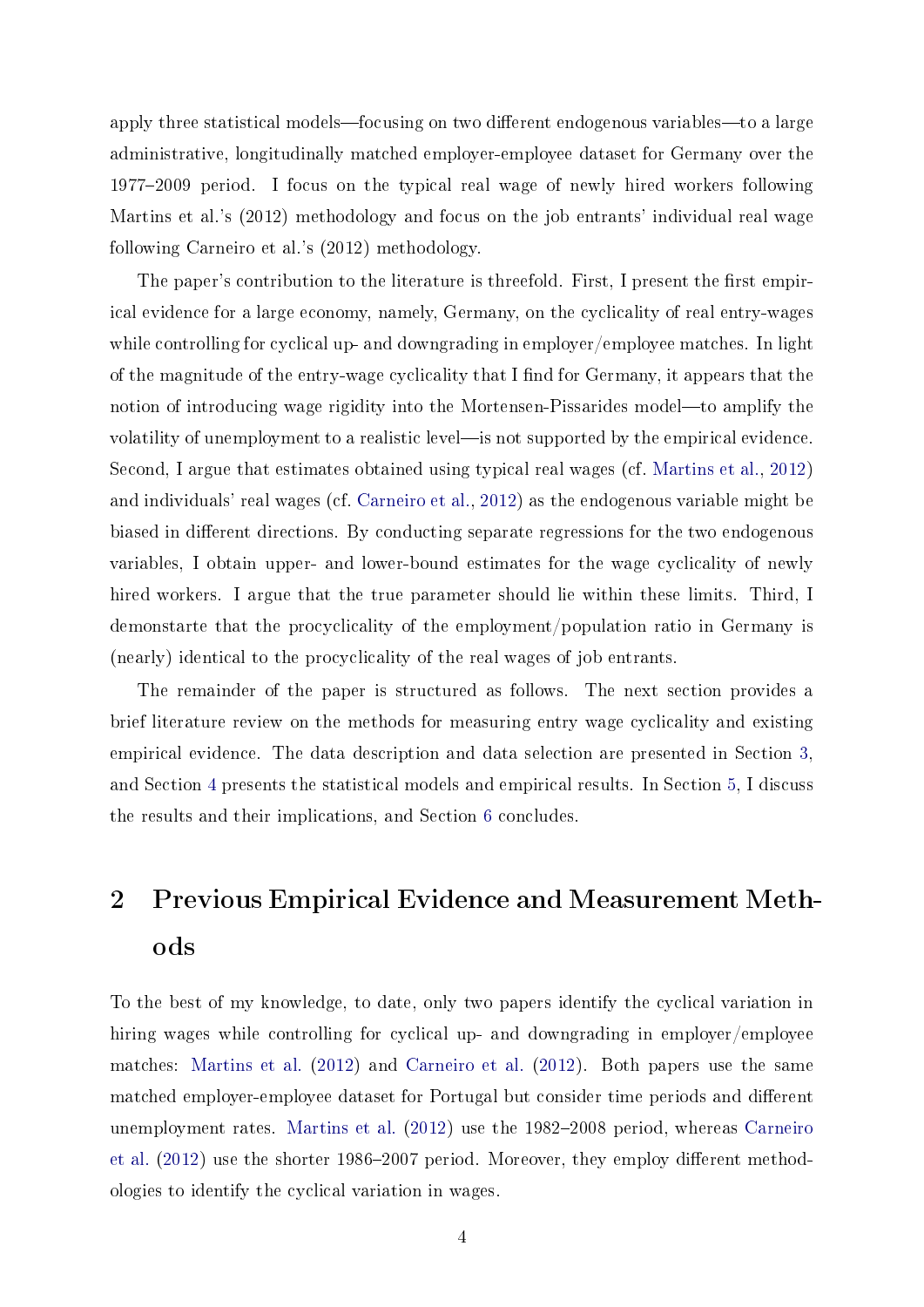[Martins et al.](#page-22-5)  $(2012)$  identify entry jobs within firms, track the real wage paid to newly hired workers in those jobs, and measure how the entry wages vary over the business cycle. Their analysis employs a two-stage regression. In the first stage, they estimate a period fixed effect common to all entry jobs, where the endogenous variable is the log of the "typical" (e.g., modal) real wage of a job. In the second stage, they estimate the cyclicality of entry wages using regressions of the time series of the period fixed effect common to all entry jobs—from the first stage—on the unemployment rate and secular time trends as controls. [Martins et al.](#page-22-5)  $(2012)$  find that a 1 percentage point (pp) increase in the unemployment rate leads to a 1.8% decrease in real wages for newly hired workers within given firm-jobs.

[Carneiro et al.](#page-20-2) [\(2012\)](#page-20-2) estimate the real wage cyclicality of newly hired workers and incumbent workers in a one-stage regression. They regress individual log real wages on the unemployment rate, a new-hire dummy variable, the unemployment rate interacted with the new-hire dummy variable, time-varying individual characteristics, and secular time trends as controls. They further control for worker, job title, and firm fixed effects.

[Carneiro et al.](#page-20-2)  $(2012)$  find that a 1 pp increase in the unemployment rate leads to a 2.67% decrease in real wages for newly hired workers.[4](#page-4-1)

## <span id="page-4-0"></span>3 Data Description and Data Selection

The empirical analysis on Germany is conducted for the 1977–2009 period using the IAB Beschäftigten-Historik (BeH), the Employee History File of the Institute for Employment Research (IAB) of the German Federal Employment Agency. The BeH comprises all workers who are gainfully employed and covered by the social security system. The BeH does not consider self-employed, family workers assisting in the operation of a family business, civil servants (Beamte), and regular students. The BeH covers approximately 80% of the German workforce. For the 1975–2009 period, the BeH contains data on 75 million workers in 9.11 million firms  $(IAB, 2011).<sup>5</sup>$  $(IAB, 2011).<sup>5</sup>$  $(IAB, 2011).<sup>5</sup>$  $(IAB, 2011).<sup>5</sup>$  $(IAB, 2011).<sup>5</sup>$  $(IAB, 2011).<sup>5</sup>$  Workers from East Germany are included from 1992 onwards. Important advantages of the BeH are the enormous amount of information and high degree of reliability of the earnings data, which is due to plausibility checks performed by the social security institutions and the existence of legal sanctions for

<span id="page-4-1"></span> $4$ For incumbent workers, [Carneiro et al.](#page-20-2) [\(2012\)](#page-20-2) find that a 1 pp increase in the unemployment rate decreases real wages by approximately 2.2 percent.

<span id="page-4-2"></span><sup>5</sup>Because of certain selection criteria described in Sections [3.1](#page-5-0) and a number of data inconsistencies in the first years of the BeH (see Appendix [A.1\)](#page-24-0) the analysis can only be conducted for the  $1977-2009$ period. Data from earlier years are used to identify newly hired workers.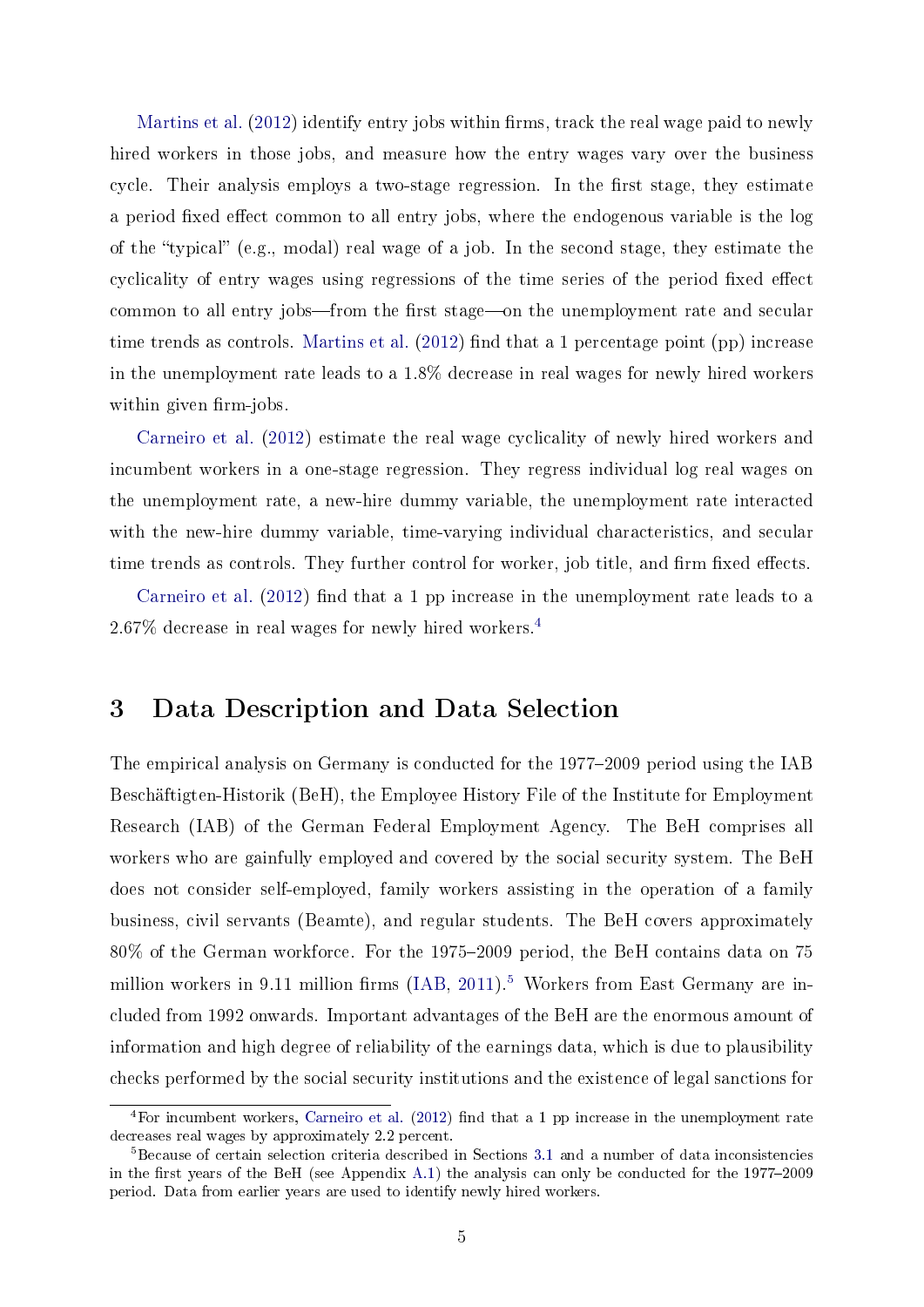misreporting. Measurement errors due to erroneous reporting should be much lower than in household surveys. Additionally, the BeH allows workers to be matched to firms, which is crucial to control for cyclical up- and downgrading in employer/employee matches, i.e., by controlling for firm-job fixed effects.

#### <span id="page-5-0"></span>3.1 Data Selection and Identification Strategies

To create the dataset for the empirical analysis, I first identify all firms that employed at least seven workers $^6$  $^6$  in at least one year in the 1975–2009 period. I then identify all fulltime workers in those firms. For each identified worker, I draw all existing employment spells for the 1975-2009 period, including part-time employment and apprenticeships. The obtained dataset contains data on  $59,711,757$  $59,711,757$  $59,711,757$  workers in  $1,635,679$  firms.<sup>7</sup> It is used to identify newly hired workers (job entrants).

#### 3.1.1 Definition of Jobs and Identification of Job Entrants

I define jobs within firms in terms of three-digit occupation codes<sup>[8](#page-5-3)</sup> (such as bookkeeper, barber, and pharmacist) and further require that all workers in a job are at the same "job level" (cf. [Martins et al.,](#page-22-5) [2012\)](#page-22-5). For job level, I use a four-category variable coded as blue-collar worker/no craftsman, craftsman/skilled laborer $^9$  $^9$ , master craftsman $^{10}$  $^{10}$  $^{10}$ , and white-collar worker/salaried employee. Thus, I create unique job identifiers that consist of the firm identification number, occupation, and job level.

To identify newly hired workers, I use the individuals' employment spells. An individual is a job entrant if he/she worked at a different firm before (firm change)—and therefore in a different job—or if the individual has not worked (s.t. social security) at the same firm in the last 365 days. The second condition ensures that workers suspending their employment for a short period of time—for whatever reason—are not counted as job entrants when they return to the firm. Workers that change jobs within a firm are not identified as job entrants either.

<span id="page-5-1"></span> $6A$  worker must be subject to social security contributions without any specific tokens. The number of workers is evaluated at June 30 of each year.

<span id="page-5-2"></span><sup>&</sup>lt;sup>7</sup>I checked the data for inconsistencies and excluded a small number of spells. The procedure and the inconsistencies found are provided in the Appendix [A.1.](#page-24-0)

<span id="page-5-3"></span><sup>8</sup>The BeH covers 86 occupation groups containing 328 occupations. Spells without information on the occupation are dropped.

<span id="page-5-4"></span><sup>9</sup>This class also contains some master craftsmen and foremen, see [Bender et al.](#page-20-5) [\(1996\)](#page-20-5).

<span id="page-5-5"></span> $10$ Persons in this class can be employed as either blue- or white-collar workers.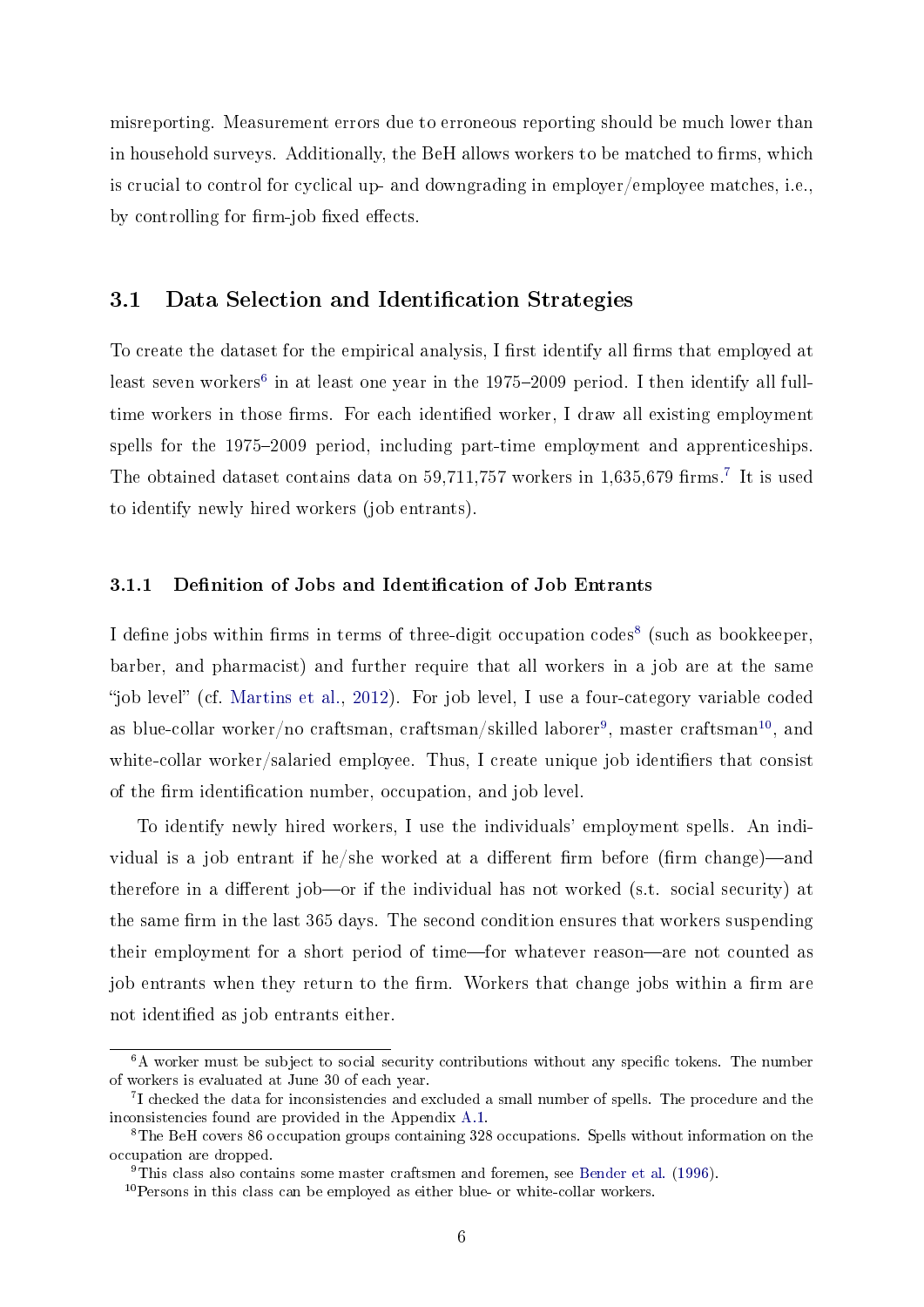#### <span id="page-6-5"></span>3.1.2 Data Selection

After the identification of job entrants I select my estimation sample which is mostly defined by features of the BeH:

- 1. I use data for West Germany from 1977 onwards and for East Germany from 1993 onward.[11](#page-6-0)
- 2. The BeH does not contain hourly wages. To minimize contamination with working-time effects, only full-time workers are considered in the analysis.<sup>[12](#page-6-1)</sup>
- 3. As the earnings data are right censored at the contribution assessment ceiling<sup>[13](#page-6-2)</sup> ("Beitragsbemessungsgrenze"), only non-censored wage spells are considered in the analysis. I apply consistent top-coding instead of simply dropping the censored wage spells.<sup>[14](#page-6-3)</sup> Applying consistent top-coding has the advantage that the same fraction of the wage distribution is considered in the analysis throughout the sample period. I calculate the percentage of individuals subject to top-coded (censored) wages in every year. I identify the threshold for the top-coding separately for West Germany and East Germany, for which the highest percentage of spells are censored in the year 1992 (8.33%) and 2002 (6.99%), respectively. Therefore, in each year, I drop the  $8.34\%/7\%$  highest wage spells for West/East Germany.<sup>[15](#page-6-4)</sup>
- 4. I restrict the dataset to workers aged 16 to 65 years old.

<span id="page-6-0"></span><sup>11</sup>For the years 1975 for West Germany and 1992 for East Germany, I cannot apply the identication strategy for job entrants described above. Therefore, I cannot use the data in the empirical analysis. I also exclude observations for Berlin for all years before 1993 for the following reasons. First, West Berlin consistently had a special status prior to the reunification of Germany—West Berlin was highly subsidized and the labor market was not comparable to the labor market of the rest of West Germany. Second, in 1992 observations for Berlin cannot not be distinguished between East and West Berlin. Additionally, due to some data inconsistencies concerning firm assignment in 1976, the data for the year 1976 are not used for the empirical analysis but are used to identify job entrants.

<span id="page-6-1"></span> $12$ The BeH contains eight classes of workers. In the regressions I do not consider trainees, home workers, people with less than 18 hours of work per week, and people with 18 or more hours of work per week but who are not fully employed. Furthermore, the BeH contains 32 classifications for employment relationships, such as trainees, insured artists, and publicists, and employees in partial retirement. I only consider employees subject to social security contributions without particular tokens.

<span id="page-6-2"></span><sup>&</sup>lt;sup>[13](#page-29-0)</sup>The contribution assessment ceiling is annually adjusted to the changes in earnings (see Table 13 in Appendix [A.3\)](#page-27-0). Some employees—miners, mine-employees, sailors, and railroad employees—are insured by the so-called "knappschaftliche" pension insurance. The contribution assessment ceiling of this pension insurance is always higher than for the compulsory pension insurance scheme. Beginning in 1999, the BeH no longer indicates which pension insurance covers person. For this reason, I use the contribution assessment ceiling of the compulsory pension insurance scheme.

<span id="page-6-3"></span><sup>14</sup>See [Burkhauser et al.](#page-20-6) [\(2004\)](#page-20-6) for an introduction on consistent top-coding and [Feng et al.](#page-21-9) [\(2006\)](#page-21-9) for a discussion of the application on this method to labor earnings.

<span id="page-6-4"></span><sup>&</sup>lt;sup>15</sup>Dropping top-coded spells leads to an underrepresentation of highly qualified (white-collar) workers, making the results somewhat less generalizable. For a quantitative evaluation of the effect of dropping censored spells see, e.g., Appendix A of [Stüber and Beissinger](#page-23-1) [\(2012\)](#page-23-1).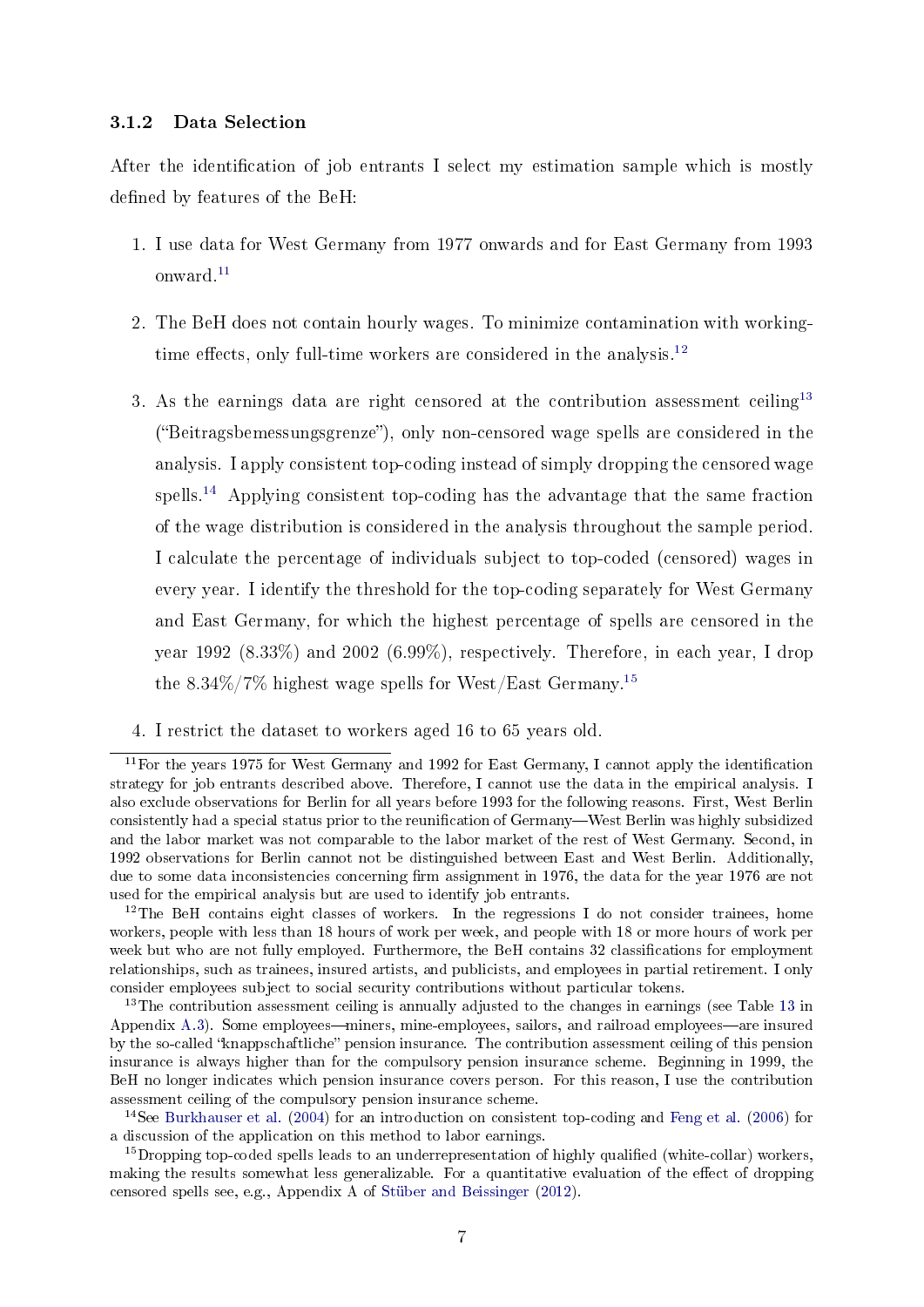Furthermore, I only consider jobs in the dataset that could be observed in at least three years of the 1977–2009 period. This selection criterion is necessary to ensure that wages are observed in multiple years, which is essential for the empirical analysis.

As a robustness check I also apply much stricter sample selection criteria according to [Martins et al.](#page-22-5)  $(2012)$ . However, applying these further selection criteria (FSC) affects the regression results only minimally. The FSC are outlined in Appendix [A.2,](#page-25-0) and the regression results obtained using this dataset are provided in Appendix [A.4.](#page-30-0)

## <span id="page-7-2"></span>3.2 Description of Variables and Descriptive Overview of the Final Data Samples

In the empirical analysis, I analyze how changes in the unemployment rate affect the real wages of newly hired workers. As the endogenous variable, I use the typical real wages of entry jobs (following [Martins et al.,](#page-22-5) [2012\)](#page-22-5) and alternatively individual real entry-wages (following [Carneiro et al.,](#page-20-2) [2012\)](#page-20-2).

Employers have to report to the social security system annually. Therefore, the BeH data do not contain monthly or hourly wages but the wages<sup>[16](#page-7-0)</sup> paid during the duration of an employment spell. Therefore, I cannot observe the wage of the first month of employment. However, because the exact duration of each employment spell is known, I can calculate the average daily wage for each spell. The first employment spell of a newly hired worker lasts for at most one year—January 1 to December 31. I also control for the different lengths of employment spells when using individuals' wages. I use the Consumer Price Index (CPI) to calculate the average daily real wage (in 2005 prices).<sup>[17](#page-7-1)</sup>

I quantify the typical real entry-wage  $w_{it}$  using either the modal or the mean average daily real wage paid to workers newly hired into job  $j$  in period  $t$ . By using the modal wage, some information is lost due to multiple modes. Summary statistics are provided in Table [1.](#page-8-0)

Alternatively, I use the individual average daily real wage  $w_{ijt}$  paid in period t to worker i newly hired for job j. Summary statistics are provided in Table [2.](#page-8-1) For the regressions I draw for each year a random  $1\%$  sample of the jobs (stratified by the number of entrants per job). For each drawn job, I retain all employment spells from the 1977-2009 period. With respect to the number of job entrants, this leads roughly to a bisection of the original

<span id="page-7-0"></span> $16B$  16Before 1984, including fringe benefits in disclosures was voluntary. Since 1984, one-time payments to employees have been subject to social security taxation and are therefore included in the data.

<span id="page-7-1"></span><sup>&</sup>lt;sup>17</sup>Before I calculate the log real daily wage, I round the daily nominal wage to the second decimal place.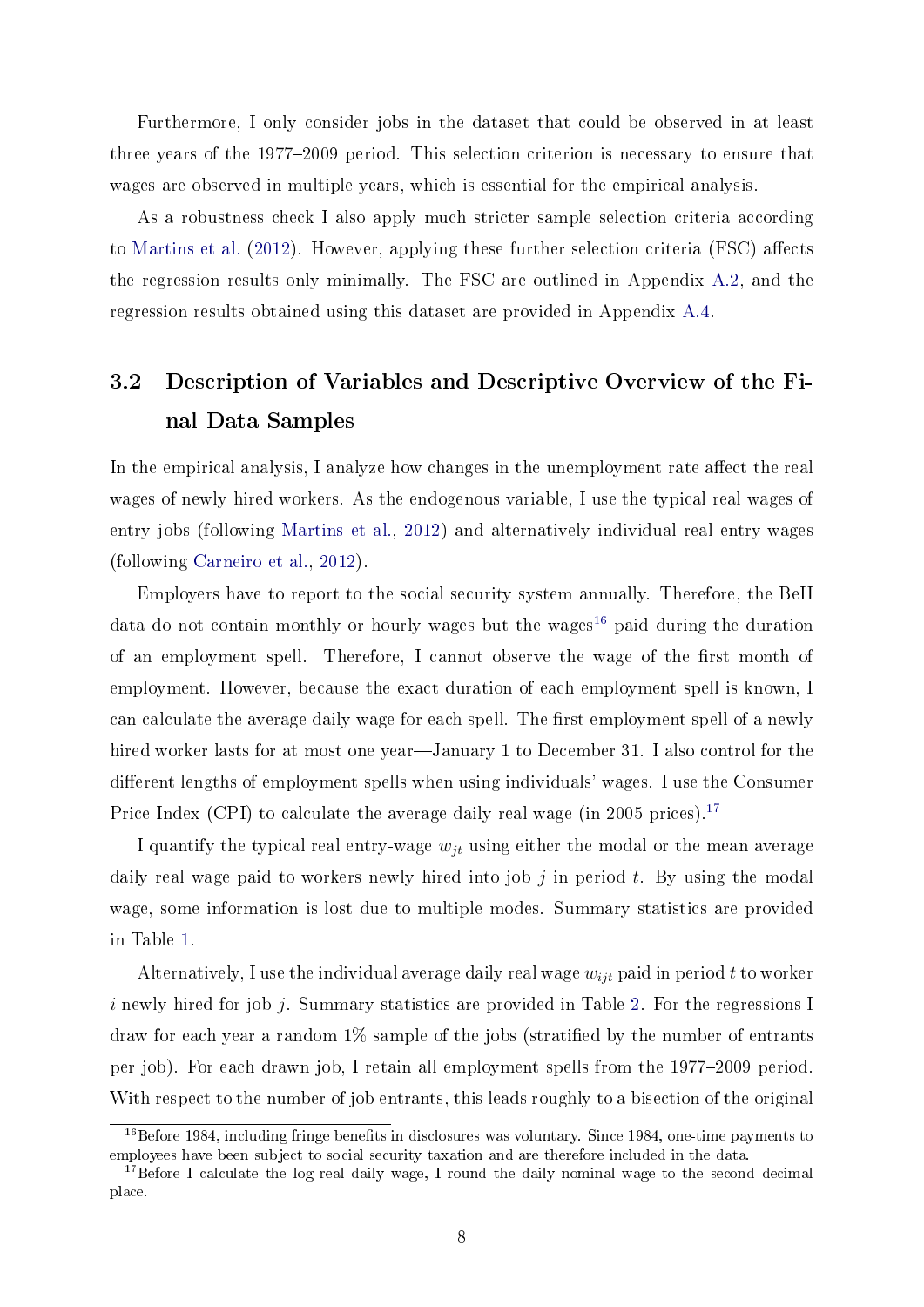dataset: of the 122,180,828 job entrants, 59,863,251 are excluded, reducing the dataset to 62,317,577 employment spells of newly hired workers. Table [11](#page-27-1) (see Appendix [A.3\)](#page-27-0) presents the sample sizes by year for this sub-sample.

|                                   | Number of entry jobs per year using |            |  |  |
|-----------------------------------|-------------------------------------|------------|--|--|
| Real modal wage<br>Real mean wage |                                     |            |  |  |
| Mean                              | 1,122,075                           | 631,226    |  |  |
| Min                               | 749,063                             | 448,963    |  |  |
| Max                               | 1,377,595                           | 775,498    |  |  |
| Sum                               | 37,029,491                          | 20,830,454 |  |  |

<span id="page-8-0"></span>Table 1: Number of entry jobs per year using the "typical" daily real entry-wage as endogenous variable

<span id="page-8-1"></span>Table 2: Number of job entrants per year using the individual daily real wage as endogenous variable

|      | Number of job entrants per year |
|------|---------------------------------|
| Mean | 3,702,449                       |
| Min  | 2,400,124                       |
| Max  | 4,745,060                       |
| Sum  | 122,180,828                     |

Table 3: Exogenous variables used in regressions using individuals' wages

<span id="page-8-2"></span>

| Qualification level | This variable includes eight categories: no formal education, lower secondary school and in-     |
|---------------------|--------------------------------------------------------------------------------------------------|
| of the employee     | termediate (secondary) school without vocational qualification, lower secondary school and       |
| (education)         | intermediate (secondary) school with vocational qualification, upper secondary school exami-     |
|                     | nation without vocational qualification, upper secondary school examination with vocational      |
|                     | qualification, post-secondary technical college degree, university degree, and no classification |
|                     | applicable. Base category: lower secondary school and intermediate (secondary) school with       |
|                     | vocational qualification.                                                                        |
|                     | $14.8\%$ (11.9%) of the spells of the dataset (with FSC, see Appendix A.2) have missing infor-   |
|                     | mation on the qualification level of the employee. Therefore, I do not use the genuine variable  |
|                     | but an imputed variable. I apply a slightly altered version of the imputation algorithm in-      |
|                     | troduced by Fitzenberger et al. (2005) for the IAB employment sub-sample (IABS). Using           |
|                     | the imputed variable only 0.9% of the spells have missing information on the qualification       |
|                     | level of the employee.                                                                           |
| <b>Sex</b>          | Dummy for female workers. Base category: male worker.                                            |
| Age, $Age^2$        | Age a person is turning in the particular year.                                                  |
| Nationality         | Dummy for worker with foreign nationality. Base category: German.                                |
| Length of the em-   | Length of the first employment spell of a worker in a new job: 1 month $\leq$ length of employ-  |
| ployment spell      | ment spell $\leq 12$ month.                                                                      |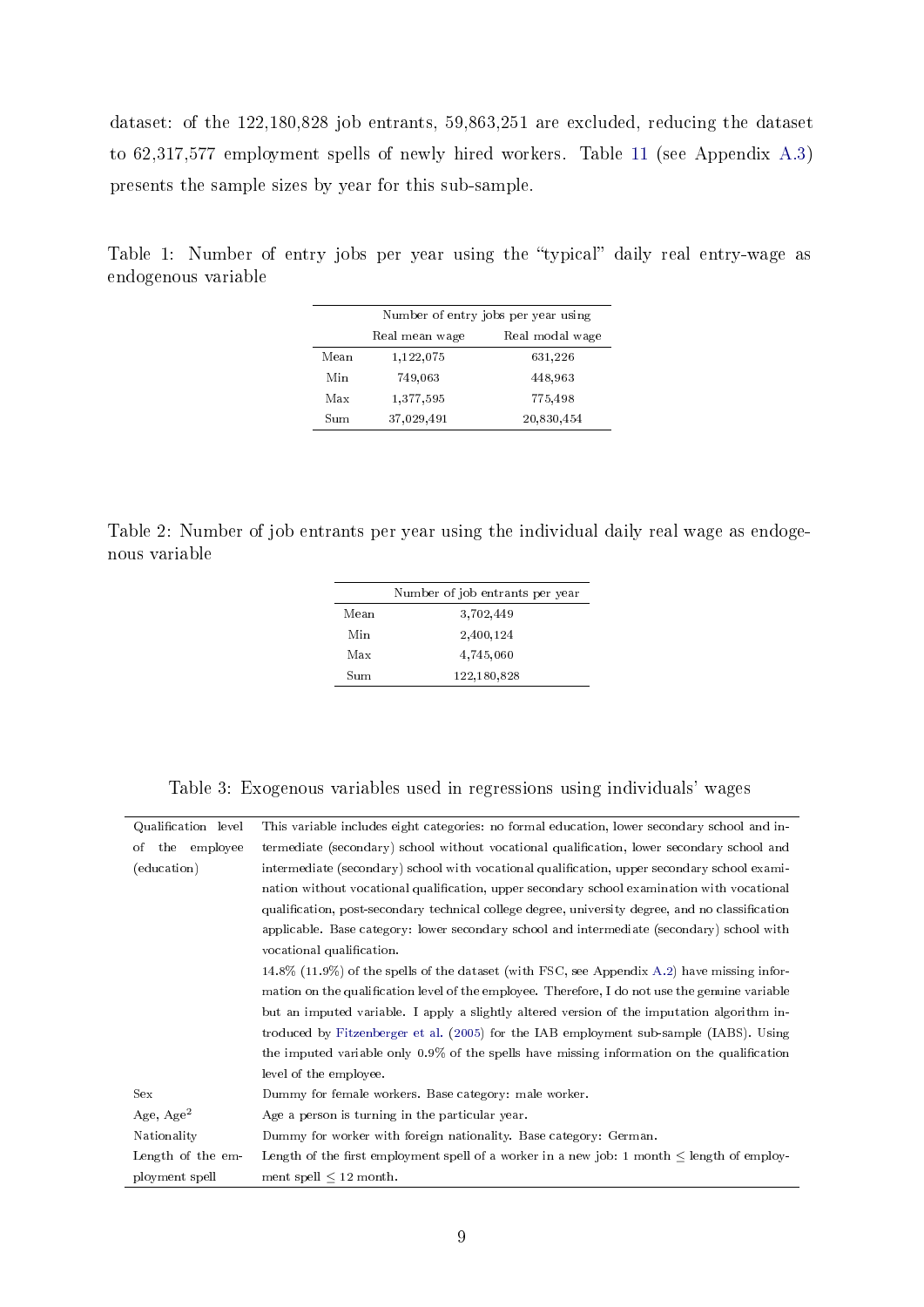The exogenous variables are presented in Table [3.](#page-8-2) I provide further information on the data in Appendix [A.3.](#page-27-0) Table [12](#page-28-0) provides statistics for the different years, information on the number of job entrants using the typical daily real entry-wage, and the number of entry jobs using the individual daily real wage as the endogenous variable. Table [13](#page-29-0) (see Appendix  $(A.3)$  $(A.3)$  provides the unemployment and inflation rates.

## <span id="page-9-0"></span>4 Empirical Analysis

#### 4.1 Models

To estimate the cyclicality of real entry-wages over the business cycle, I identify particular jobs within firms. I track the wages paid to newly hired workers in firm-jobs and measure how the entry wages vary over the business cycle. By defining particular jobs within particular firms, each job is actually a firm-job combination (see Section  $3.1.2$ ). I follow Martins et al.'s (2012) methodology and apply two-stage regressions.<sup>[18](#page-9-1)</sup> However, for the endogenous variable, I follow both [Martins et al.](#page-22-5) [\(2012\)](#page-22-5) and [Carneiro et al.](#page-20-2) [\(2012\)](#page-20-2), using both the typical real wages of entry jobs and the job entrants' individual real wages.

I apply three models to estimate the cyclicality of entry wages. Table [4](#page-9-2) provides an overview of these models, which only differ with respect to the first-stage regressions.

Table 4: Overview of the regression models

<span id="page-9-2"></span>

| Model | Endogenous variable                | Job fixed effects | Worker fixed effects | Individual controls |
|-------|------------------------------------|-------------------|----------------------|---------------------|
|       | "typical" real wages of entry jobs | yes               | no                   | no                  |
|       | job entrants' real wages           | yes               | no                   | ves                 |
|       | job entrants' real wages           | yes               | yes                  | ves                 |

#### 4.1.1 Model 1

In model 1, I analyze how typical real wages are related to changes in the unemployment rate. I follow [Martins et al.](#page-22-5) [\(2012\)](#page-22-5) and estimate the cyclicality of entry wages with a two-stage regression. I estimate period fixed effects common to all entry jobs,  $\beta_t$ , in the first stage of the analysis, and I relate them to business cycle conditions in the second stage. The period fixed effects,  $\beta_t$ , are estimated by

$$
\ln(w_{jt}) = \alpha_j + \beta_t + \varepsilon_{jt},\tag{1}
$$

<span id="page-9-3"></span><span id="page-9-1"></span> $18$ The unemployment rate—the regressor of interest—only varies between years. Regarding the estimation of the standard errors, I prefer a two-stage regression to a one-stage regression—even if one controls for year clusters in the one-stage regression. A discussion of clustering and serial correlation in panels can be found in, e.g., [Angrist and Pischke](#page-20-7) [\(2009,](#page-20-7) chapter 8.2).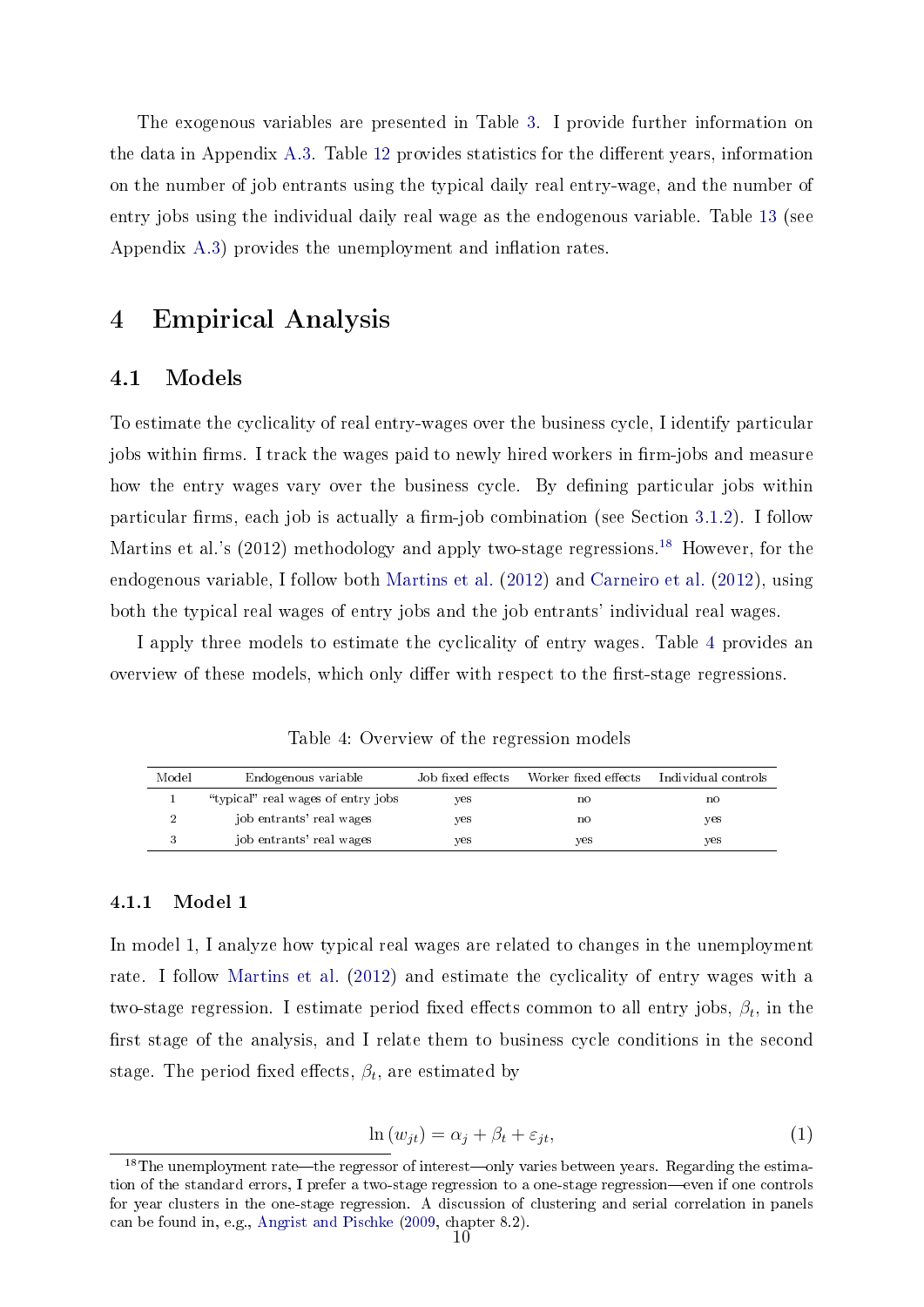where  $w_{jt}$  denotes the typical real wage paid in period t to workers newly hired for job j, e.g., the modal real wage.  $\alpha_j$  is a job fixed effect, and  $\varepsilon_{jt}$  is the error term with mean zero representing temporary job-specific departures from the general period effect.

<span id="page-10-2"></span>To quantify the cyclicality of entry wages, in the second stage, I regress the estimated time series of  $\beta_t$   $\left(\hat{\beta}_t\right)$  on the unemployment rate  $u_t$ , controls for secular time trends, and a dummy that takes the value one for 1984 and every following year  $(D_{\geq 1984})$ :

$$
\hat{\beta}_t = \delta u_t + \lambda_0 t + \lambda_1 t^2 + D_{\ge 1984} + \varepsilon_t.
$$
\n(2)

The dummy  $D_{\geq 1984}$  is introduced because the BeH does not allow fringe benefits to be distinguished from regular earnings. Before 1984, including fringe benefits in disclosures was voluntary. Since 1984, one-time payments to employees have been subject to social security taxation and are therefore included in the data.<sup>[19](#page-10-0)</sup>

#### 4.1.2 Models 2 and 3

In models 2 and 3, I analyze how the real wages of newly hired workers are affected by changes in the unemployment rate (following [Carneiro et al.,](#page-20-2) [2012\)](#page-20-2). Using the individual wages as the endogenous variable makes it possible to control for individual worker characteristics and characteristics of the employment relationship, e.g., the length of the employment spell. As described in Section [3.2,](#page-7-2) the BeH does not provide monthly wages but wages for employment spells. The daily wage is calculated using the worker's first employment spell. The length of the worker's first employment spell can differ between one day and one year depending on the beginning of the period of employment. As the wage may include fringe benefits, this potential difference in length could cause some noise in the wage data. For example, the Christmas bonus is often only paid to workers that are employed at the end of the year and/or for at least a certain amount of the year. Model 2 (see Equation [3\)](#page-10-1) makes it possible, inter alia, to control for this data issue by controlling for the length of the employment spell:

$$
\ln(w_{ijt}) = \alpha_j + \beta_t + \gamma' \mathbf{x}_{it} + \varepsilon_{ijt},\tag{3}
$$

<span id="page-10-1"></span>where  $w_{ijt}$  denotes the real wage paid in period t to worker i newly hired for job j and  $\mathbf{x}_{it}$  is a vector of the individual characteristics of worker i in period t (see Table [3\)](#page-8-2). To

<span id="page-10-0"></span><sup>&</sup>lt;sup>19</sup>However, observations before 1984 should also be valid. If some employers reported fringe benefits before 1984 and others did not, it is very likely that employers were typically consistent in their reporting behavior. The obligation of reporting fringe benefits leads to a level effect on wages from 1984 onwards that I control for with the  $D_{>1984}$  dummy.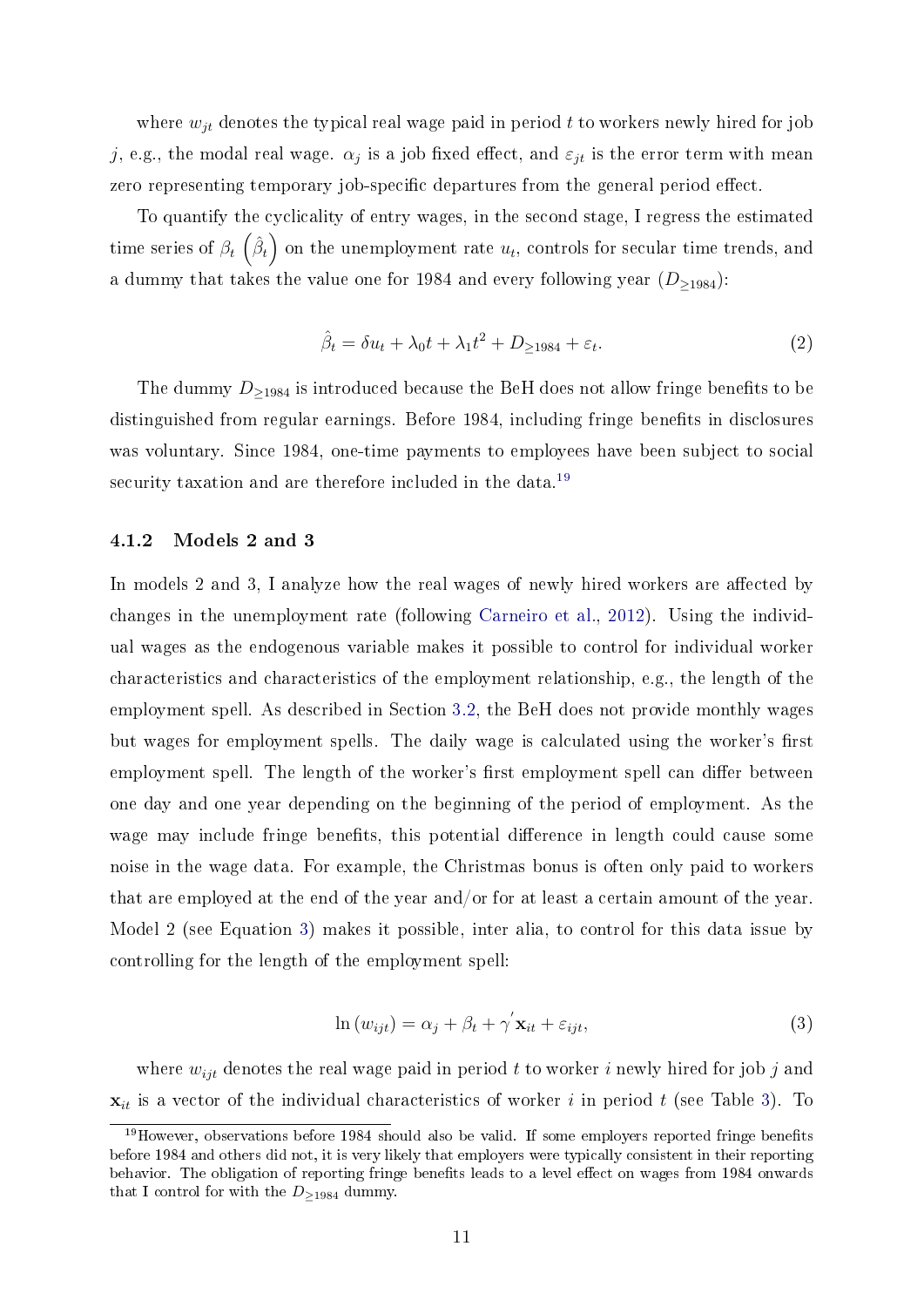quantify the cyclicality of entry wages, I regress, as in model 1, the  $\hat{\beta}_t$  time series on  $u_t$ , controls for secular time trends, and  $D_{\geq 1984}$  (see Equation [2\)](#page-10-2).

Several studies (e.g., [Keane et al.,](#page-21-11) [1988\)](#page-21-11) demonstrate that a failure to control for unobserved heterogeneity leads to countercyclical biases. Therefore, the estimates of model 2 are likely biased countercyclically. Therefore, in model 3 (see Equation [4\)](#page-11-0), I additionally introduce worker fixed effects. As I am only analyzing the wages of newly hired workers, I do not observe all workers frequently enough to introduce person fixed effects using the original sample (described in Section [3.2\)](#page-7-2). This insufficiency is especially true for earlier birth cohorts where individuals often worked for only one employer in their working life. Therefore, I draw a sub-sample for the analysis that only includes workers that start at least five jobs during the observed time period. Furthermore, I require that these jobs be observed for at least five years.<sup>[20](#page-11-1)</sup> The estimates of model 2 are used to demonstrate that the results of model 3 are not driven by the selection criteria used to obtain this sub-sample.

<span id="page-11-0"></span>For model 3, I estimate linear, two-way fixed-effects, as in [Abowd and Kramarz](#page-20-8)  $(1999)^{.21}$  $(1999)^{.21}$  $(1999)^{.21}$  $(1999)^{.21}$ 

$$
\ln(w_{ijt}) = \alpha_i + \alpha_j + \beta_t + \gamma' \mathbf{x}_{it} + \varepsilon_{ijt},\tag{4}
$$

where  $\alpha_i$  is a newly introduced worker fixed effect. To quantify the cyclicality of entry wages, I regress the estimates of the  $\hat{\beta}_t$  time series on  $u_t$ , controls for secular time trends, and  $D_{\geq 1984}$ , as in the first two models (see Equation [2\)](#page-10-2).

#### <span id="page-11-4"></span>4.2 Results

The results for model 1 indicate, that the estimated coefficients of the unemployment rate differ only slightly depending on the typical real entry wage used in the analysis and the choice of regression model (see Table [5\)](#page-12-0).<sup>[22](#page-11-3)</sup> A 1 pp increase in the unemployment rate

<span id="page-11-1"></span><sup>20</sup>Further details on the sub-sample are provided in Section [4.2.](#page-11-4)

<span id="page-11-3"></span><span id="page-11-2"></span> $21$ I use the Stata ado file "a2reg" by [Ouazad](#page-22-7) [\(2007\)](#page-22-7).

 $22$ [Martins et al.](#page-22-5) [\(2012,](#page-22-5) p. 44, Figure 3) present a sample distribution of differences between individual workers' log wages and modal log wages per job/year. For the Portuguese data—with hourly wages—the modal wage appears to be a good measure. For Germany, the typical log wages differ more from the individual workers' log wages than in Portugal, likely because the BeH provides daily and not hourly wages. Distributions of the differences between individual workers' log wages and typical log wages are displayed in Figure [1](#page-33-0) in Appendix [A.5.](#page-33-1) The differences between typical wages and individual workers' wages appears to be stronger for the dataset with FSC (right panel of Figure [1\)](#page-33-0). This initial visual impression is also supported by the simple summary statistics (see Table [19](#page-33-2) in Appendix [A.5\)](#page-33-1). The difference between individual workers' log wages and the modal log wages for the dataset with FSC has a variance that is approximately twice as high as for the other measures.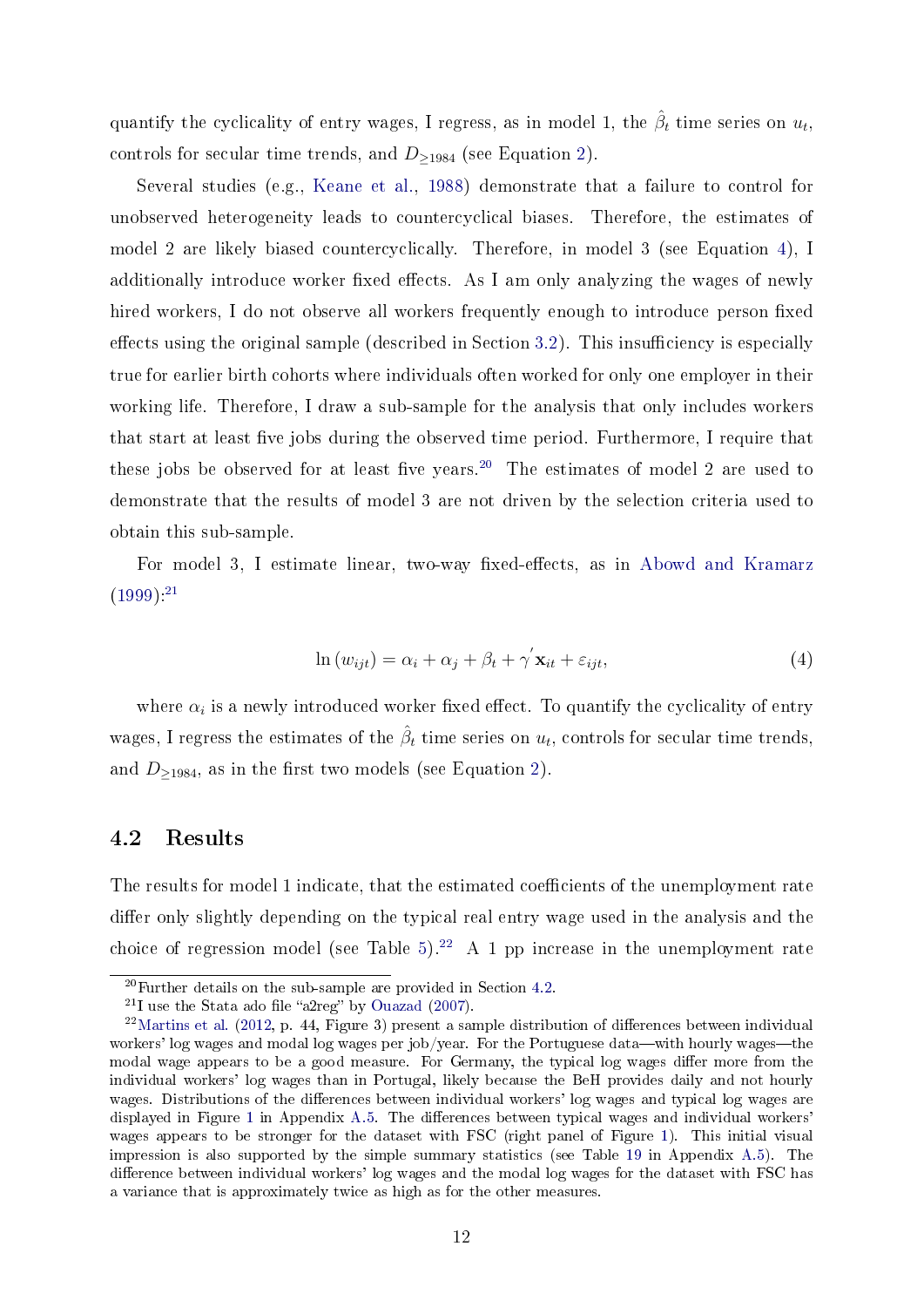decreases the wages of job entrants within given firm-jobs by between  $0.92\%$  to  $1.03\%$ .<sup>[23](#page-12-1)</sup> The differences are not statistically significant at the 5% level.

<span id="page-12-0"></span>Table 5: Model 1—estimated coefficients of the unemployment rate  $\hat{(\delta)}$  using "typical" real entry-wages

|                                                          | Modal wage                     | Mean wage  |
|----------------------------------------------------------|--------------------------------|------------|
|                                                          | $-1.03***$                     | $-0.94***$ |
| $(1.0)$ 1st and 2nd stage unweighted OLS                 | (0.35)<br>$-1.00***$<br>(0.34) | (0.34)     |
| $(1.1)$ 1st stage unweighted OLS, 2nd stage OLS weighted |                                | $-0.92***$ |
| by number of entry jobs per year                         |                                | (0.33)     |

Note: \*\*\* Signicant at 1% level; \*\* 5% level.

Robust standard errors in brackets. Jobs are observed at least 3 years of the 1977 to 2009 period. Further controls used: secular time trend controls (t and  $t^2$ ) and a dummy for years  $\geq$  1984.

I estimate unweighted ordinary least squares (OLS) regression models in both stages in regression  $(1.0)$ . I use weights according to [Martins et al.](#page-22-5)  $(2012)$  in regression  $(1.1)$ : whereas the first stage uses unweighted OLS, the second stage OLS is weighted by the number of observed entry jobs per year. [Martins et al.](#page-22-5) [\(2012,](#page-22-5) p. 45) use these weights "in an effort to correct for the heteroskedasticity resulting from the wide variation in the per-year sample size". However, the per-year sample in the German BeH data varies only slightly (see Table [13](#page-29-0) in Appendix [A.3\)](#page-27-0).<sup>[24](#page-12-2)</sup> Thus, weighting the second-stage regressions appears unnecessary. A comparison of the estimates of model (1.0) and (1.1) demonstrates that, the weighting does not significantly affect the results.

The results of model 2 (see Table  $6$ )—using individual real wages instead of typical real entry wages—are quite similar those of model 1. A 1 pp increase in the unemployment rate decreases the real entry wages of job entrants within given firm-jobs by  $0.83-0.90\%.^{25}$  $0.83-0.90\%.^{25}$  $0.83-0.90\%.^{25}$ 

<span id="page-12-1"></span> $^{23}$ Moreover, whether FSC are used only slightly affects the estimated coefficients of the unemployment variable (see Appendix [A.4\)](#page-30-0). Therefore, the selection criteria from [Martins et al.](#page-22-5) [\(2012\)](#page-22-5) do not appear to influence the outcomes of the regressions.

<span id="page-12-2"></span><sup>&</sup>lt;sup>24</sup>In [Martins et al.](#page-22-5) [\(2012\)](#page-22-5) the minimum number of entry jobs (newly hired workers) per year is 5.9  $(11.1)$  times lower than the maximum. The differences in Germany are much smaller—the minimum number of entry jobs (newly hired workers) per year is 1.8 (2.0) times lower than the maximum.

<span id="page-12-3"></span> $^{25}$  $^{25}$  $^{25}$ Some robustness checks for the regressions in Tables 5 and [6](#page-13-0) are provided in Tables [16,](#page-31-0) [17,](#page-32-0) and [18,](#page-32-1) respectively, in Appendix [A.4.](#page-30-0)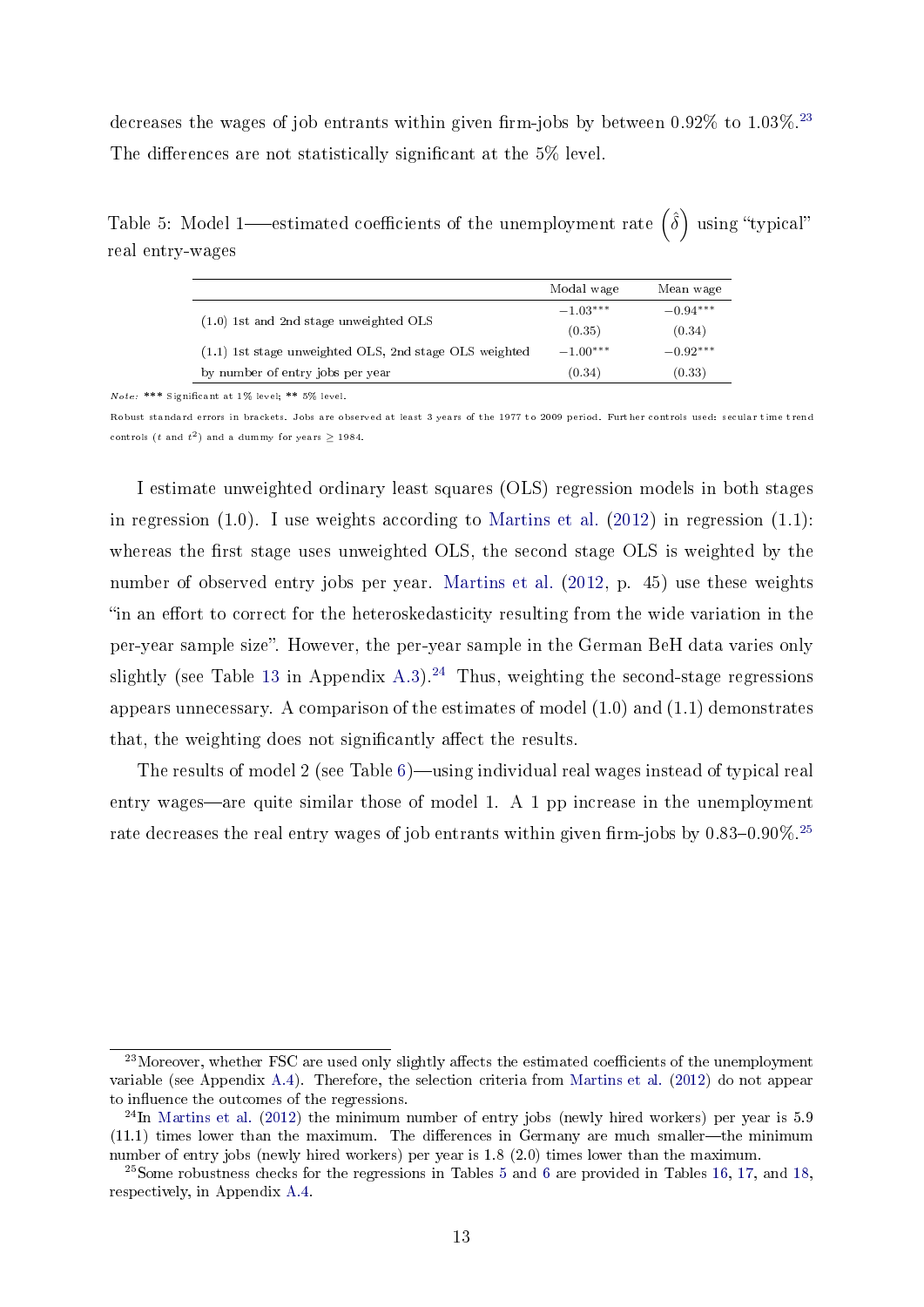<span id="page-13-0"></span>Table 6: Model 2—estimated coefficients of the unemployment rate  $\hat{(\delta)}$  using individual real wages

|                                                           | $-0.83***$ |
|-----------------------------------------------------------|------------|
| (2.0) 1st stage unweighted OLS, 2nd stage OLS unweighted  | (0.27)     |
| (2.1) 1st stage unweighted OLS, 2nd stage OLS weighted by | $-0.90***$ |
| number job entrants per year                              | (0.28)     |

Note: \*\*\* Signicant at 1% level.

Robust standard errors in brackets. Jobs are observed at least 3 years of the 1977 to 2009 period. Further controls used: secular time trend controls (t and  $t^2$ ) and a dummy for years  $\geq$  1984. Individual controls used in the 1st stage regression: education, sex, nationality, age, age<sup>2</sup>, and length of the employment spell.

As several papers demonstrate (e.g. [Keane et al.,](#page-21-11) [1988\)](#page-21-11) that failure to control for unobserved heterogeneity produces a countercyclical bias, I introduce worker fixed effects in model 3. The introduction of the worker fixed effects makes it possible to better control for worker heterogeneity. As mentioned above, the dataset used for models 1 and 2 is not optimally suited for this type of regression.

Thus, I draw a sub-sample of employment spells for workers that begin at least five jobs during the observed time period. Furthermore, these jobs must be observed in at least five years in the 1977–2009 period. Due to this sampling decision, the dataset is reduced from 62,317,577 to 10,335,054 employment spells of job entrants.<sup>[26](#page-13-1)</sup> To test whether the sampling affects the results, I re-run the regression in model  $2$  (see Table [6\)](#page-13-0) using the sub-sample (see Table [7\)](#page-14-1). The estimated coefficients of the control regressions  $(3.0 \text{ and } 3.1)$ have approximately the same magnitudes as the estimated coefficients using the original sample (see Table [6\)](#page-13-0). Therefore, it appears that using the sub-sample for the regressions does not meaningfully affect the results.

Controlling for worker fixed effects, a  $1$  pp increase in the unemployment rate decreases the real entry wages of job entrants within given firm-jobs by approximately  $1.27\%$ . Comparing the results of the control regressions (3.0 and 3.1) with the results of the linear,

<span id="page-13-1"></span><sup>&</sup>lt;sup>26</sup>The dataset consists of 10,335,054 employment spells of 1,541,300 workers working in 230,722 different jobs.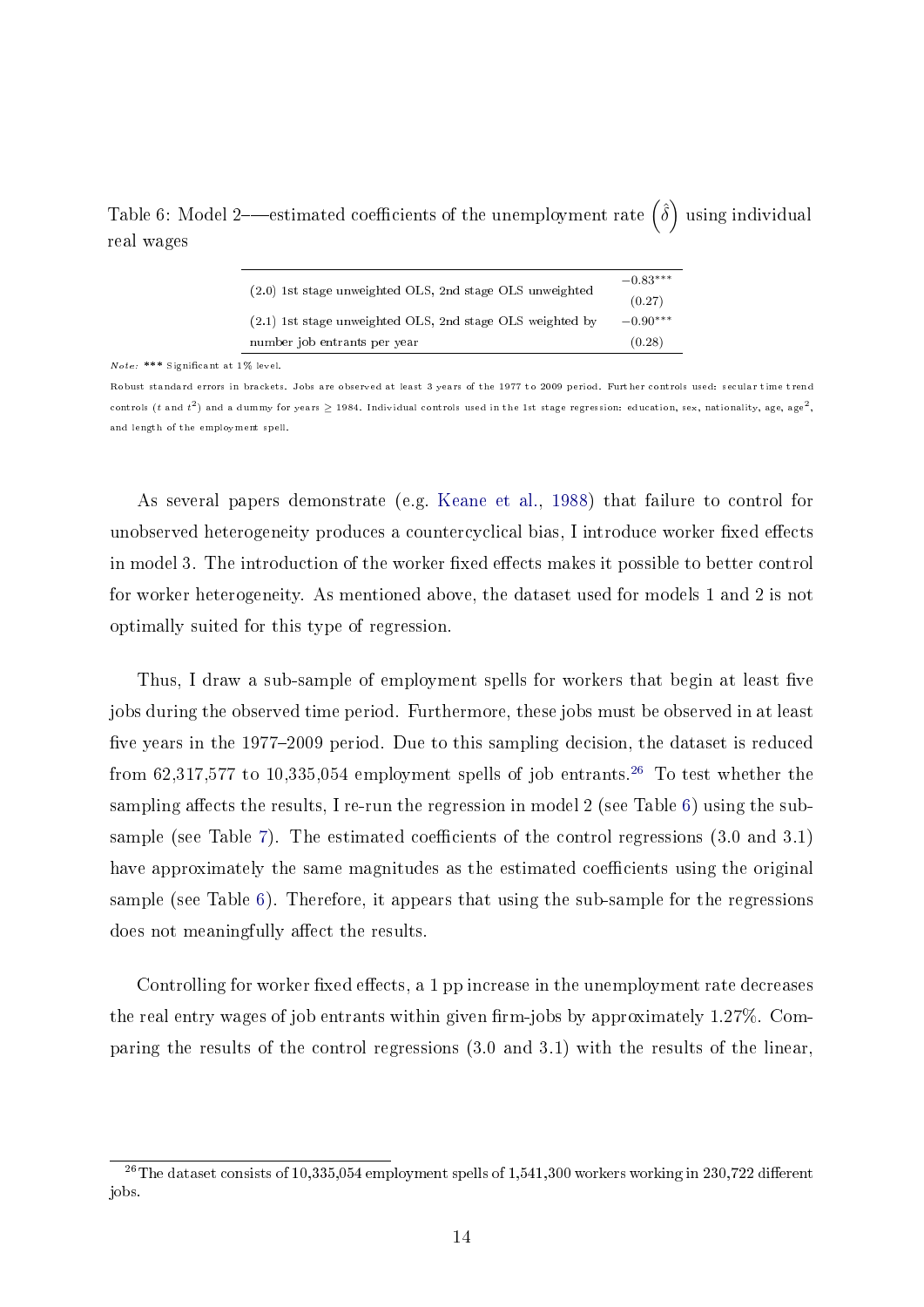two-way fixed-effects regressions  $(3.2 \text{ and } 3.3)$  shows that failing to control for worker fixed effects leads to an underestimation of entry wage cyclicality, as expected.

<span id="page-14-1"></span>Table 7: Model 3—estimated coefficients of the unemployment rate  $\hat{(\delta)}$  using individual real wages

| Control reg.           | $(3.0)$ like $(2.0)$ : 1st stage unweighted OLS, controlling for job fixed |                          | $-0.82***$ |
|------------------------|----------------------------------------------------------------------------|--------------------------|------------|
| w/o worker             | effects (JFE), 2nd stage unweighted OLS                                    |                          | (0.24)     |
| fixed effects          | $(3.1)$ like $(2.1)$ : 1st stage unweighted OLS, controlling for JFE, 2nd  | reg.: $(a)$ and          | $-0.84***$ |
| (WFE)                  | stage OLS weighted by number job entrants per year                         |                          | (0.22)     |
|                        | $(3.2)$ 1st stage unweighted linear two-way fixed-effects reg.             | Ind. controls            | $-1.26***$ |
|                        | controlling WFE and JFE, 2nd stage unweighted OLS                          | in 1st stage<br>reg: (b) | (0.25)     |
| a2reg-reg.<br>with WFE | $(3.3)$ 1st stage unweighted linear two-way fixed-effects reg.             |                          | $-1.27***$ |
|                        | controlling for WFE and JFE, 2nd stage OLS weighted by number              |                          | (0.23)     |
|                        | job entrants per year                                                      |                          |            |

Note: \*\*\* Signicant at 1% level.

Robust standard errors in brackets. Further controls used: secular time trend controls (t and  $t^2$ ) and a dummy for years  $\geq$  1984. Individual controls used in the 1st stage regression: (a) education, sex, nationality, and (b) age, age2, and length of the employment spell.

I only use wage spells of job entrants which I observe at least 5 times and the jobs must be observed in at least 5 years in the 1977 to 2009 period. Due to the sampling the dataset is reduced from 62,317,577 to 10,335,054 employment spells of job entrants.

In the next section, I discuss the regression results presented above and comment on the question of whether introducing wage rigidity in the Mortensen-Pissarides search-andmatching model to generate realistic unemployment volatility is a sound strategy in light of the empirical evidence.

## <span id="page-14-0"></span>5 Discussion of the Results

The estimated coefficients for the unemployment rate displayed in Tables [5](#page-12-0) and [6](#page-13-0) are in the general vicinity of -0.94 and the estimated coefficients are not significantly different from each other at the  $5\%$  level. Additionally, controlling for worker fixed effects results in a higher estimate for the wage cyclicality of approximately -1.27 (see Table [7\)](#page-14-1).

#### <span id="page-14-2"></span>5.1 Evaluation of the Regression Models

Using typical real wages has a disadvantage: it does not allow individual and employment characteristics to be controlled. However, given the German wage data, controlling for the length of the wage spell could be important, as the dataset provides average daily wages. For instance, the Christmas bonus is often only paid to workers that are employed for at least a certain portion of the year. Not controlling for the length of the wage spell could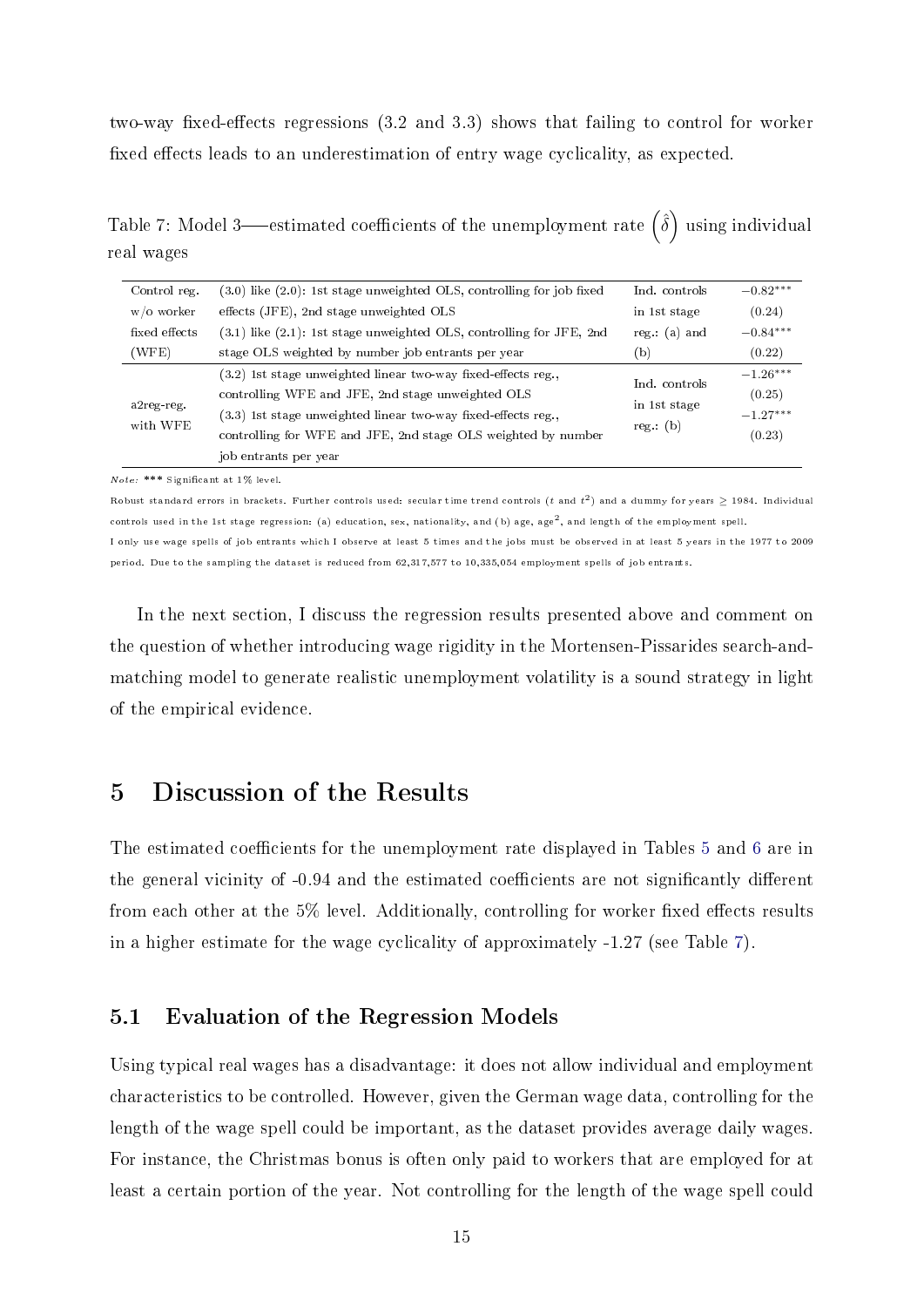lead to biased results. Therefore, it appears that given the German data, the individual worker's log wage is typically better suited for the regressions.

However, using the individual real wage also has disadvantages. It implies that one is weighting by the hiring volume, which might be endogenous. If the wages of certain jobs are more rigid than those of others, then it could be that firms hire fewer workers for jobs with more rigid wages during recessions. This behavior would likely produce a procyclical bias in the wage analysis.[27](#page-15-0)

As the estimates of model 3—using individual wages—are likely procyclically biased, one could argue that model 1 should be preferred over model  $3.^{28}$  $3.^{28}$  $3.^{28}$  However, the estimates of model 1 are also likely biased.

As [Solon et al.](#page-22-8) [\(1994\)](#page-22-8) note, using aggregate time-series data instead of longitudinal microdata leads to an underestimation of wage cyclicality due to the "compositional bias" in aggregated statistics. Skilled workers tend to retain their jobs during recessions; therefore, low-skilled workers account for a smaller share of employment in recessions than in booms (see, e.g., [Bils,](#page-20-0) [1985;](#page-20-0) [Mitchell et al.,](#page-22-9) [1985;](#page-22-9) [Keane et al.,](#page-21-11) [1988;](#page-21-11) [Solon et al.,](#page-22-8) [1994\)](#page-22-8), which causes a composition bias if aggregated wage data are used in the analysis: "the aggregated statistics are constructed in a way that gives more weight to low-skilled workers during expansions than during recessions." [\(Solon et al.,](#page-22-8) [1994,](#page-22-8) p. 1) The general problem of using aggregated data is also mentioned by [Bils](#page-20-0) (e.g., [1985,](#page-20-0) p. 667): "Aggregation also involves a loss of information and therefore of estimating efficiency." Typical wages are aggregated individual wages and information is lost. Using aggregated data instead of microdata should lead to an underestimation of wage cyclicality.

Moreover, using typical wages does not allow changes in the workforce and/or employment shares to be controlled. However, as [Mitchell et al.](#page-22-9) [\(1985,](#page-22-9) p. 1162) note, the composition of the labor force may change considerably over the course of the business cycle.<sup>[29](#page-15-2)</sup> Using the typical wage further assumes that the number of hires in all jobs is identical and stable over time—it does not control for changes in the share of hires caused by, e.g., technological advances. For example, the share of less-trained workers within firms could decrease over time due to the introduction of new machines, whereas the share of engineers increases over time because more manpower is needed to maintain the machines. Furthermore, using the typical wage also does not allow cyclicality in job

<span id="page-15-1"></span><span id="page-15-0"></span><sup>27</sup>I would like to thank Gary Solon for identifying this issue.

<sup>&</sup>lt;sup>28</sup>I do not discuss the quality of the results using model 2, as the results are primarily used for robustness checks.

<span id="page-15-2"></span> $^{29}$ Moreover, human capital theory predicts (see, e.g., [Becker,](#page-20-9) [1964\)](#page-20-9) that the employment shares of different demographic groups will vary over the business cycle.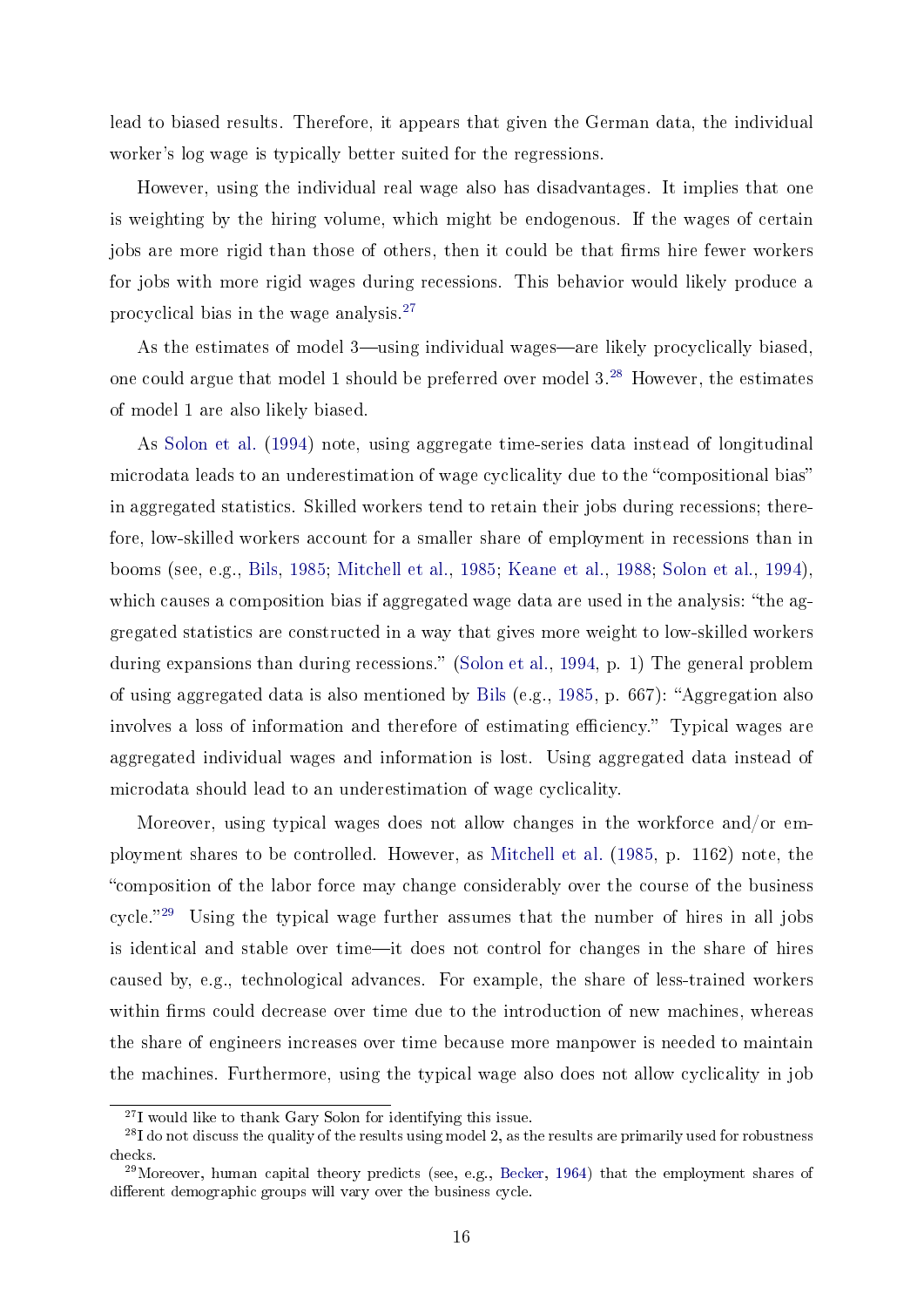assignments to be controlled. However, [Mitchell et al.](#page-22-9) [\(1985\)](#page-22-9) find that the work force in the USA becomes younger over time. Mitchell et al.'s  $(1985, p. 1167)$  "results indicate that employment shares are not constant over time, but are influenced by the state of the economy, relative population growth, and time.

Moreover, cyclical upgrading may still cause an underestimation of the true procyclicality of entry wages, especially in model 1. An underestimation of the true procyclicality of entry wages could occur if employers were able to recruit more qualified workers at any given wage during a recession. [Solon et al.](#page-22-10) [\(1997\)](#page-22-10) state that firms might reduce hiring standards during a boom to increase employment while holding entry wages stable. "Such cyclicality in job assignments could cause the real wages of the firm's worker to be procyclical even if wages by job are sticky. [\(Solon et al.,](#page-22-10) [1997,](#page-22-10) p. 403) Such behaviour would lead to a lower effective wage per efficiency unit of labor and an underestimation of wage cyclicality. [Büttner et al.](#page-20-10) [\(2010\)](#page-20-10) demonstrate that occupational upgrading and downgrading—occupations as units defining homogenous skill requirements—exist in West Germany. According to their results, the skill levels of new hires within occupations rise significantly during recessions and decreases during upturns, however, the effect only amounts to approximately 70% of the corresponding result for the USA.[30](#page-16-0) Given the results of [Büttner et al.](#page-20-10) [\(2010\)](#page-20-10), the procyclicality of entry wages estimated in this paper should be only slightly underestimated. This insignicance should especially be true for model 3, where I control for the qualification level (education) of the employee.

In summary, considering typical wages and individual wages appears to produce biased estimates. Using individual wages likely produces a procyclical bias, whereas using typical wages likely produces a countercyclical bias. Therefore, I do not prefer any methodology to the other but suggest using both methodologies to obtain a range of estimates for the cyclicality of real entry wages.

The point estimate of model 1—regression  $(1.1)$ —provides a lower-bound estimate, and the point estimate of model  $3$ —regression  $(3.3)$ —provides an upper-bound estimate. Thus, a 1 pp increase in the unemployment rate leads to a decrease in real wages of 0.92 1.27%. The true parameter should lie within this range. This assumption appears to be justified, as the estimates are not significantly different from each other at the  $5\%$  level.

<span id="page-16-0"></span> $30$ For an analysis of the heterogeneity of the cyclical sensitivity of job-to-job flows in Germany, see, e.g., Schaffner  $(2011)$ .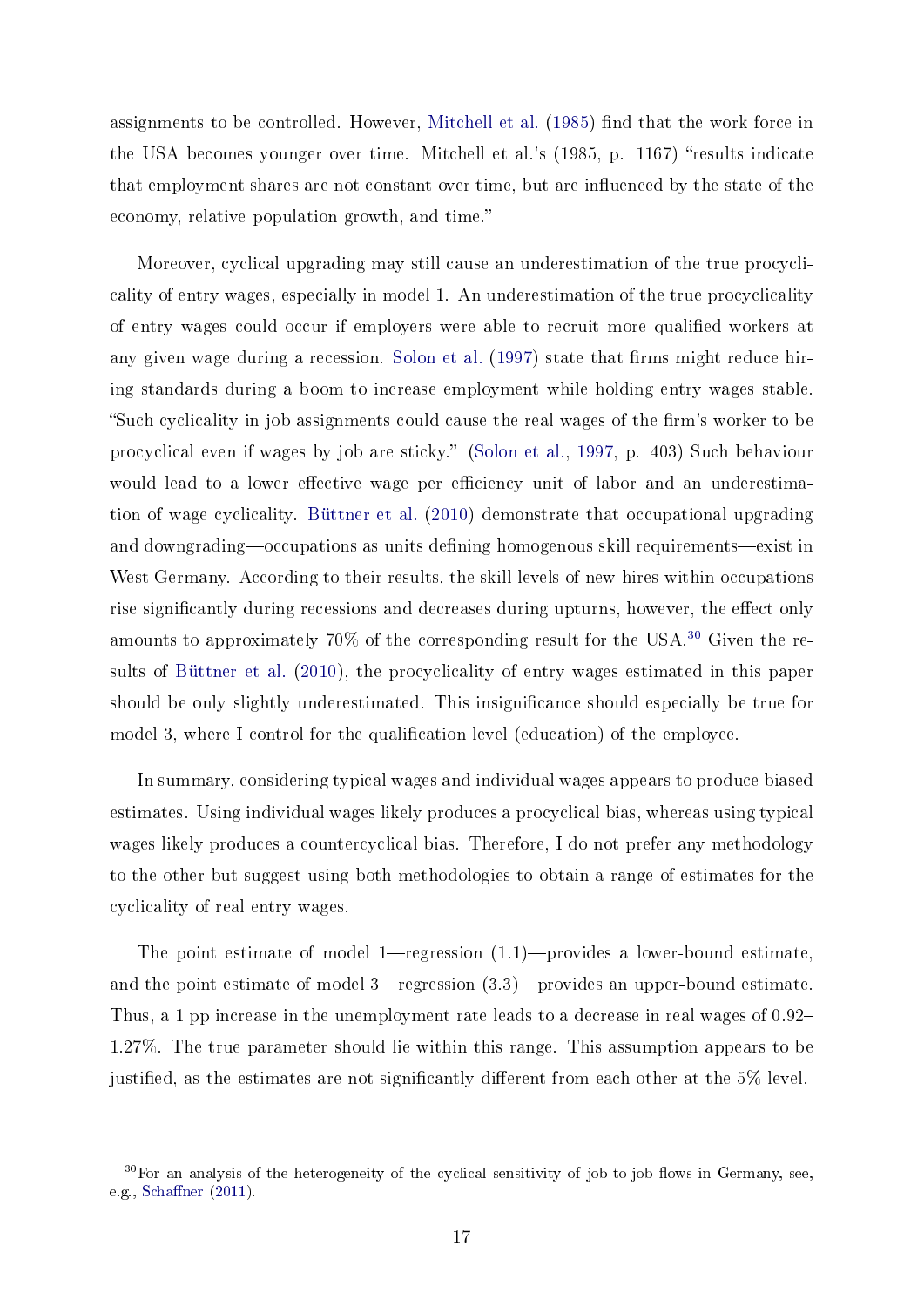#### 5.2 Implications of the Results

The estimated coefficients for the unemployment rate—using individual wages and controlling for job and worker fixed effects—are in the general vicinity of -1.27 (see Table [7\)](#page-14-1). Bearing in mind that if participation in the labor force is procyclical, the negative of the change in the unemployment rate is an attenuated version of proportional changes in employment" [\(Martins et al.,](#page-22-5) [2012,](#page-22-5) p. 48) implies that the cyclical elasticity of entry wages should have the same magnitude as the cyclical elasticity of employment. To deter-mine whether this hypothesis can be confirmed empirically, I follow [Martins et al.](#page-22-5) [\(2012\)](#page-22-5) and estimate Okun's Law-style relationships for the 1977–2009 period. To control for the reunification of Germany, I introduce a dummy,  $D_{\geq 1991}$ , which takes the value of one for 1991 onward.

$$
\Delta u = \alpha_1 + \beta_1 \log \left( \Delta GDP_{real} \right) + t + D_{\geq 1991} \tag{5}
$$

$$
\Delta \log \left( \frac{emplogment}{population} \right) = \alpha_2 + \beta_2 \left( \Delta GDP_{real} \right) + t + D_{\ge 1991} \tag{6}
$$

I find that a 1 pp increase in the unemployment rate is associated with a 1.27% decline  $(\beta_2/\beta_1 = -1.27)$  in the employment/population ratio. This procyclicality of employment is (nearly) identical to the procyclicality that I estimated for real entry wages using model 3 (see Table [7\)](#page-14-1). However, compared to the results of model 1, employment is slightly more procyclical than the procyclicality estimated for real entry wages (see Tables [5\)](#page-12-0).

Finally, I address the question of whether the Mortensen-Pissarides model can account for the cyclical variability of unemployment in light of the magnitude of the entry wage cyclicality found for Germany. I draw on the results of Kennan's (2010) model (cf. [Martins](#page-22-5) [et al.,](#page-22-5) [2012\)](#page-22-5) as a reference point for the real wage rigidity that is required in search-andmatching models to generate realistically large cyclical fluctuations in unemployment. When [Kennan](#page-21-2) [\(2010\)](#page-21-2) calibrates his modification of the Mortensen-Pissarides model (the informational rent model), most of his calibrations match the empirical variation in the unemployment rate if he assumes that the real hiring wage declines by less than 0.68% when the unemployment rate rises by 1 pp (see Table [8\)](#page-18-1).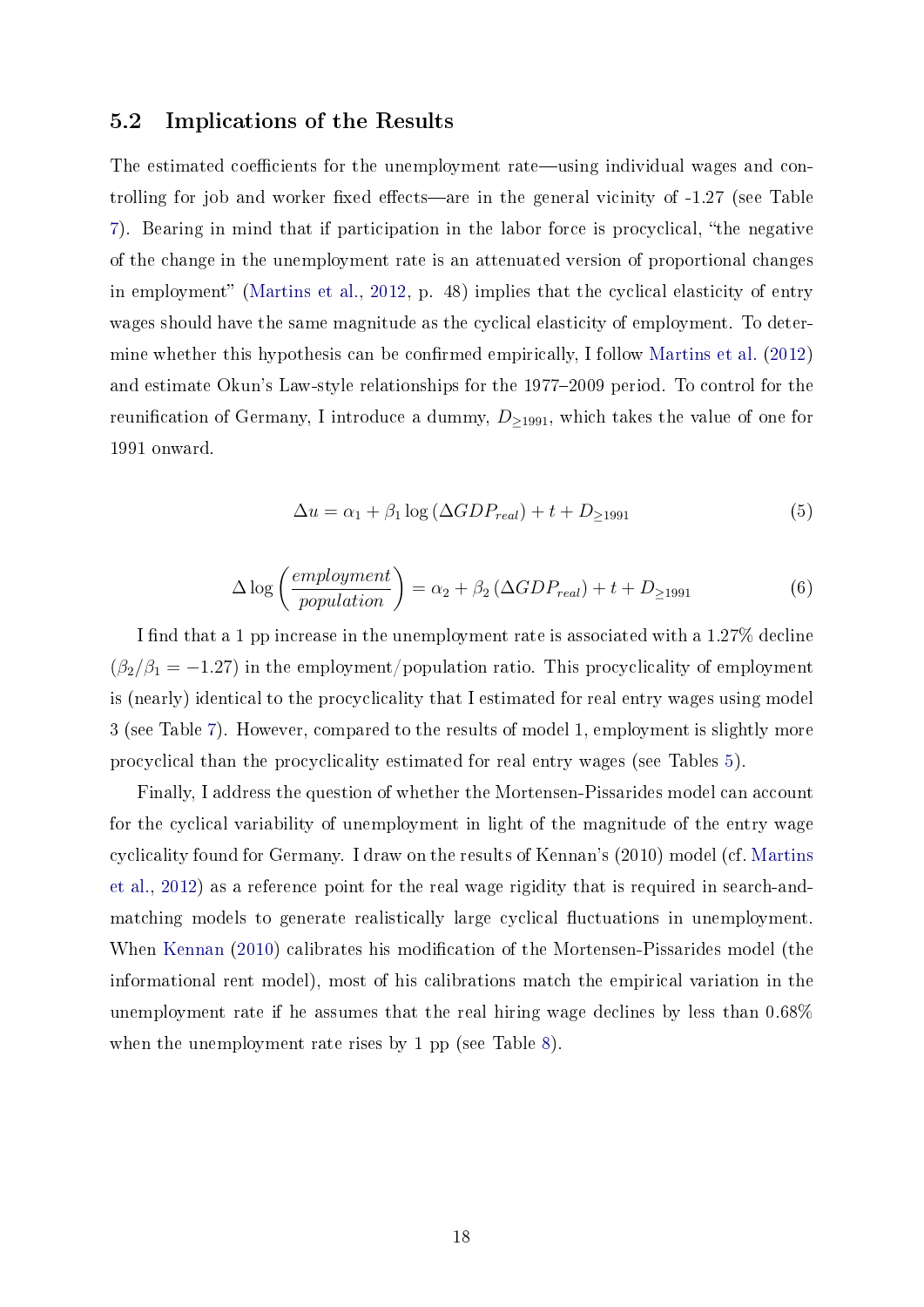<span id="page-18-1"></span>

|                                          | Wage change in percent—from life match begins in a bad state $(w_1)$ to life   |                         |  |  |  |
|------------------------------------------|--------------------------------------------------------------------------------|-------------------------|--|--|--|
|                                          | match begins in a good state $(w_2)$ —given a one percentage drop of the (long |                         |  |  |  |
|                                          | run) unemployment rates, assuming                                              |                         |  |  |  |
|                                          | symmetric Cobb-Douglas matching<br>labor share and matching elasticity.        |                         |  |  |  |
|                                          | function ( $\nu = 0.5$ )<br>parameter used by Shimer                           |                         |  |  |  |
|                                          |                                                                                | $(\alpha = \nu = 0.72)$ |  |  |  |
| Wages: flat rates <sup>a</sup>           | 0.43                                                                           | 0.19                    |  |  |  |
| Wages: non-decreasing rates <sup>b</sup> | 1.52                                                                           | 0.68                    |  |  |  |

Table 8: Wage volatility in Kennan's (2010) informational rent model

Notes: Source: Results are taken from [Kennan](#page-21-2) [\(2010,](#page-21-2) Tab. 2, p. 650). Values converted to an unemployment change of one percentage point. <sup>a</sup> The flat rate wage is given by  $w_s = R W_s$ . Where  $W_s$  is the present value of wages, and s represents the state: life match begins in a bad state (s = 1) or good state (s = 2).  $R = r + \delta$ , where r is the interest rate and  $\delta$  is the (constant) job destruction hazard rate.

<sup>b</sup> The non-decreasing rate wage "is constant for the life of the match if the match begins in the good aggregate state, with a lower wage initially for matches that begin in a bad state  $[s = 1]$ , followed by a wage increase when there is a transition to the good state  $[s = 2]$ ." [\(Kennan,](#page-21-2) [2010,](#page-21-2) p. 648) The flow wages are given by  $w_1 = w_2 - (R + \lambda_1)(W_2 - W_1) = RW_1 - \lambda_1(W_2 - W_1)$  and  $w_2 = RW_2$ . Where  $w_1$  $(w_2)$  represents the wage if a life match begins in a bad (good) state.

As my estimates (using model 3) show a 1.27% decline in real hiring wages when the unemployment rate rises by 1 pp, it apperas that the Mortensen-Pissarides model cannot account for the cyclical variability of unemployment in light of the magnitude of the entry wage cyclicality found for Germany. This result is also supported up by the lower-bound estimates of model 1: I still find a decline in real hiring wages of approximately  $0.92\%$ when the unemployment rate rises by 1 pp.

## <span id="page-18-0"></span>6 Conclusions and Outlook

Using longitudinal, matched employer-employee data from the IAB, I have tracked the cyclical behavior of the real wage paid to newly hired employees in over one million jobs. My results demonstrate that entry wages in Germany are not rigid but respond significantly to business cycle conditions. Furthermore, I demonstrate that the procyclicality of the employment/population ratio in Germany is (nearly) identical to the procyclicality of real entry wages.

Using the typical real wage of entry jobs, I obtain a lower-bound estimate for the cyclicality of real entry-wages: a 1pp increase in the unemployment rate leads an approximately 0.92% decrease in real entry wages. The regression results obtained using individual wages as the unit of observation and controlling for job and worker fixed effects suggest that a 1 pp increase in the unemployment rate leads to an approximately 1.27% decrease in real entry wages (upper bound). The true parameter should lie between the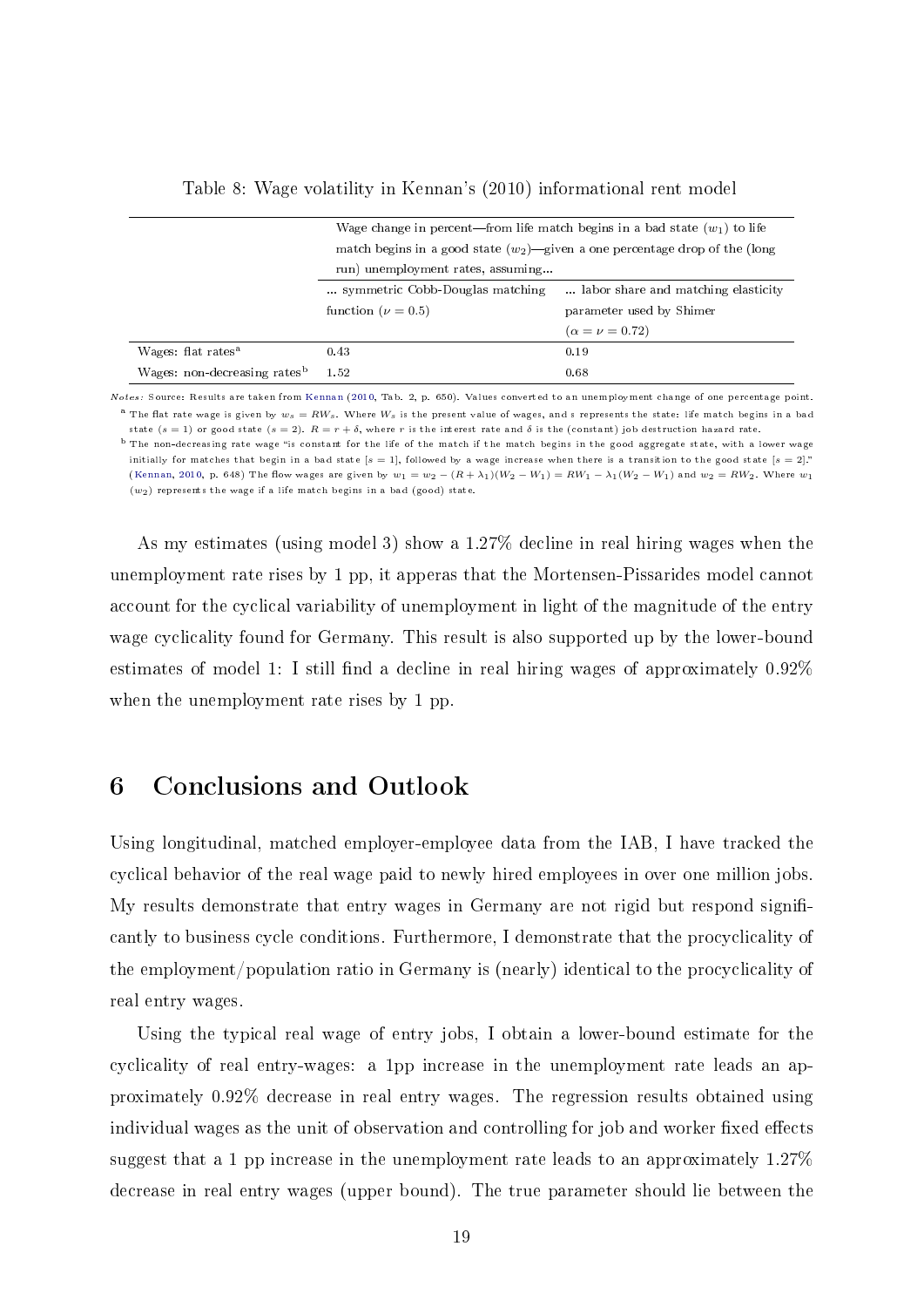upper and lower bounds. This assumption appears to be justified, as the estimates are not significantly different from each other at the  $5\%$  level.

The results strengthen Pissarides' (2009) dismissal of theories based on cyclically rigid hiring wages. In light of the magnitude of the entry-wage cyclicality in Germany, it appears that introducing wage rigidity in the Mortensen-Pissarides model to generate realistic unemployment is not supported by the data. This lack of support challenges researchers to develop search-and-matching models that are able to generate realistic, e.g, unemployment, volatilities when considering the empirically documented real wage cyclicality.

However, it appears that real wages in Germany are less cyclical than in other countries. The two studies on Portugal that control for cyclical up- and downgrading in  $emplyer/employee$  matches find that a 1 pp increase in the unemployment rate decreases the real wages of job entrants by 1.8% [\(Martins et al.,](#page-22-5) [2012\)](#page-22-5) and 2.67% [\(Carneiro et al.,](#page-20-2) [2012\)](#page-20-2). Studies on the USA, which do not control for cyclical up- and downgrading in em-ployer/employee matches, also find more procyclicality. For instance, [Shin](#page-22-3)  $(1994)$  finds that a 1 pp increase in the unemployment rate decreases the real wages of white (black) job changers by 2.67% (3.80%).

As outlined in Section [4.2,](#page-11-4) controlling for worker fixed effects is problematic when analyzing job entrants alone. Therefore, future research on real wage cyclicality (in Germany) should analyze the real wage cyclicality of job entrants and incumbent workers simultaneously, as in [Carneiro et al.](#page-20-2) [\(2012\)](#page-20-2). However, this strategy is not without limitations. For example, Carneiro et al.'s  $(2012)$  model specification forces the wages of job entrants and the wages of incumbents to have an identical time trend, and as outlined in Section [5.1,](#page-14-2) the estimate is likely procyclically biased. Future research should also consider that the effect of a change in the unemployment rate on real wages might not be symmetric.<sup>[31](#page-19-0)</sup> Thus, the results of regressions that do not allow for asymmetric reactions might be biased.

<span id="page-19-0"></span> $31$  For instance, [Shin and Shin](#page-22-12) [\(2008,](#page-22-12) p. 13) demonstrate that for male job stayers in the USA, "wage growth in expansions [..] is much greater than wage reduction in recessions".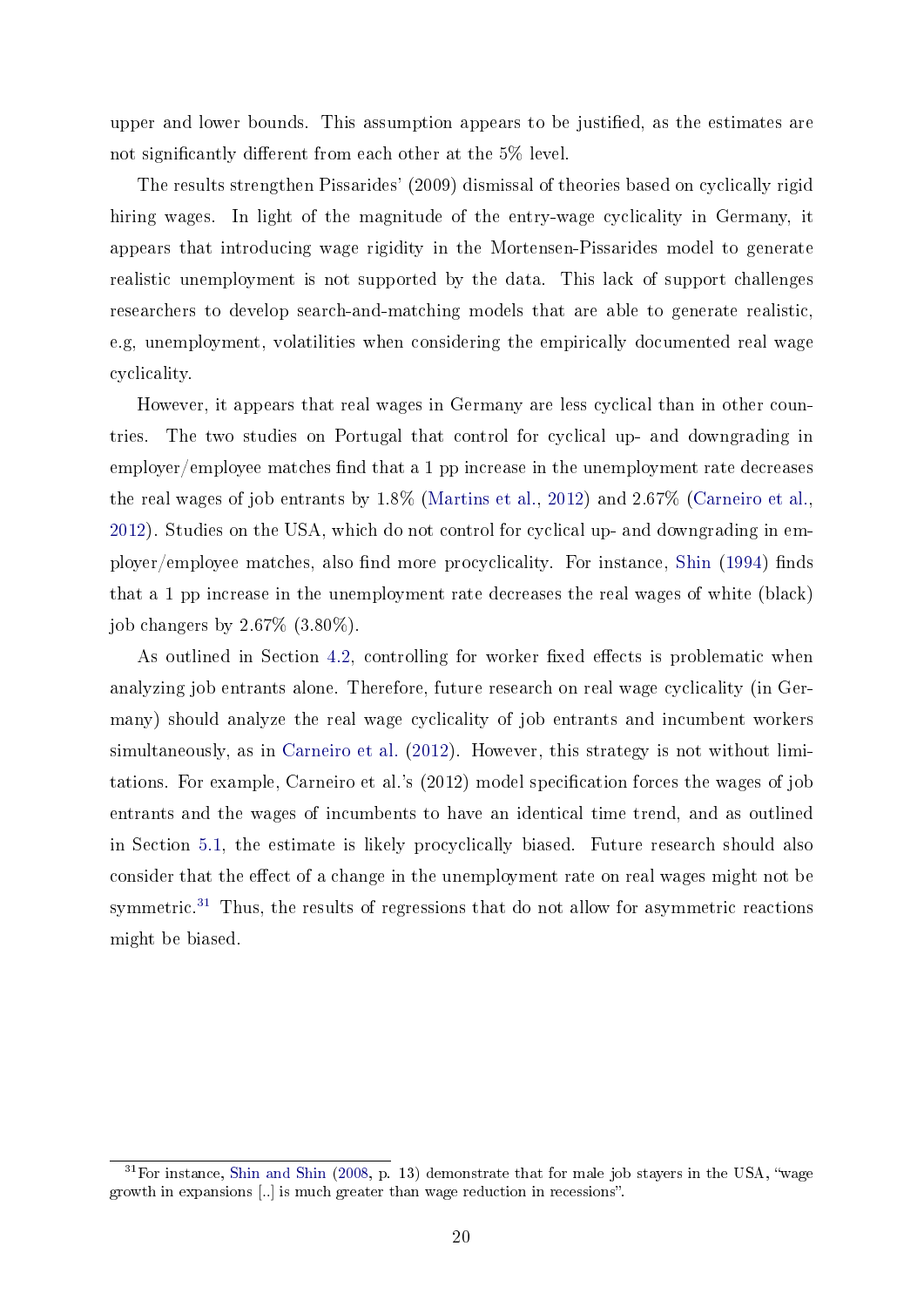## References

- <span id="page-20-8"></span>Abowd, J. and Kramarz, F. (1999). Econometric analyses of linked employer-employee data. Labour Economics,  $6(1)$ :53-74.
- <span id="page-20-7"></span>Angrist, J. and Pischke, J.-S. (2009). Mostly harmless econometrics: an empiricist's companion. Princeton University Press.
- <span id="page-20-9"></span>Becker, G. (1964). *Human Capital*. Columbia University Press.
- <span id="page-20-5"></span>Bender, S., Hilzendegen, J., Rohwer, G., and Rudolph, H. (1996). Die IAB-Beschäftigtenstichprobe 1975-1990, volume 197 of Beiträge zur Arbeitsmarkt- und Berufsforschung (BeitrAB). Institut für Arbeitsmarkt- und Berufsforschung (IAB) der Bundesanstalt für Arbeit.
- <span id="page-20-0"></span>Bils, M. (1985). Real wages over the business cycle: evidence from panel data. The Journal of Political Economy,  $93(4):666-689$ .
- <span id="page-20-4"></span>Bjelland, M., Fallick, B., Haltiwanger, J., and McEntarfer, E. (2011). Employer-toemployer flows in the United States: estimates using linked employer-employee data. Journal of Business & Economic Statistics,  $29(4)$ : 493-505.
- <span id="page-20-10"></span>Büttner, T., Jacobebbinghaus, P., and Ludsteck, J. (2010). Occupational upgrading and the business cycle in West Germany. Economics, 4(2010-10).
- <span id="page-20-6"></span>Burkhauser, R., Butler, J., Feng, S., and Houtenville, A. (2004). Long term trends in earnings inequality: what the CPS can tell us. *Economics Letters*,  $82(2):295-299$ .
- <span id="page-20-2"></span>Carneiro, A., Guimarães, P., and Portugal, P. (2012). Real wages and the business cycle: accounting for worker, firm, and job title heterogeneity. American Economic Journal:  $Macroeconomics, 4(2):133-152.$
- <span id="page-20-3"></span>Devereux, P. (2004). Cyclical quality adjustment in the labor market. Southern Economic  $Journal, 70(3):600-615.$
- <span id="page-20-1"></span>Devereux, P. and Hart, R. (2006). Real wage cyclicality of job stayers, within-company job movers, and between-company job-movers. Industrial and Labor Relations Review,  $60(1):105-119.$
- <span id="page-20-11"></span>Doeringer, P. and Piore, M. (1970). *Internal labor markets and manpower analysis.* U.S. Department of Health, Education & Welfare, Office of Education.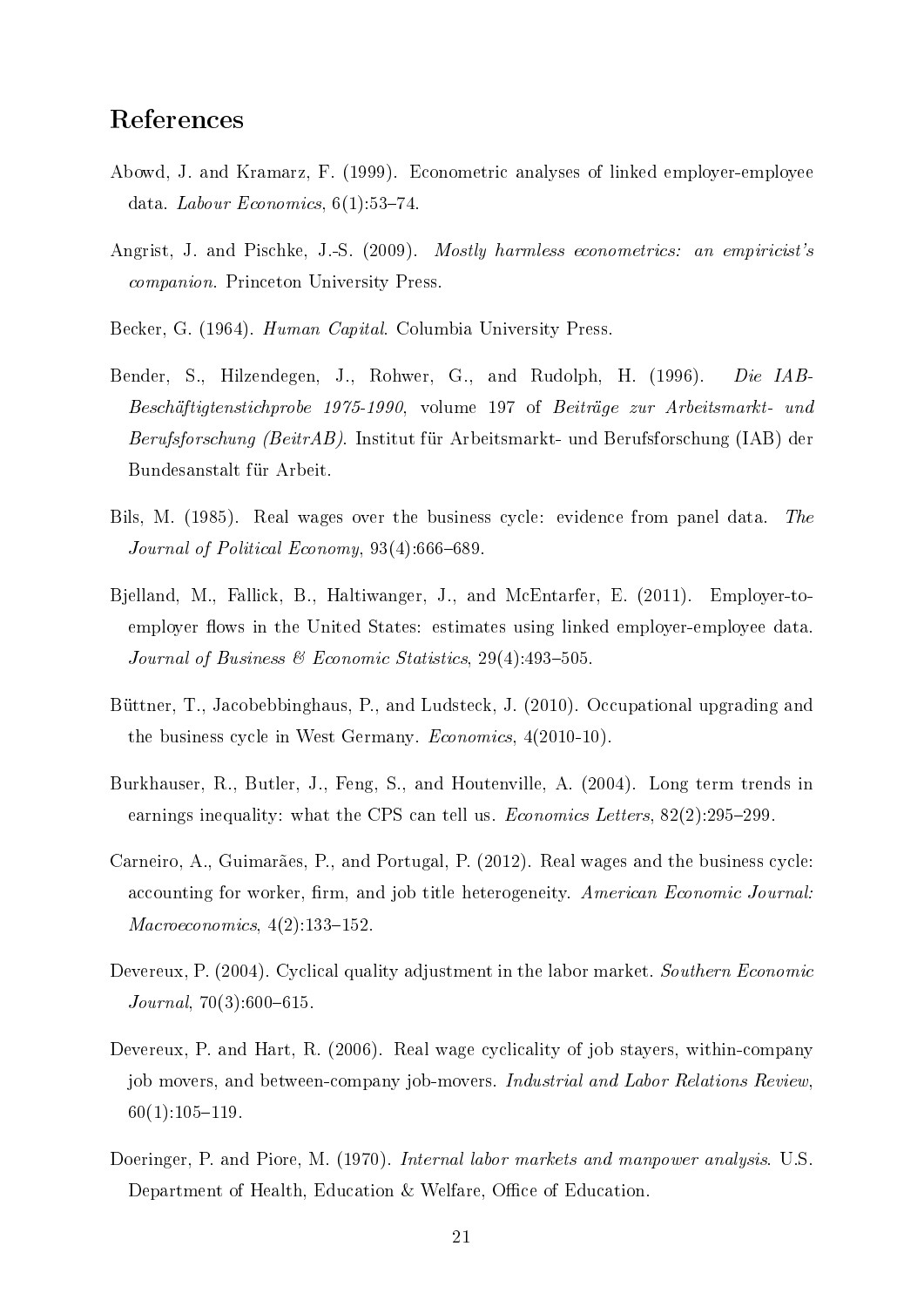- <span id="page-21-9"></span>Feng, S., Burkhauser, R., and Butler, J. (2006). Levels and long-term trends in earnings inequality: overcoming current population survey censoring problems using the GB2 distribution. Journal of Business and Economic Statistics,  $24(1)$ :57–62.
- <span id="page-21-10"></span>Fitzenberger, B., Osikominu, A., and Völter, R. (2005). Imputation rules to improve the education variable in the IAB employment subsample. FDZ Methodenreport, 3.
- <span id="page-21-4"></span>Gartner, H., Merkl, C., and Rothe, T. (2012). Sclerosis and large volatilities: two sides of the same coin. *Economic Letters*,  $117(1):106-109$ .
- <span id="page-21-5"></span>Gertler, M. and Trigari, A. (2009). Unemployment fluctuations with staggered nash wage bargaining. The Journal of Political Economy,  $117(1)$ :38-86.
- <span id="page-21-3"></span>Haefke, C., Sonntag, M., and Rens, v. (2012). Wage rigidity and job creation. CEPR Discussion Paper, 8968.
- <span id="page-21-6"></span>Hagedorn, M. and Manovskii, I. (2013). Job selection and wages over the business cycle. The American Economic Review,  $103(2)$ :771-803.
- <span id="page-21-0"></span>Hall, R. (2005). Employment fluctuations with equilibrium wage stickiness. The American  $Economic$  Review, 95(1):50-65.
- <span id="page-21-1"></span>Hall, R. and Milgrom, P. (2008). The limited influence of unemployment on the wage bargaining. The American Economic Review,  $98(4)$ :1653-1674.
- <span id="page-21-7"></span>Hart, R. and Roberts, J. (2011). Job re-grading, real wages, and the cycle. IZA Discussion Paper, 5912.
- <span id="page-21-8"></span>IAB (2011). IAB Beschäftigtenhistorik (BeH) V08.05.00. Institute for Employment Research (IAB).
- <span id="page-21-11"></span>Keane, M., Moffitt, R., and Runkle, D. (1988). Real wages over the business cycle: estimating the impact of heterogeneity with micro data. Journal of Political Economy,  $96(6):1232-1266$
- <span id="page-21-2"></span>Kennan, J. (2010). Private information, wage bargaining and employment fluctuation. The Review of Economic Studies,  $77(2)$ :633-664.
- <span id="page-21-12"></span>Kerr, C. (1954). The balkanization of labor markets. In Bakke, E., Hauser, P., Palmer, G., and Myers, C., editors, Labor mobility and economic opportunity, pages 92–110. Technology Press of MIT, Cambridge.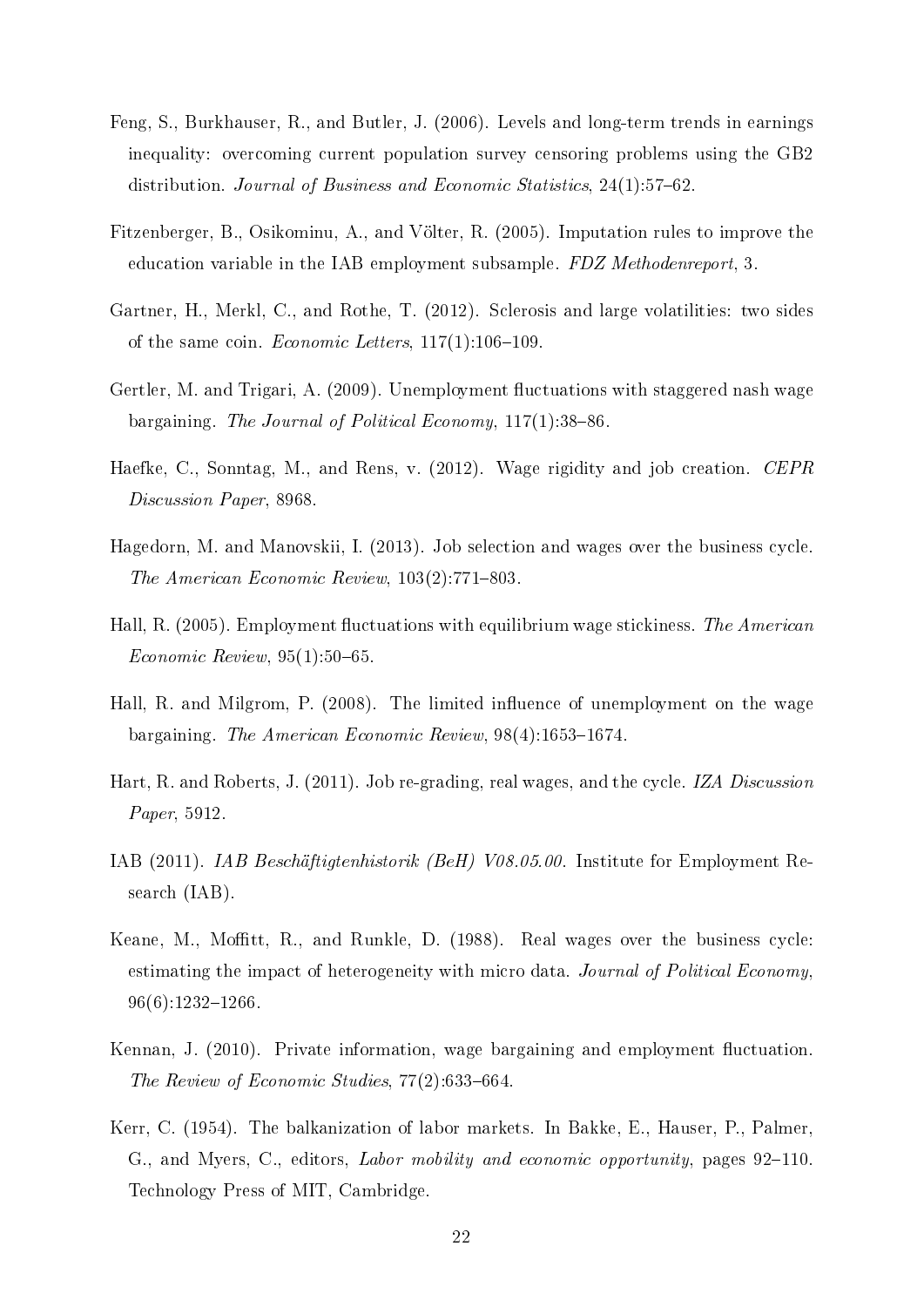- <span id="page-22-5"></span>Martins, P., Solon, G., and Thomas, J. (2012). Measuring what employers do about entry wages over the business cycle: a new approach. American Economic Journal:  $Macroeconomics, 4(4):36-55.$
- <span id="page-22-9"></span>Mitchell, M., Wallace, M., and Warner, J. (1985). Real wages over the business cycle: some further evidence. Southern Economic Journal, 51(4):1162-1173.
- <span id="page-22-0"></span>Mortensen, D. and Pissarides, C. (1994). Job creation and job destruction in the theory of unemployment. Review of Economic Studies,  $61(3):397-415$ .
- <span id="page-22-7"></span>Ouazad, A.  $(2007)$ . Program for the estimation of two-way fixed effects. [http:](http://EconPapers.repec.org/RePEc:boc:bocode:s456942) [//EconPapers.repec.org/RePEc:boc:bocode:s456942](http://EconPapers.repec.org/RePEc:boc:bocode:s456942) (last accessed: June 4, 2012).
- <span id="page-22-2"></span>Pissarides, C. (2009). The unemployment volatility puzzle: is wage stickiness the answer?  $Econometrica, 77(5):1339-1369.$
- <span id="page-22-6"></span>Reynolds, L. (1951). The structure of labor markets. Harper & Brother.
- <span id="page-22-11"></span>Schaffner, S.  $(2011)$ . Heterogeneity in the cyclical sensitivity of job-to-job flows. Zeitschrift für ArbeitsmarktForschung,  $43(4):263-275$ .
- Shimer, R. (2004). The consequences of rigid wages in search models. Journal of the European Economic Association,  $2(2-3)$ :469-479.
- <span id="page-22-1"></span>Shimer, R. (2005). The cyclical behavior of equilibrium unemployment and vacancies. The American Economic Review,  $95(1):25-49$ .
- <span id="page-22-3"></span>Shin, D. (1994). Cyclicality of real wages among young men. Economics Letters,  $46(2):137-142.$
- <span id="page-22-12"></span>Shin, D. and Shin, K. (2008). Why are the wages of job stayers procyclical? Macroeconomic Dynamics,  $12(1):1-21$ .
- <span id="page-22-4"></span>Shin, D. and Solon, G. (2007). New evidence on real wage cyclicality within employeremployee matches. Scottish Journal of Political Economy,  $54(5)$ :648–660.
- <span id="page-22-8"></span>Solon, G., Barsky, R., and Parker, J. (1994). Measuring the cyclicality of real wages: How important is composition bias. The Quarterly Journal of Economics,  $109(1)$ :1-25.
- <span id="page-22-10"></span>Solon, G., Whatley, W., and Stevens, A. (1997). Wage changes and intrafirm job mobility over the business cycle: Two case studies. Industrial and Labor Relations Review,  $50(3):402-415.$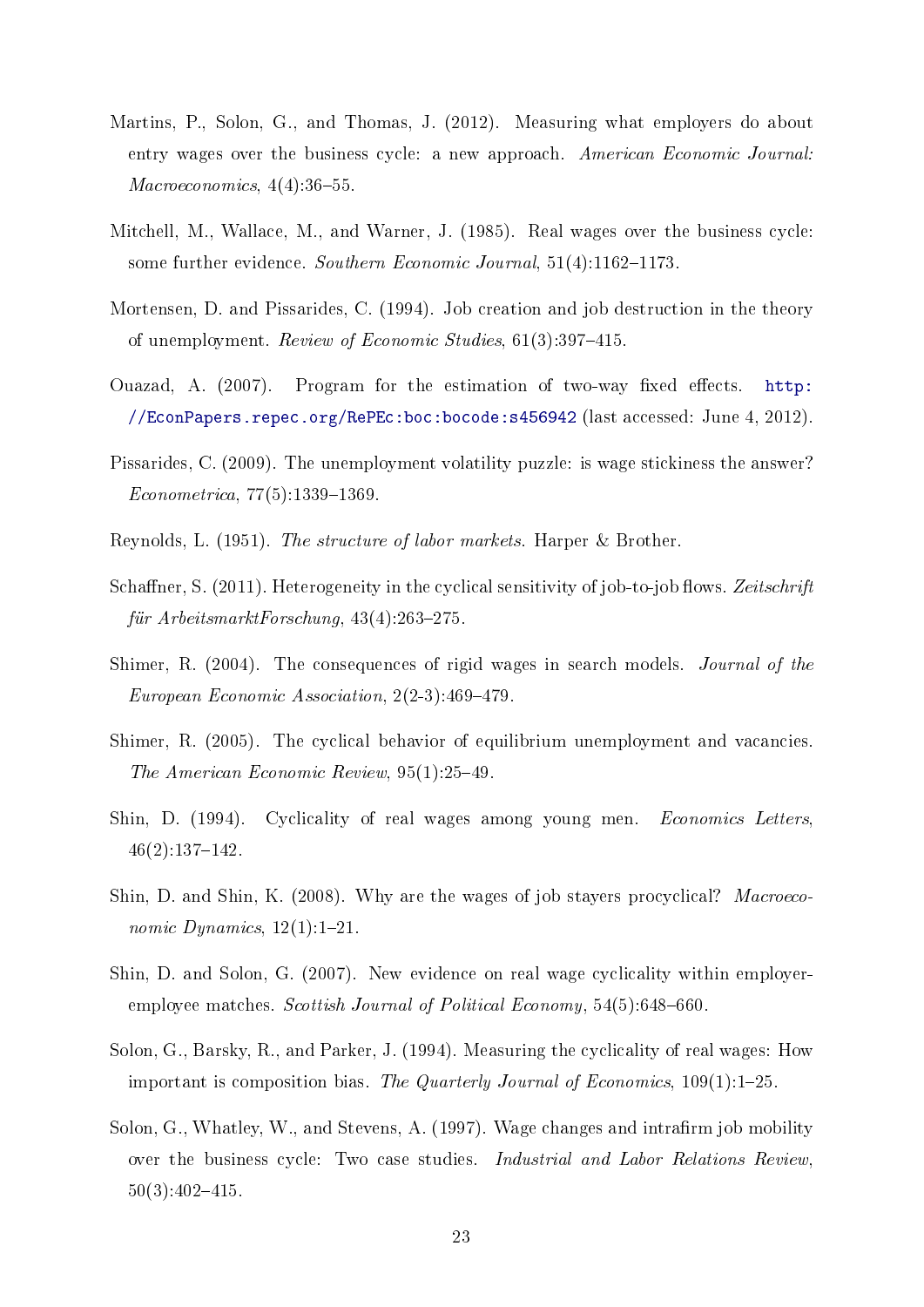- <span id="page-23-1"></span>Stüber, H. and Beissinger, T. (2012). Does downward nominal wage rigidity dampen wage increases? European Economic Review,  $56(4):870-887$ .
- <span id="page-23-0"></span>Veracierto, M. (2008). On the cyclical behavior of employment, unemployment and labor force participation. Journal of Monetary Economics,  $55(6)$ :1143-1157.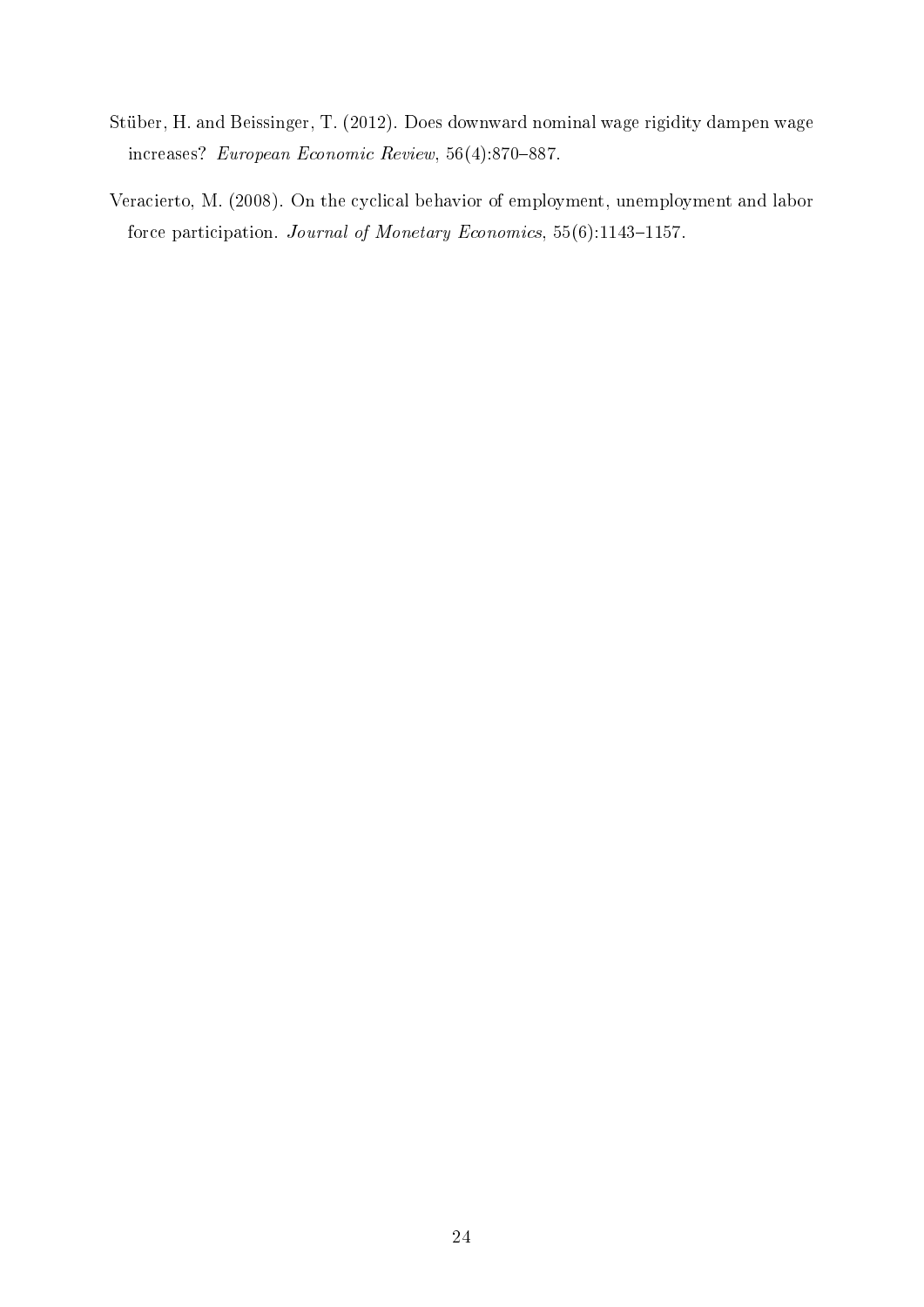## A Appendix

#### <span id="page-24-0"></span>A.1 Data Preparation

Overall, I rarely identified inconsistencies in the dataset, and most of the inconsistencies were identified in spells of part-time workers or workers who were not employed subject to social security contributions without specific tokens. These spells are only used to identify job entrants and are not used in the regressions.

The most common inconsistency that I observed were spells that were identical except for the end date of the spell and/or wage. These inconsistencies can occur if an employment contract of a worker is supposed to end in the middle of a year. If the employment contract is extended, the human resources department may have already reported the information regarding the end of the original employment contract to the social security administration. However, at the end of the year, the human resources department will again report information to the social security administration, this time for the full period that the worker was employed at the firm in that year. Such reporting can lead to two spells for a certain worker that are identical except for the end date of the employment. Occasionally, I observed that the longer spell was associated with a higher average daily wage because the Christmas bonus is often only paid to workers that are employed at the end of the year and/or for at least a certain share of the year. However, even these inconsistencies are observed very rarely compared to the substantial number of spells that are observed every year.

In the following, I will describe some of the corrections that I used to overcome the inconsistencies and obtain the dataset that I used to identify job entrants:

- 1. If I observed two or more identical spells, I retained only one of these spells.
- 2. If I observed spells that were identical except for one variable, I used, e.g., the following rules to decide which spell to retain:
	- (a) spell a with wage  $\neq 0$  and spell b with wage  $A = 0 \rightarrow$  retain spell a
	- (b) wage of spell  $a >$  wage of spell  $b \rightarrow$  retain spell a
	- (c) spell a ends after spell  $b \to$  retain spell a
- 3. If I observed spells that were identical except for two variables, I used, e.g., the following rule to decide which spell to keep:
	- (a) wage of spell  $a \neq$  wage of spell b & spell a ends after spell  $b \rightarrow$  retain spell a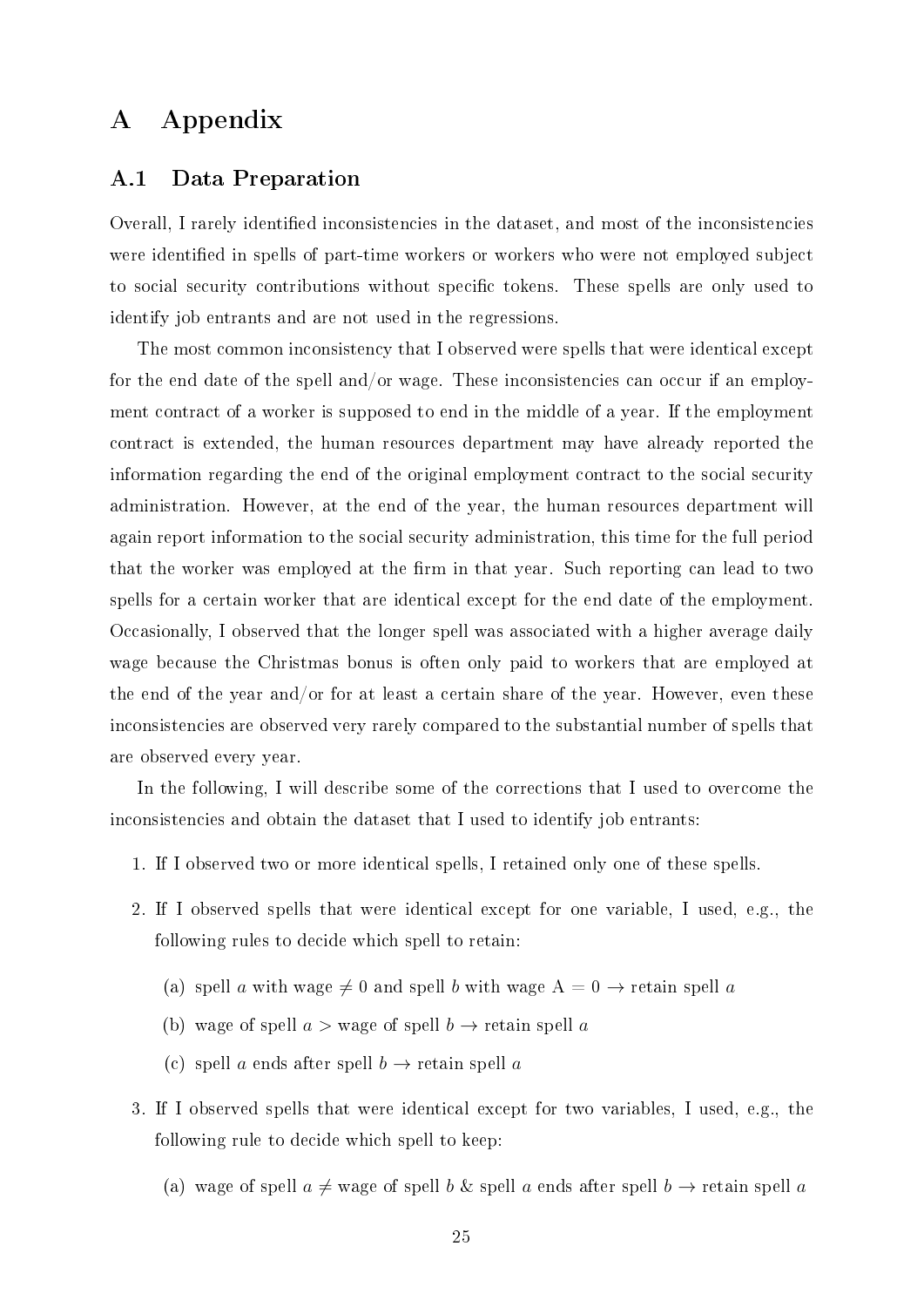## <span id="page-25-0"></span>A.2 Data Selection using the Selection Criteria of [Martins et al.](#page-22-5) [\(2012\)](#page-22-5)

In addition to the sample selection criteria described in Section  $3.1.2$ —only retaining particular jobs that are observed in at least three years of the  $1977-2009$  period-I also apply sample selection criteria according to [Martins et al.](#page-22-5)  $(2012)$ . These "further selection criteria" (FSC) are very restrictive.

For the FSC dataset, I only consider newly hired workers at firms that employed at least 50 full time workers on June 30 in at least five years of the  $1977-2009$  period. Additionally, I only include a particular job in the sample of entry jobs if the following requirements are satisfied in at least half of the years that the firm is in the dataset:

- 1. the job accounted for at least three new hires of full-time workers in that year, and
- 2. the particular job accounted for at least  $10\%$  of the firm's new hires of full-time workers in that year.

Due to the FSC, jobs are only included in the sample that are observed for at least three years<sup>[32](#page-25-1)</sup>. [Martins et al.](#page-22-5)  $(2012)$  apply the FSC because they focus on so called "port-of-entry" jobs (see, e.g., [Kerr,](#page-21-12) [1954;](#page-21-12) [Doeringer and Piore,](#page-20-11) [1970\)](#page-20-11). [Martins et al.](#page-22-5) [\(2012,](#page-22-5) p. 41) "do not mean, however, to subscribe to [.. the stark description in which firms hire into only a limited number of such jobs, with other jobs filled almost exclusively by internal promotions and reassignments. [... The] focus on jobs that recurrently show new hires  $\left[\ldots\right]$  is driven mainly by a pragmatic concern—to identify cyclical variation in hiring wages by job, we need those wages to be observed in multiple years spanning different business cycle conditions.

Due to the very restrictive FSC, many jobs and a number of firms from the original dataset are excluded. Table [9](#page-26-0) provides summary statistics and shows the effects of the FSC on sample sizes.

<span id="page-25-1"></span> $32$ Strictly speaking, two and a half years would be sufficient—the firm has to exist for at least five years, and the job must be observed in at least half of the years the firm is in the dataset.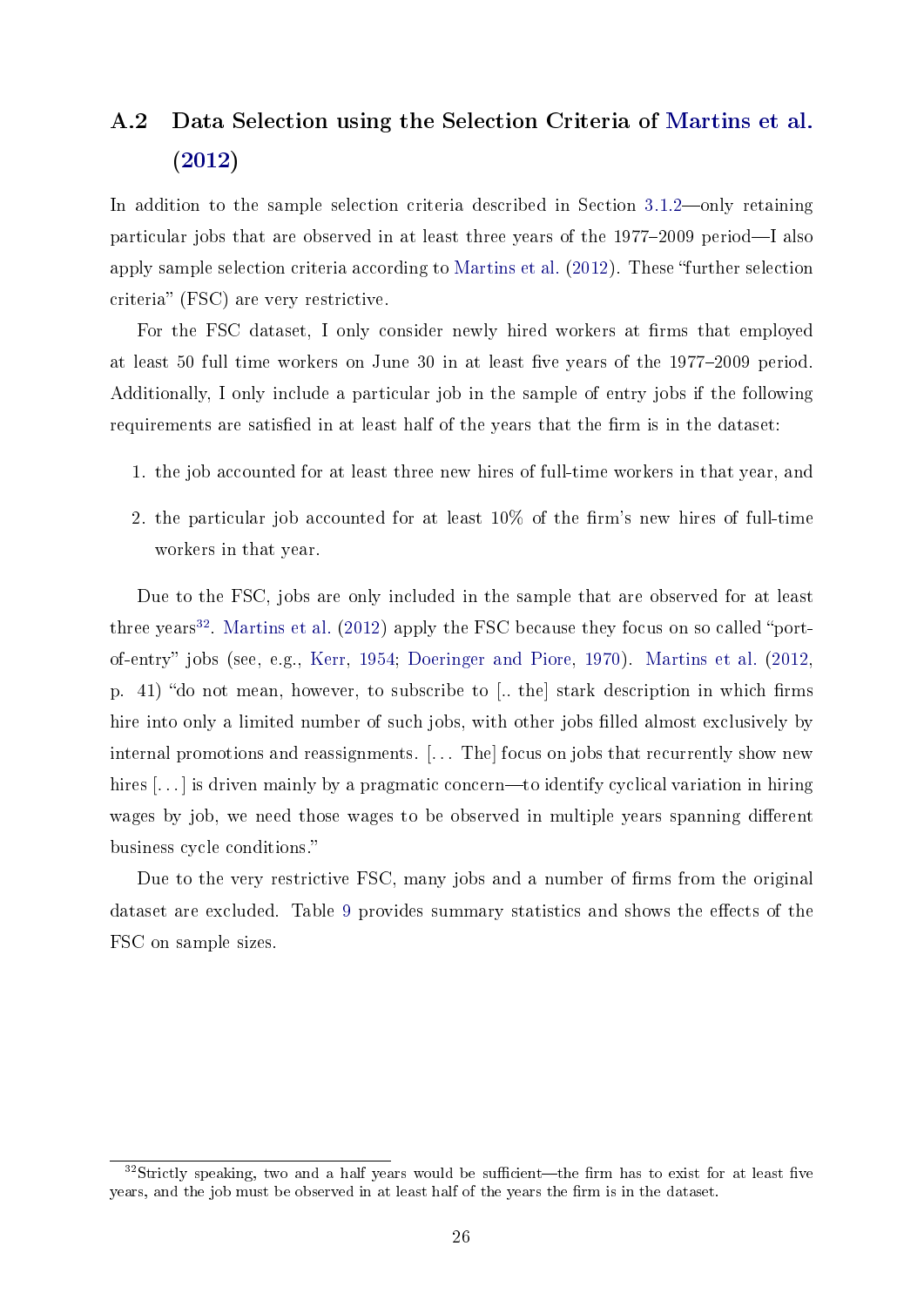|                       |           | Real mean wage |          | Real modal wage |  |  |
|-----------------------|-----------|----------------|----------|-----------------|--|--|
|                       |           | Dataset        |          | Dataset         |  |  |
| with FSC<br>$w/o$ FSC |           |                | with FSC | $w/o$ FSC       |  |  |
| Mean                  | 54,205    | 1,122,075      | 11.137   | 631.226         |  |  |
| Min                   | 42,020    | 749,063        | 9,080    | 448,963         |  |  |
| Max                   | 62,340    | 1,377,595      | 13,470   | 775,498         |  |  |
| Sum                   | 1,788,777 | 37,029,491     | 367,529  | 20,830,454      |  |  |

<span id="page-26-0"></span>Table 9: Number of entry jobs per year using the "typical" real entry-wage as endogenous variable

Alternatively, I use the daily real wage  $w_{ijt}$  paid in period t to worker i newly hired for job  $j$ . Table [10](#page-26-1) again provides summary statistics and illustrates the effects of the FSC on sample sizes.

<span id="page-26-1"></span>Table 10: Number of job entrants per year using the individual daily real wage as endogenous variable

| Daily real wage |             |  |  |
|-----------------|-------------|--|--|
| Dataset         |             |  |  |
| with FSC        | $w/o$ FSC   |  |  |
| 932,513         | 3,702,449   |  |  |
| 578,294         | 2,400,124   |  |  |
| 1,270,840       | 4,745,060   |  |  |
| 30,772,919      | 122,180,828 |  |  |
|                 |             |  |  |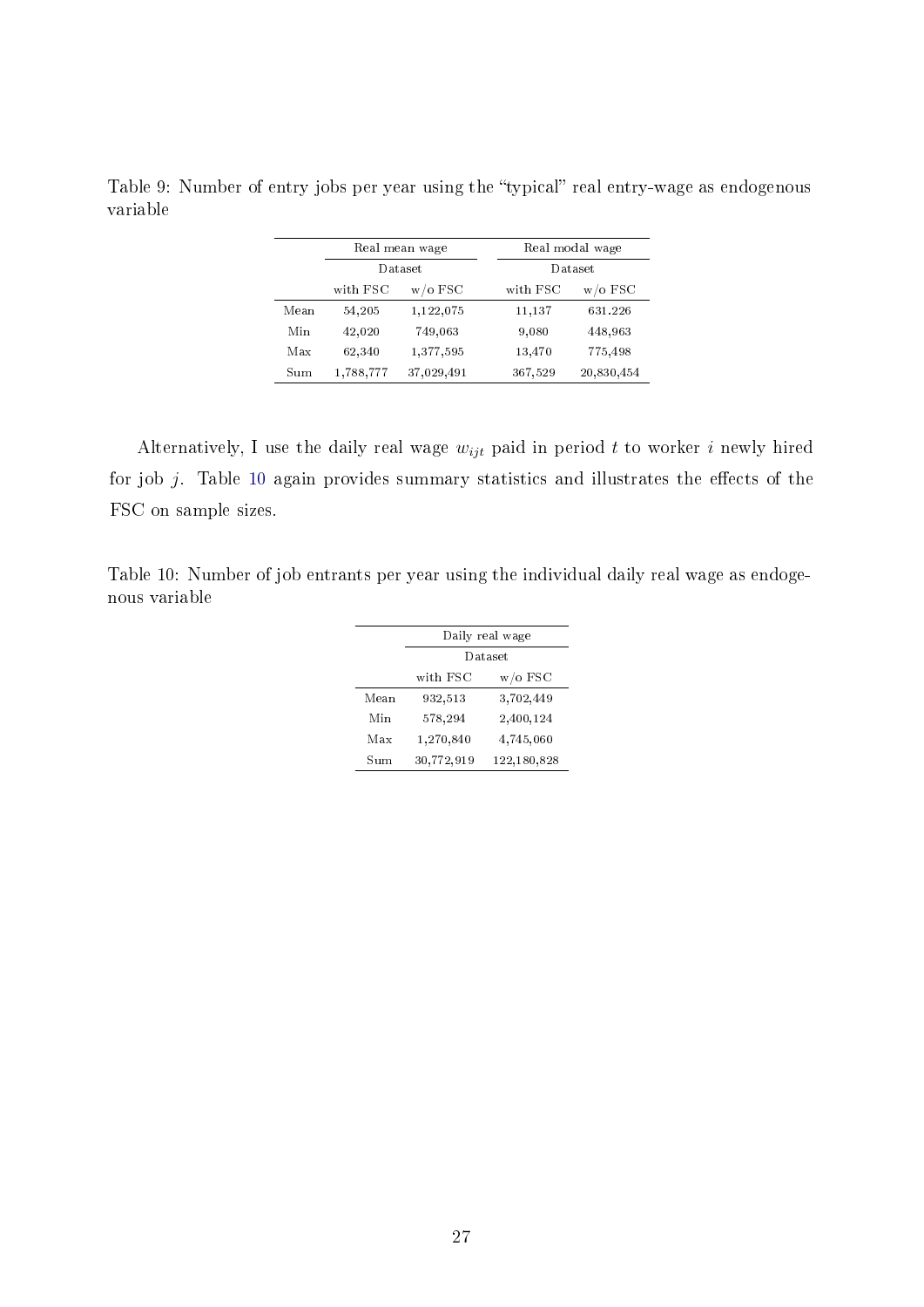## <span id="page-27-0"></span>A.3 Data Description and Data Selection-Further Tables

| Year                 |              |                        | Individual real wages, dataset without FSC |                      |
|----------------------|--------------|------------------------|--------------------------------------------|----------------------|
|                      |              | Number of job entrants |                                            | Number of entry jobs |
|                      | Sub-sample   | Original dataset       | Sub-sample                                 | Original dataset     |
| 1977                 | 1,822,918    | 3,577,107              | 217,583                                    | 962,528              |
| 1978                 | 1,843,047    | 3,644,717              | 228,657                                    | 1,019,450            |
| 1979                 | 2,154,174    | 4,180,031              | 245,901                                    | 1,112,191            |
| 1980                 | 2,046,373    | 4,012,189              | 252,777                                    | 1,134,087            |
| 1981                 | 1,752,155    | 3,470,701              | 246,583                                    | 1,075,261            |
| 1982                 | 1,390,748    | 2,832,966              | 232,736                                    | 976,068              |
| 1983                 | 1,348,089    | 2,710,091              | 230,645                                    | 949,209              |
| 1984                 | 1,560,836    | 3,026,232              | 241,060                                    | 994,372              |
| 1985                 | 1,631,436    | 3,091,450              | 245,109                                    | 998,811              |
| 1986                 | 1,767,417    | 3,430,838              | 261,615                                    | 1,106,821            |
| 1987                 | 1,689,074    | 3,246,381              | 258,972                                    | 1,066,650            |
| 1988                 | 1,807,335    | 3,441,390              | 267,887                                    | 1,108,947            |
| 1989                 | 2,100,055    | 3,956,568              | 283,842                                    | 1,198,174            |
| 1990                 | 2,391,281    | 4,484,235              | 297,592                                    | 1,284,954            |
| 1991                 | 2,246,769    | 4,304,481              | 295,368                                    | 1,277,104            |
| 1992                 | 1,927,238    | 3,848,049              | 288,015                                    | 1,234,042            |
| 1993                 | 2,056,169    | 4,355,962              | 301,181                                    | 1,343,865            |
| 1994                 | 2,132,882    | 4,393,695              | 300,874                                    | 1,333,431            |
| 1995                 | 2,249,038    | 4,543,150              | 309,126                                    | 1,377,595            |
| 1996                 | 2,026,732    | 4,125,827              | 292,528                                    | 1,282,525            |
| 1997                 | 2,041,771    | 4,077,069              | 289,933                                    | 1,267,135            |
| 1998                 | 2,215,217    | 4,354,929              | 297,880                                    | 1,329,964            |
| 1999                 | 2,286,129    | 4,573,666              | 302,989                                    | 1,374,377            |
| $2\,000$             | 2,480,050    | 4,745,060              | 298,422                                    | 1,345,393            |
| 2001                 | 2,195,164    | 4,330,871              | 285,258                                    | 1,286,034            |
| 2002                 | 1,857,721    | 3,692,327              | 258,271                                    | 1,149,262            |
| 2003                 | 1,685,672    | 3,343,330              | 237,497                                    | 1,045,761            |
| 2004                 | 1,562,565    | 3,069,068              | 219,533                                    | 958,107              |
| $2\,005$             | 1,516,168    | 2,962,827              | 208,030                                    | 916,005              |
| 2006                 | 1,765,947    | 3,323,631              | 210,366                                    | 938,147              |
| 2007                 | 1,880,255    | 3,509,777              | 210,413                                    | 946,274              |
| 2008                 | 1,650,361    | 3,122,089              | 199,284                                    | 886,884              |
| $2\,009$             | 1,236,791    | 2,400,124              | 171,952                                    | 749,063              |
| Mean                 | 1,888,411    | 3,702,449              | 257,208                                    | 1,122,075            |
| Min                  | 1,236,791    | 2,400,124              | 171,952                                    | 749,063              |
| $_{\rm Max}$         | 2,480,050    | 4,745,060              | 309,126                                    | 1,377,595            |
| $\operatorname{Sum}$ | 62, 317, 577 | 122,180,828            | 8,487,899                                  | 37,028,491           |

<span id="page-27-1"></span>Table 11: Number of entry jobs and job entrants by year for the dataset with individual real wages without FSC and the drawn sub-sample of this dataset

Notes: FSC: further selection criteria (see Appendix [A.2\)](#page-25-0). Jobs in the sample without FSC are observed at least 3 years of the 1977 to 2009 period.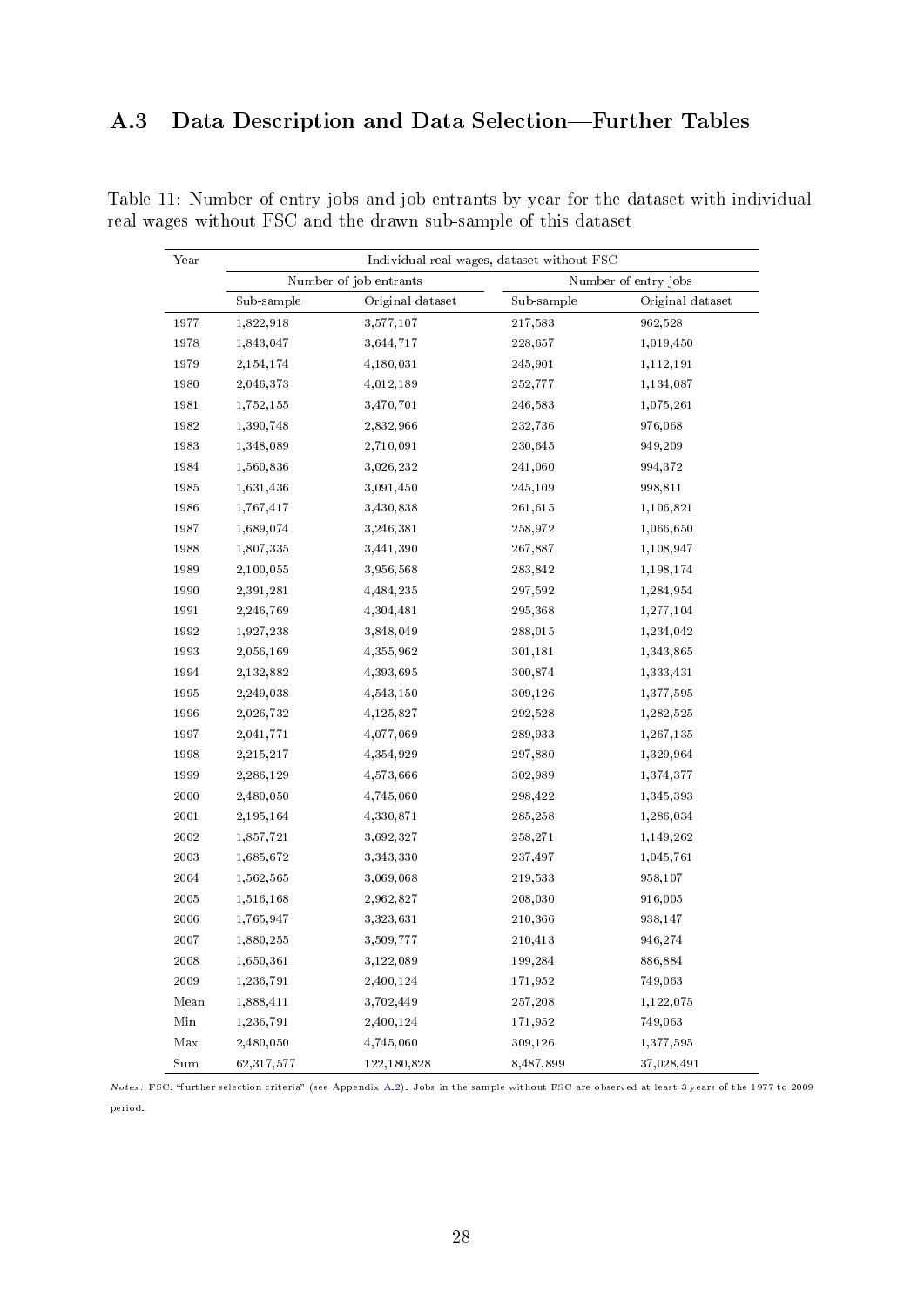<span id="page-28-0"></span>

| Year         | Individual real wages and real mean wages |                        |            | Real modal wages     |                                   |            |                      |                   |  |
|--------------|-------------------------------------------|------------------------|------------|----------------------|-----------------------------------|------------|----------------------|-------------------|--|
|              |                                           | Number of job entrants |            | Number of entry jobs | Number of job entrants<br>Dataset |            | Number of entry jobs |                   |  |
|              |                                           | Dataset                | Dataset    |                      |                                   |            |                      | Dataset           |  |
|              | with                                      | w/0                    | with       | W/0                  | with                              | W/0        | with                 | W/0               |  |
|              |                                           | $_{\mathrm{FSC}}$      | <b>FSC</b> |                      |                                   | <b>FSC</b> |                      | $_{\mathrm{FSC}}$ |  |
| 1977         | 886,019                                   | 3,577,107              | 47,837     | 962,528              | 268,919                           | 1,008,539  | 9,495                | 496,456           |  |
| 1978         | 894,609                                   | 3,644,717              | 49,114     | 1,019,450            | 272,156                           | 1,038,035  | 9,575                | 529,977           |  |
| 1979         | 1,050,035                                 | 4,180,031              | 50,885     | 1,112,191            | 310,233                           | 1,157,801  | 9,615                | 571,497           |  |
| 1980         | 1,012,511                                 | 4,012,189              | 52,031     | 1,134,087            | 293,375                           | 1,122,416  | 9,445                | 594,675           |  |
| 1981         | 849,939                                   | 3,470,701              | 52,101     | 1,075,261            | 240,001                           | 1,019,112  | 9,428                | 588,001           |  |
| 1982         | 662,769                                   | 2,832,966              | 50,775     | 976,068              | 180,329                           | 875,739    | 9,912                | 559,749           |  |
| 1983         | 656,650                                   | 2,710,091              | 50,501     | 949,209              | 182,691                           | 867,544    | 10,278               | 553,494           |  |
| 1984         | 756,423                                   | 3,026,232              | 51,426     | 994,372              | 221,216                           | 961,644    | 10,212               | 573,108           |  |
| 1985         | 807,117                                   | 3,091,450              | 51,558     | 998,811              | 244,079                           | 982,977    | 10,176               | 574,241           |  |
| 1986         | 860,956                                   | 3,430,838              | 52,647     | 1,106,821            | 251,062                           | 1,057,838  | 9,584                | 625,188           |  |
| 1987         | 837,028                                   | 3,246,381              | 52,426     | 1,066,650            | 245,511                           | 1,010,076  | 9,705                | 608,137           |  |
| 1988         | 904,067                                   | 3,441,390              | 53,124     | 1,108,947            | 270,533                           | 1,066,980  | 9,668                | 628,335           |  |
| 1989         | 1,062,304                                 | 3,956,568              | 54,101     | 1,198,174            | 313,286                           | 1,166,709  | 9,413                | 658,651           |  |
| 1990         | 1,214,943                                 | 4,484,235              | 54,897     | 1,284,954            | 372,947                           | 1,308,744  | 9,538                | 690,343           |  |
| 1991         | 1,145,106                                 | 4,304,481              | 54,754     | 1,277,104            | 342,143                           | 1,245,828  | 9,541                | 689,361           |  |
| 1992         | 953,085                                   | 3,848,049              | 54,199     | 1,234,042            | 259,790                           | 1,123,255  | 9,080                | 679,246           |  |
| 1993         | 962,162                                   | 4, 355, 962            | 60,322     | 1,343,865            | 299,912                           | 1,386,618  | 12,010               | 744,743           |  |
| 1994         | 1,001,916                                 | 4,393,695              | 61,010     | 1,333,431            | 321,871                           | 1,410,525  | 12,176               | 740,015           |  |
| 1995         | 1,090,876                                 | 4,543,150              | 62,239     | 1,377,595            | 344,831                           | 1,459,045  | 12,105               | 769,578           |  |
| 1996         | 976,505                                   | 4, 125, 827            | 60,993     | 1,282,525            | 316,160                           | 1,370,161  | 12,700               | 733,884           |  |
| 1997         | 1,002,769                                 | 4,077,069              | 61,063     | 1,267,135            | 327,990                           | 1,360,383  | 12,889               | 728,320           |  |
| 1998         | 1,139,079                                 | 4,354,929              | 62,140     | 1,329,964            | 392,045                           | 1,458,422  | 12,723               | 761,967           |  |
| 1999         | 1,164,435                                 | 4,573,666              | 62,340     | 1,374,377            | 396,646                           | 1,500,633  | 12,760               | 775,498           |  |
| 2000         | 1,270,840                                 | 4,745,060              | 62,238     | 1,345,393            | 410,450                           | 1,528,862  | 12,557               | 753,306           |  |
| 2001         | 1,132,311                                 | 4,330,871              | 60,495     | 1,286,034            | 363,109                           | 1,400,595  | 12,426               | 727,715           |  |
| 2002         | 960,419                                   | 3,692,327              | 57,439     | 1,149,262            | 313,366                           | 1,261,486  | 12,654               | 669,674           |  |
| 2003         | 877,450                                   | 3,343,330              | 55,124     | 1,045,761            | 311,703                           | 1,199,956  | 13,207               | 621,412           |  |
| 2004         | 811,292                                   | 3,069,068              | 52,909     | 958,107              | 292,498                           | 1,134,828  | 13,470               | 577,913           |  |
| 2005         | 778,837                                   | 2,962,827              | 50,401     | 916,005              | 283,220                           | 1,091,694  | 12,985               | 551,627           |  |
| 2006         | 844,207                                   | 3,323,631              | 49,739     | 938,147              | 328,840                           | 1,230,806  | 12,987               | 550,745           |  |
| 2007         | $859,\!158$                               | 3,509,777              | 48,929     | 946,274              | 307,725                           | 1,232,283  | 12,029               | 543,152           |  |
| 2008         | 768,808                                   | 3,122,089              | 47,000     | 886,884              | 267,849                           | 1,082,093  | 11,576               | 511,483           |  |
| 2009         | 578,294                                   | 2,400,124              | 42,020     | 749,063              | 204,047                           | 876,051    | 11,610               | 448,963           |  |
| Mean         | 932,513                                   | 3,702,449              | 54,205     | 1,122,075            | 295,471                           | 1,181,748  | 11,137               | 631,226           |  |
| Min          | 578,294                                   | 2,400,124              | 42,020     | 749,063              | 180,329                           | 867,544    | 9,080                | 448,963           |  |
| $_{\rm Max}$ | 1,270,840                                 | 4,745,060              | 62,340     | 1,377,595            | 410,450                           | 1,528,862  | 13,470               | 775,498           |  |
| Sum          | 30,772,919                                | 122,180,828            | 1,788,777  | 37,028,491           | 9,750,533                         | 38,997,678 | 367,529              | 20,830,454        |  |

Table 12: Number of entry jobs and job entrants by year for different samples

Notes: FSC: further selection criteria (see Appendix [A.2\)](#page-25-0). Jobs in the sample without FSC are observed at least 3 years of the 1977 to 2009 period.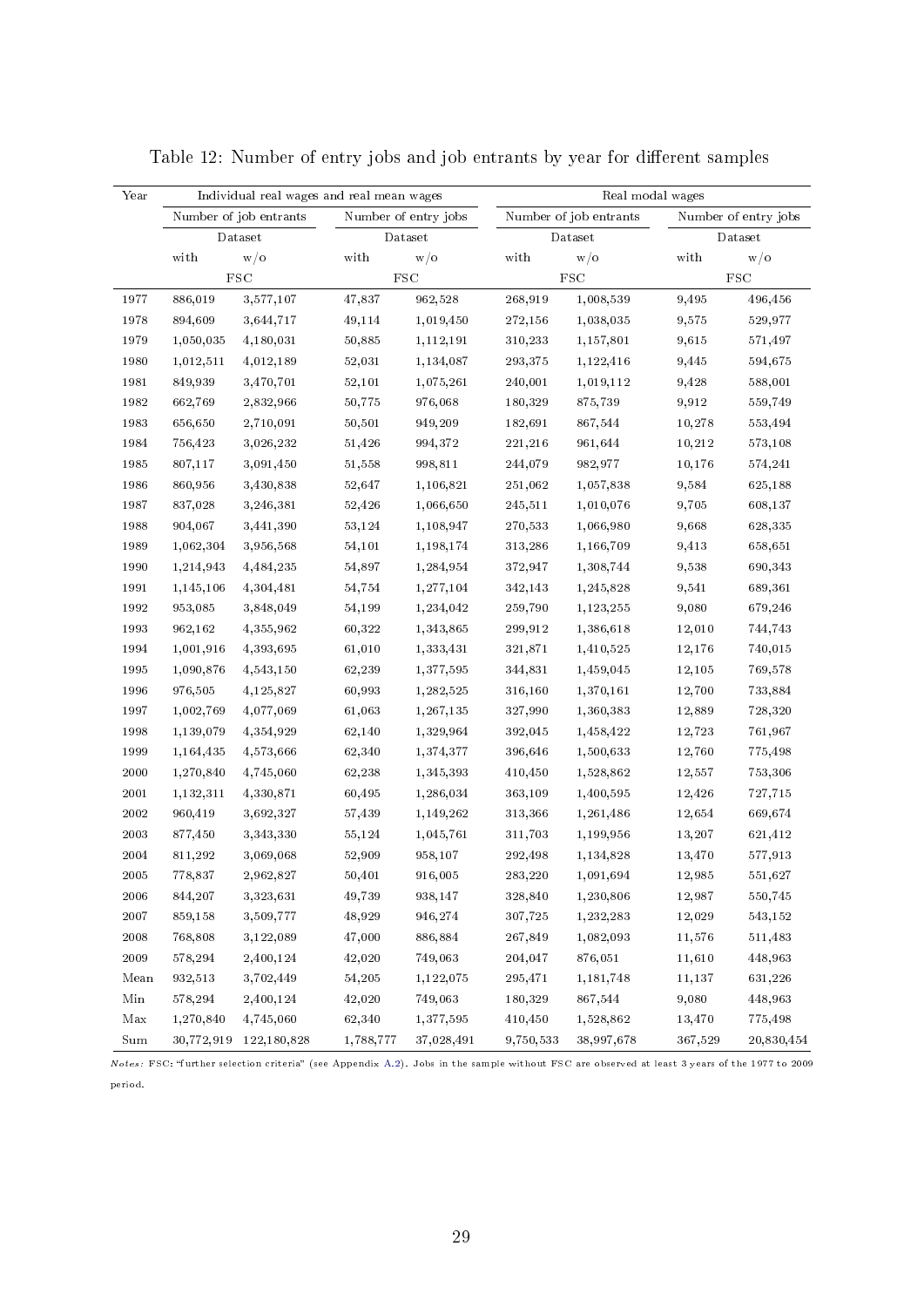| Year          | Contribution assessment ceiling for Germany ( $\in$ per month) <sup>a</sup> |             |                           | German CPI <sup>b</sup> |        | $U$ rate <sup>c</sup> |           |
|---------------|-----------------------------------------------------------------------------|-------------|---------------------------|-------------------------|--------|-----------------------|-----------|
|               | Compulsory pension                                                          |             | Lower earnings limit (§8, |                         | Index  | Change to             | $(in \%)$ |
|               | insurance scheme                                                            |             | Social Code IV)           |                         |        | previous              |           |
|               | West                                                                        | East        | West                      | East                    |        | year (in $%$ )        |           |
|               |                                                                             | Germany     |                           | Germany                 |        |                       |           |
| 1975          | 1,431.62                                                                    |             | 178.95                    |                         | 47.47  | 6.03                  | 4.7       |
| 1976          | 1,585.01                                                                    |             | 198.13                    |                         | 49.48  | $4.22\,$              | 4.6       |
| 1977          | 1,738.39                                                                    |             | 217.30 <sup>d</sup>       |                         | 51.31  | 3.70                  | $4.5\,$   |
| 1978          | 1,891.78                                                                    |             | 199.40                    |                         | 52.70  | 2.72                  | 4.3       |
| 1979          | 2,045.17                                                                    |             | 199.40                    |                         | 54.88  | 4.13                  | $3.8\,$   |
| 1980          | 2,147.43                                                                    |             | 199.40                    |                         | 57.84  | $5\,.40$              | $3.8\,$   |
| 1981          | 2,249.68                                                                    |             | 199.40                    |                         | 61.50  | 6.33                  | $5.5\,$   |
| 1982          | 2,403.07                                                                    |             | 199.40                    |                         | 64.72  | 5.24                  | 7.5       |
| 1983          | 2,556.46                                                                    |             | 199.40                    |                         | 66.81  | 3.23                  | 9.1       |
| 1984          | 2,658.72                                                                    |             | 199.40                    |                         | 68.47  | $2\,\,48$             | 9.1       |
| 1985          | 2,760.98                                                                    |             | $\boldsymbol{204.52}$     |                         | 69.86  | 2.04                  | $9.3\,$   |
| 1986          | 2,863.23                                                                    |             | 209.63                    |                         | 69.77  | $-0.12$               | $9.0\,$   |
| 1987          | 2,914.36                                                                    |             | 219.86                    |                         | 69.95  | $\rm 0.25$            | $8.9\,$   |
| 1988          | 3,067.75                                                                    |             | 224.97                    |                         | 70.82  | 1.25                  | 8.7       |
| 1989          | 3,118.88                                                                    |             | 230.08                    |                         | 72.82  | $2\ 83$               | $7.9\,$   |
| 1990          | 3,221.14                                                                    |             | 240.31                    |                         | 74.74  | 2.63                  | $7.2\,$   |
| 1991          | 3,323.40                                                                    |             | 245.42                    |                         | 77.53  | 3.73                  | 7.3       |
| 1992          | 3,476.79                                                                    |             | 255.65                    |                         | 80.57  | 3.93                  | $8.5\,$   |
| 1993          | 3,681.30                                                                    | 2709.85     | 270.98                    | 199.40                  | 83.45  | $3\ 57$               | $9.8\,$   |
| 1994          | 3,885.82                                                                    | 3016.62     | 286.32                    | 224.97                  | 85.71  | $2.71\,$              | 10.6      |
| 1995          | 3,988.08                                                                    | 3272.27     | 296.55                    | 240.31                  | 87.11  | 1.63                  | 10.4      |
| 1996          | 4,090.34                                                                    | 3476.78     | 301.66                    | 255.65                  | 88.31  | 1.38                  | 11.5      |
| 1997          | 4,192.59                                                                    | 3630.17     | 311.89                    | 265.87                  | 90.01  | 1.93                  | 12.7      |
| 1998          | 4,294.85                                                                    | 3579.04     | 317.00                    | 265.87                  | 90.91  | 1.00                  | 12.3      |
| 1999          | 4,345.98                                                                    | 3681.30     | 322.11                    | 322.11                  | 91.41  | 0.55                  | 11.7      |
| 2000          | 4,397.11                                                                    | 3630.17     | 322.11                    | 322.11                  | 92.71  | 1.42                  | 10.7      |
| 2001          | 4,448.24                                                                    | 3732.43     | 322.11                    | 322.11                  | 94.51  | 1.94                  | $10.3\,$  |
| 2002          | 4,500.00                                                                    | 3750.00     | 325.00                    | 325.00                  | 95.91  | 1.48                  | 10.8      |
| $200\sqrt{3}$ | 5,100.00                                                                    | $4250.00\,$ | 325.00                    | $400.00\,$              | 96.91  | $1\,\mathbf{.04}$     | $11.6\,$  |
| 2004          | 5,150.00                                                                    | 4350.00     | 400.00                    | 400.00                  | 98.51  | $1.65\,$              | 11.7      |
| $2005\,$      | 5,200.00                                                                    | 4400.00     | 400.00                    | 400.00                  | 100.01 | 1.52                  | 13.0      |
| 2006          | 5,250.00                                                                    | 4400.00     | 400.00                    | 400.00                  | 101.61 | 1.60                  | 12.0      |
| 2007          | 5,250.00                                                                    | 4550.00     | 400.00                    | 400.00                  | 103.91 | $2.26\,$              | 10.1      |
| 2008          | 5,300.00                                                                    | 4500.00     | 400.00                    | 400.00                  | 106.61 | 2.60                  | 8.7       |
| 2009          | 5,400.00                                                                    | 4550.00     | 400.00                    | 400.00                  | 107.01 | 0.38                  | $9.1\,$   |

<span id="page-29-0"></span>Table 13: Contribution assessment ceiling for Germany, lower earnings limit, inflation, and unemployment rate

<sup>a</sup> Values from 1975 until 2001 converted from DM into Euro. Source: Deutsch Rentenversicherung Knappschaft-Bahn-See; Hauptverwaltung Bochum.

<sup>b</sup> Consumer price index (CPI) for Germany (1995-2009) interlinked with the cost-of-living index of all private households for West Germany (1974-1994). Source: German Statistical Office (Statistisches Bundesamt).

<sup>c</sup> Unemployment rate in relation to dependent civilian labor force (abhängige zivile Erwerbspersonen) for West Germany (1976-1990) and

Germany (1991-2009). Source: Statistic of the German Federal Employment Agency (Statistik der Bundesagentur für Arbeit).

d After July 1st, 1977:  $\in$  2,270.16.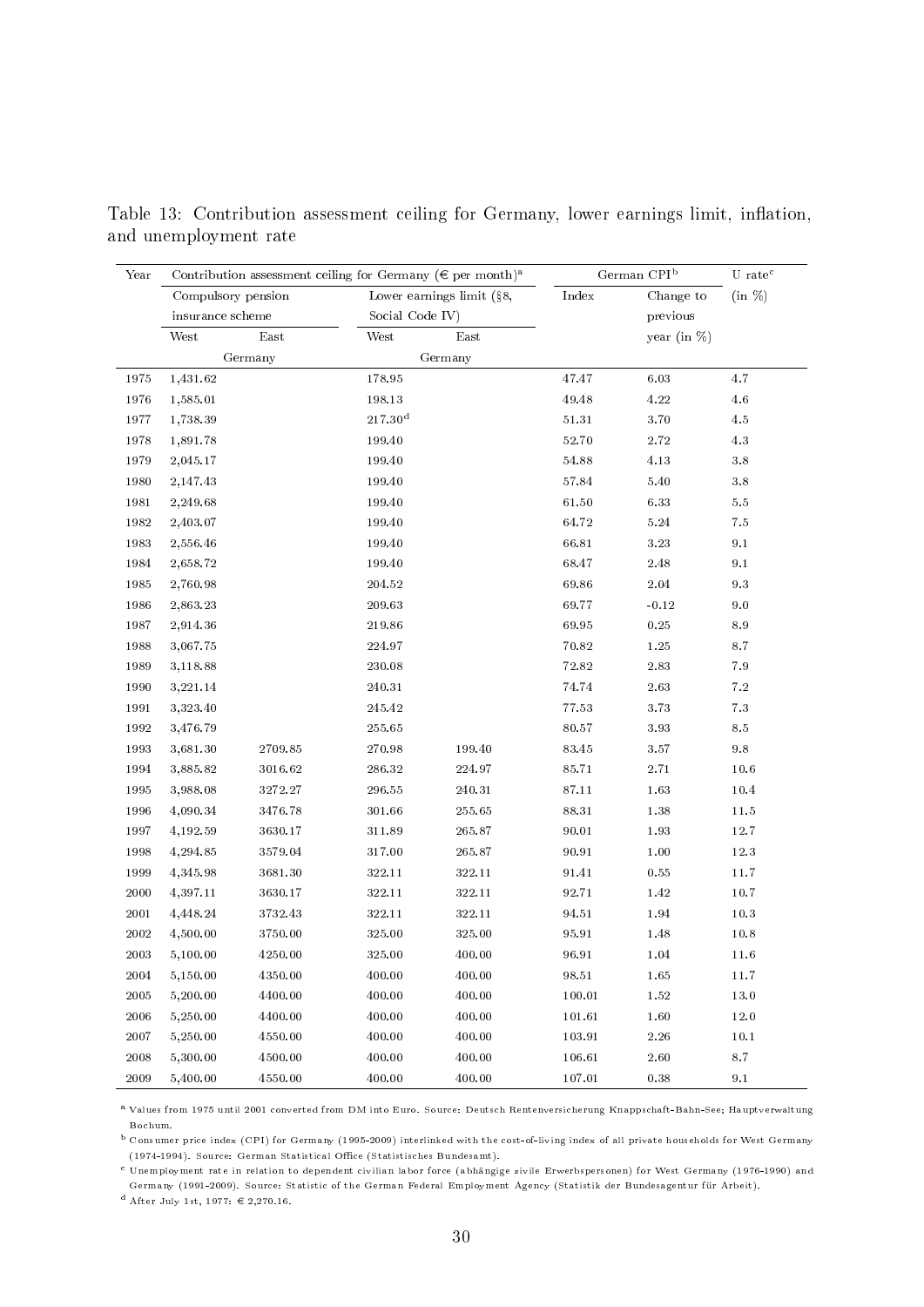#### <span id="page-30-0"></span>A.4 Robustness Checks

To ensure the robustness of the results from Section [4,](#page-9-0) I run several additional regressions. Tables [14](#page-30-1) and [15](#page-30-2) present the estimated coefficients for the unemployment rate using the FSC dataset (see Appendix [A.2\)](#page-25-0).

<span id="page-30-1"></span>Table 14: Model 1—estimated coefficients of the unemployment rate  $\hat{(\delta)}$  using "typical" real entry-wages

|                                                          | Modal wage<br>Dataset<br>with FSC<br>$w$ /o FSC |            | Mean wage<br>Dataset |            |
|----------------------------------------------------------|-------------------------------------------------|------------|----------------------|------------|
|                                                          |                                                 |            |                      |            |
|                                                          |                                                 |            | with FSC             | $w$ /o FSC |
|                                                          | $-0.84**$                                       | $-1.03***$ | $-0.88**$            | $-0.94***$ |
| $(1.0)$ 1st and 2nd stage unweighted OLS                 | (0.38)                                          | (0.35)     | (0.33)               | (0.34)     |
| $(1.1)$ 1st stage unweighted OLS, 2nd stage OLS weighted | $-0.84***$                                      | $-1.00***$ | $-0.88**$            | $-0.92***$ |
| by number of entry jobs                                  | (0.37)                                          | (0.34)     | (0.32)               | (0.33)     |

Note: \*\*\* Signicant at 1% level; \*\* 5% level.

Robust standard errors in brackets. FSC: "further selection criteria" (see Appendix [A.2\)](#page-25-0). Jobs in the sample without FSC are observed at least 3 years of the 1977 to 2009 period. Further controls used: secular time trend controls ( $t$  and  $t^2)$  and a dummy for years  $\geq$  1984.

## <span id="page-30-2"></span>Table 15: Model 2—estimated coefficients of the unemployment rate  $\big(\hat{\delta}\big)$  using individual real wages

|                                                           | Dataset    |            |
|-----------------------------------------------------------|------------|------------|
|                                                           | with FSC   | $w/o$ FSC  |
|                                                           | $-0.84***$ | $-0.83***$ |
| (2.0) 1st stage unweighted OLS, 2nd stage OLS unweighted  | (0.27)     | (0.27)     |
| (2.1) 1st stage unweighted OLS, 2nd stage OLS weighted by | $-0.92***$ | $-0.90***$ |
| number job entrants                                       | (0.29)     | (0.28)     |

Note: \*\*\* Signicant at 1% level.

Robust standard errors in brackets. FSC: "further selection criteria" (see Appendix [A.2\)](#page-25-0). Jobs in the sample without FSC are observed at least 3 years of the 1977 to 2009 period. Further controls used: secular time trend controls (t and  $t^2$ ) and a dummy for years  $\geq$  1984. Individual controls used in the 1st stage regression: education, sex, nationality, age, age<sup>2</sup>, and length of the employment spell.

Tables [16](#page-31-0) and [17](#page-32-0) present estimated coefficients for the unemployment rate in slightly altered versions of the baseline models (presented in Tables [5](#page-12-0) and [6\)](#page-13-0), and Table [16](#page-31-0) shows estimated coefficients for the lagged unemployment rate.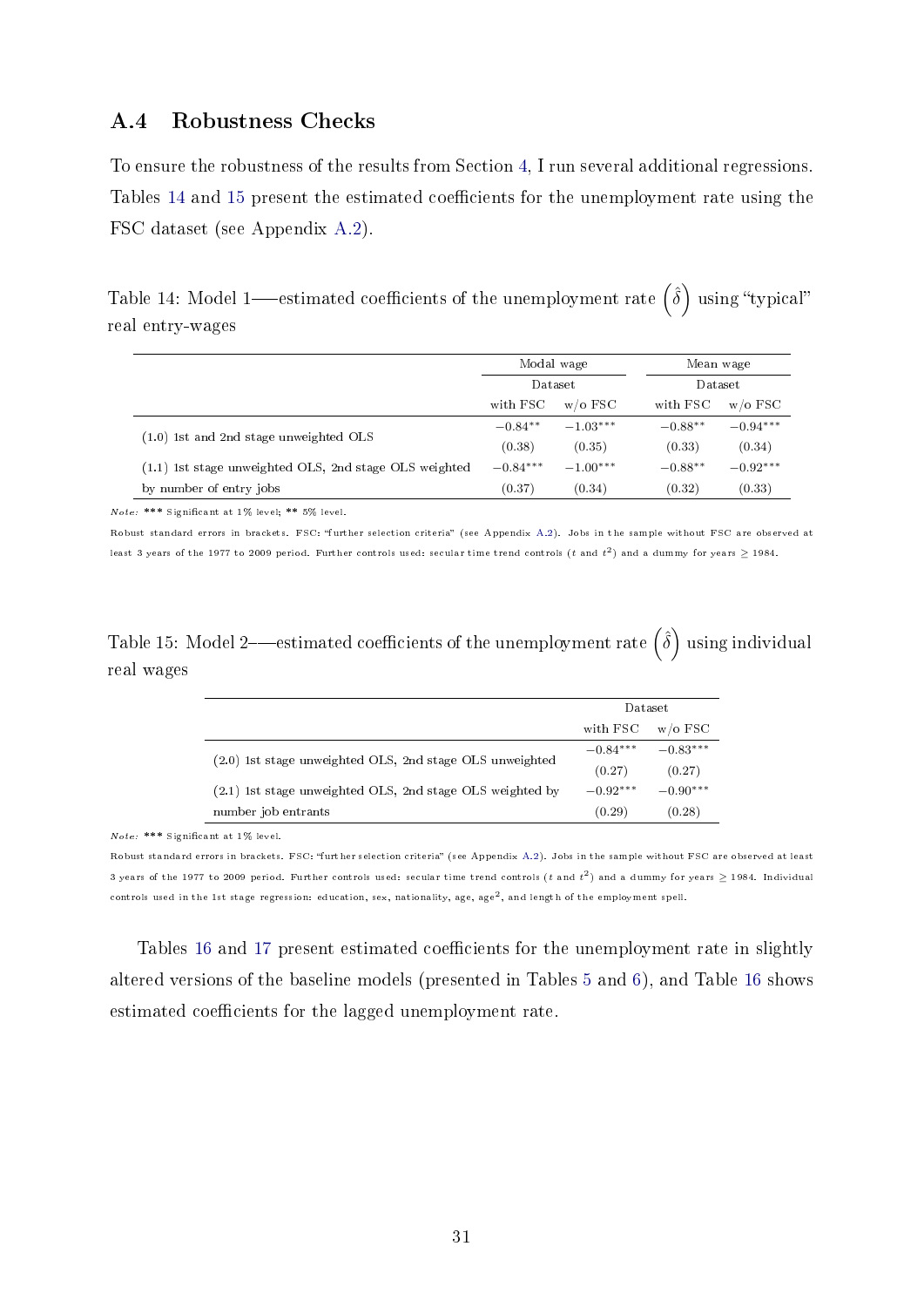To control for potential differences in the wage setting between West Germany and East Germany, I run regressions in which I introduce a dummy variable for East Germany  $(East)$ . The dummy takes the value of one if the place of work is located in East Germany (base category: West Germany). Thus, the first-stage regressions (equations [1](#page-9-3) and [3\)](#page-10-1) become:

$$
\ln(w_{jt}) = \alpha_j + \beta_t + East_{jt} + \varepsilon_{jt} \text{ and } \tag{7}
$$

$$
\ln(w_{ijt}) = \alpha_j + \beta_t + \gamma' \mathbf{x}_{it} + East_{jt} + \varepsilon_{jt}, \text{ respectively.}
$$
\n(8)

However, introducing the East dummy has little effect on the coefficients for the unemployment rate. Moreover, all other robustness checks produce coefficients for the unemployment rate that are in the vicinity of the estimated coefficients from the baseline models. As expected, the coefficients for the lagged unemployment rate are higher than those for the unemployment rate and are therefore somewhat more procyclical.

<span id="page-31-0"></span>Table 16: Robustness checks for model 1-estimated coefficients of the unemployment rate  $\left(\hat{\delta}\right)$  using "typical" real entry-wages

|                                                              | Estimated coefficients of the unemployment rate |            |           |            |  |
|--------------------------------------------------------------|-------------------------------------------------|------------|-----------|------------|--|
|                                                              | Modal wage                                      |            |           | Mean wage  |  |
|                                                              | Dataset                                         |            | Dataset   |            |  |
|                                                              | with FSC<br>$w/o$ FSC                           |            | with FSC  | $w/0$ FSC  |  |
| Like (1.1) but 2nd reg. weighted by number of job entrants   | $-0.72**$                                       | $-0.93***$ | $-0.78**$ | $-0.85**$  |  |
|                                                              | (0.35)                                          | (0.33)     | (0.30)    | (0.32)     |  |
| Like (1.1) but with a dummy for East Germany in the 1st reg  | $-0.84**$                                       | $-1.00***$ | $-0.88**$ | $-0.92***$ |  |
|                                                              | (0.37)                                          | (0.34)     | (0.32)    | (0.33)     |  |
| Like $(1.1)$ but 2nd reg. weighted by number of job entrants | $-0.72**$                                       | $-0.93***$ | $-0.78**$ | $-0.85**$  |  |
| and with a dummy for East Germany in the 1st reg.            | (0.35)                                          | (0.33)     | (0.30)    | (0.32)     |  |
| Like $(1.1)$ but 2nd reg. unweighted and with a dummy for    | $-0.84***$                                      | $-1.03***$ | $-0.88**$ | $-0.94**$  |  |
| East Germany in the 1st reg.                                 | (0.38)                                          | (0.35)     | (0.33)    | (0.34)     |  |

Notes: OLS regression. Robust standard errors in brackets. FSC: "further selection criteria" (see Appendix [A.2\)](#page-25-0). Jobs in the sample without FSC are observed at least 3 years of the 1977 to 2009 period. Further controls used: secular time trend controls  $(t$  and  $t^2)$  and a dummy for years  $>$  1984. \*\*\* p<0.01, \*\* p<0.05, \* p<0.1. Estimates for regressions (1.1) and (1.2) see Table [5.](#page-12-0)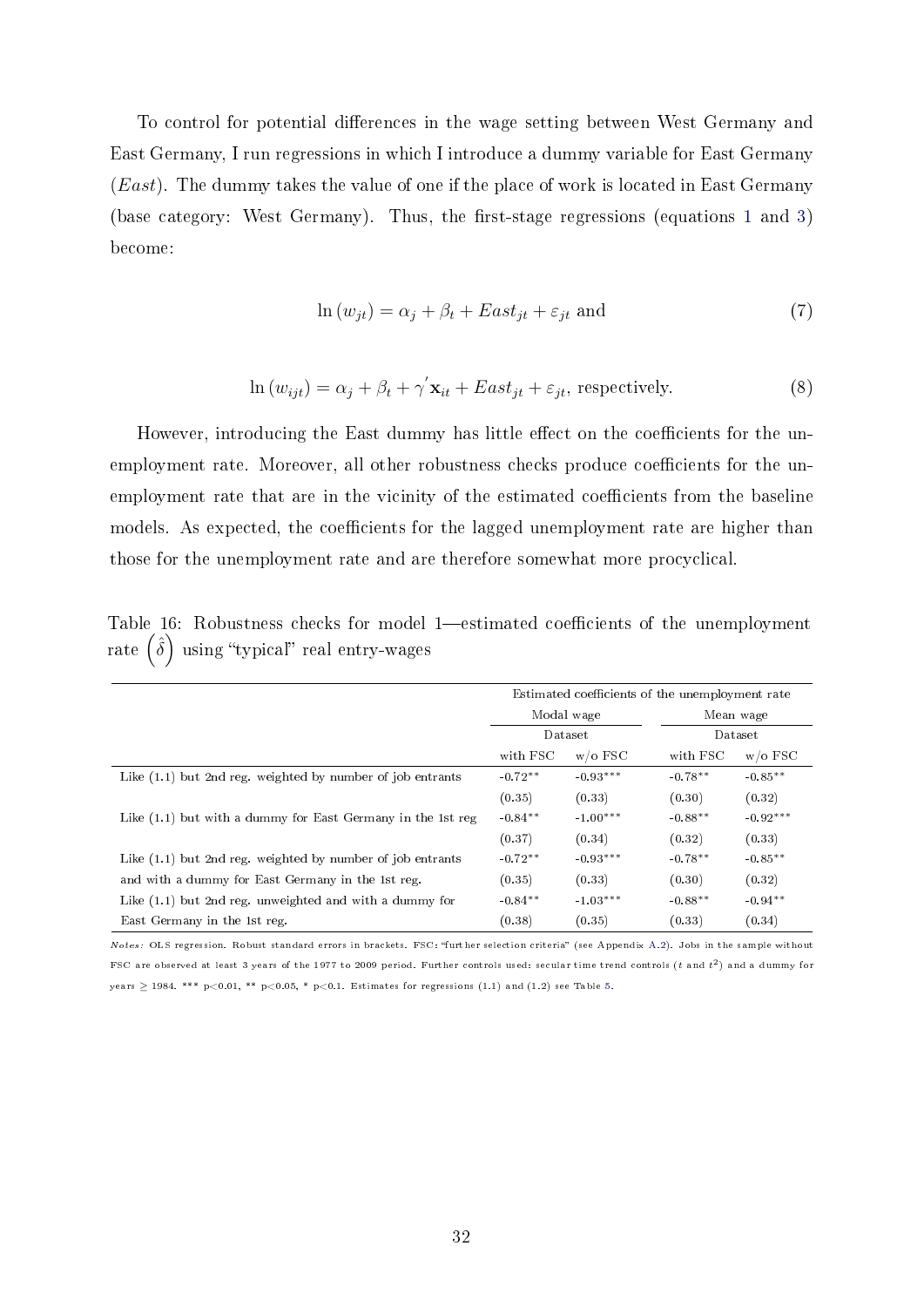<span id="page-32-0"></span>

| Table 17: Robustness checks for model 1—estimated coefficients of the lagged unemploy- |  |  |
|----------------------------------------------------------------------------------------|--|--|
| ment rate $(\hat{\delta})$ using "typical" real entry-wages                            |  |  |

|                                                              | Estimated coefficients of the lagged unemployment rate |           |            |            |
|--------------------------------------------------------------|--------------------------------------------------------|-----------|------------|------------|
|                                                              | Modal wage<br>Dataset                                  |           |            | Mean wage  |
|                                                              |                                                        |           | Dataset    |            |
|                                                              | with FSC                                               | $w/0$ FSC | with FSC   | $w/o$ FSC  |
| Like $(1.0)$                                                 | $-0.89**$                                              | $-0.89**$ | $-0.84***$ | $-0.82**$  |
|                                                              | (0.34)                                                 | (0.34)    | (0.30)     | (0.32)     |
| Like $(1.1)$                                                 | $-0.89**$                                              | $-0.87**$ | $-0.84***$ | $-0.80**$  |
|                                                              | (0.33)                                                 | (0.32)    | (0.30)     | (0.04)     |
| Like $(1.1)$ but 2nd reg. weighted by number job entrants    | $-0.80**$                                              | $-0.82**$ | $-0.77**$  | $-0.75***$ |
|                                                              | (0.32)                                                 | (0.31)    | (0.28)     | (0.30)     |
| Like (1.1) but with a dummy for East Germany in the 1st reg. | $-0.89**$                                              | $-0.87**$ | $-0.84***$ | $-0.80**$  |
|                                                              | (0.33)                                                 | (0.32)    | (0.30)     | (0.31)     |
| Like (1.1) but 2nd reg. weighted by number job entrants and  | $-0.80**$                                              | $-0.82**$ | $-0.77***$ | $-0.75***$ |
| with a dummy for East Germany in the 1st reg.                | (0.32)                                                 | (0.31)    | (0.28)     | (0.30)     |
| Like (1.1) but 2nd reg. unweighted and with a dummy for      | $-0.89**$                                              | $-0.89**$ | $-0.84**$  | $-0.82**$  |
| East Germany in the 1st reg.                                 | (0.34)                                                 | (0.34)    | (0.30)     | (0.32)     |

Notes: OLS regression. Robust standard errors in brackets. FSC: "further selection criteria" (see Appendix [A.2\)](#page-25-0). Jobs in the sample without FSC are observed at least 3 years of the 1977 to 2009 period. Further controls used: secular time trend controls  $(t$  and  $t^2)$  and a dummy for years  $\geq$  1984. \*\*\* p<0.01, \*\* p<0.05, \* p<0.1. Estimates for regressions (1.1) and (1.2) see Table [5.](#page-12-0)

### <span id="page-32-1"></span>Table 18: Robustness checks for model 2-estimated coefficients of the unemployment rate  $\left(\hat{\delta}\right)$  using individual real wages

|                                                                  | Estimated coefficients of the unemployment rate |            |  |
|------------------------------------------------------------------|-------------------------------------------------|------------|--|
|                                                                  | Dataset                                         |            |  |
|                                                                  | with FSC                                        | $w/0$ FSC  |  |
| Like $(2.0)$ but with a dummy for East Germany in the 1st reg.   | $-0.84***$                                      | $-0.83***$ |  |
|                                                                  | (0.27)                                          | (0.27)     |  |
| Like $(2.0)$ but without individual controls in the 1st reg.     | $-0.84***$                                      | $-0.83***$ |  |
|                                                                  | (0.27)                                          | (0.27)     |  |
| Like (2.0) but without individual controls in the 1st reg. and   | $-0.78**$                                       | $-0.76**$  |  |
| with a dummy for East Germany in the 1st reg.                    | (0.32)                                          | (0.31)     |  |
| Like $(2.1)$ but with a dummy for East Germany in the 1st reg.   | $-0.92***$                                      | $-0.90***$ |  |
|                                                                  | (0.29)                                          | (0.28)     |  |
| Like $(2.1)$ but without individual controls in the 1st reg.     | $-0.92***$                                      | $-0.90***$ |  |
|                                                                  | (0.29)                                          | (0.28)     |  |
| Like $(2.1)$ but without individual controls in the 1st reg. and | $-0.88**$                                       | $-0.85***$ |  |
| with a dummy for East Germany in the 1st reg.                    | (0.34)                                          | (0.33)     |  |

Notes: OLS regression. Robust standard errors in brackets. FSC: "further selection criteria" (see Appendix [A.2\)](#page-25-0). Jobs in the sample without FSC are observed at least 3 years of the 1977 to 2009 period. Further controls used: secular time trend controls  $(t$  and  $t^2)$  and a dummy for years  $\geq$  1984. \*\*\* p<0.01, \*\* p<0.05, \* p<0.1. Estimates for regressions (1.1) and (1.2) see Table [6.](#page-13-0)